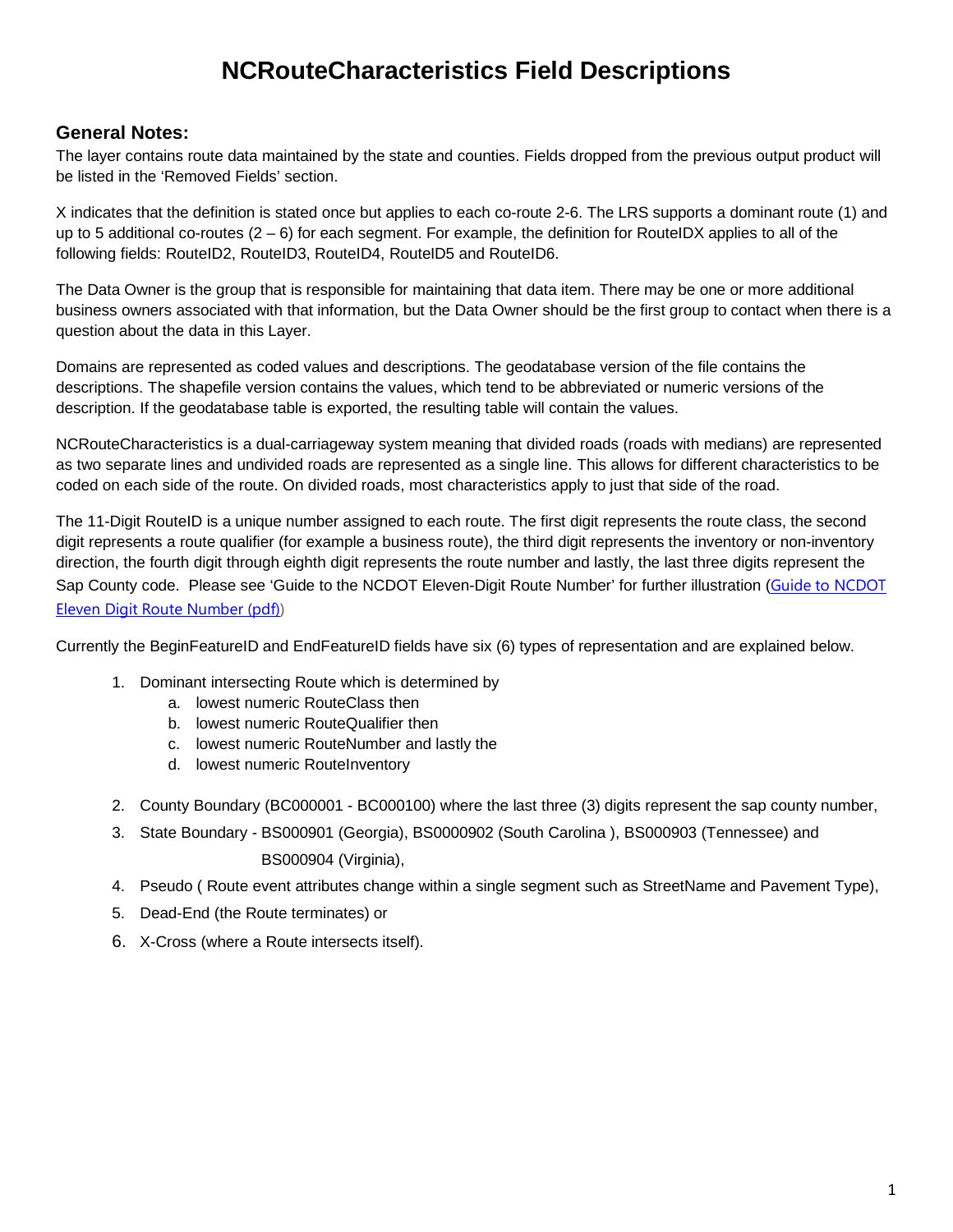# **Table of Contents**

| 1.  |  |
|-----|--|
| 2.  |  |
| 3.  |  |
| 4.  |  |
| 5.  |  |
| 6.  |  |
| 7.  |  |
| 8.  |  |
| 9.  |  |
| 10. |  |
| 11. |  |
| 12. |  |
| 13. |  |
| 14. |  |
| 15. |  |
| 16. |  |
| 17. |  |
| 18. |  |
| 19. |  |
| 20. |  |
| 21. |  |
| 22. |  |
| 23. |  |
| 24. |  |
| 25. |  |
| 26. |  |
| 27. |  |
| 28. |  |
| 29. |  |
| 30. |  |
| 31. |  |
| 32. |  |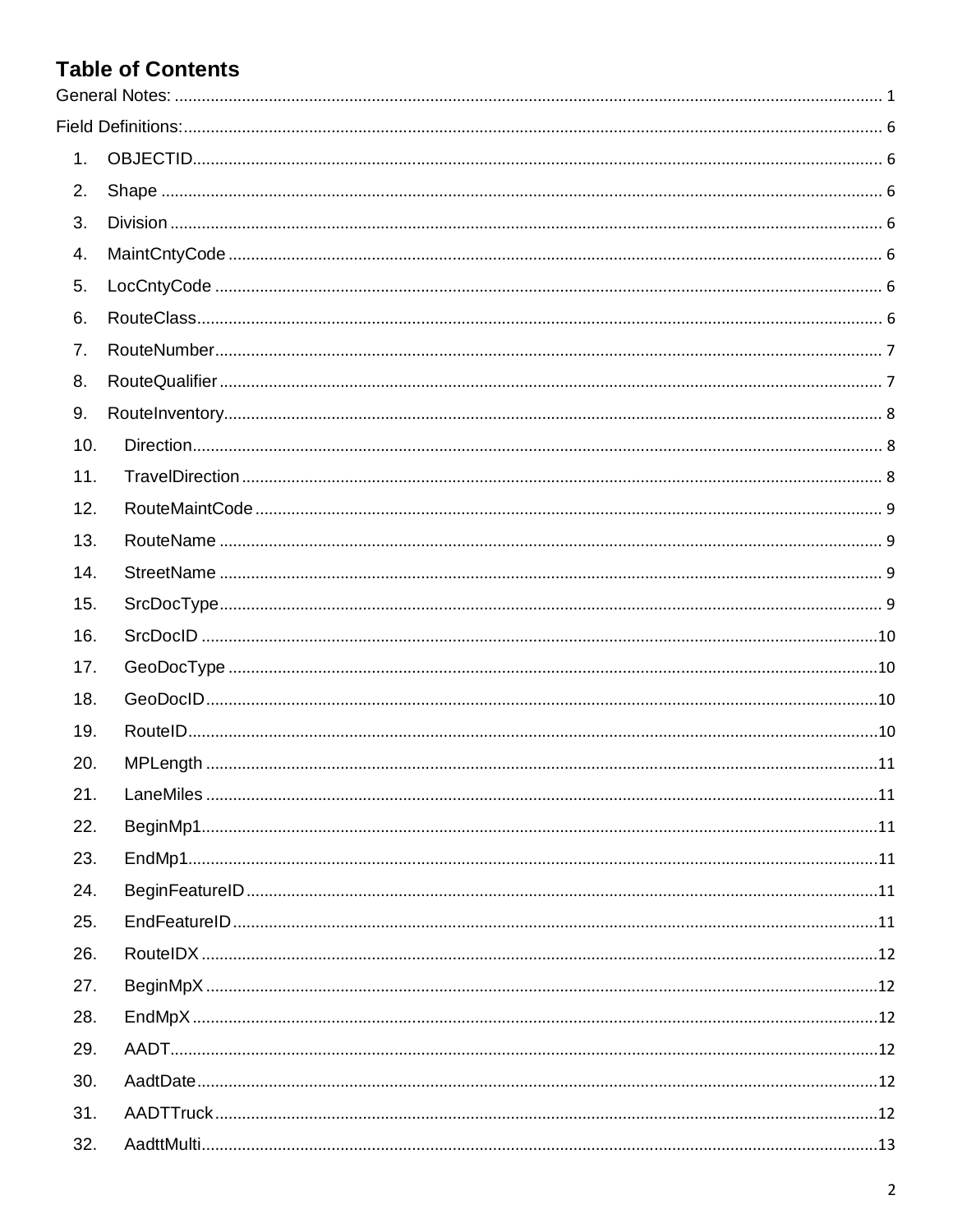| 33. |  |
|-----|--|
| 34. |  |
| 35. |  |
| 36. |  |
| 37. |  |
| 38. |  |
| 39. |  |
| 40. |  |
| 41. |  |
| 42. |  |
| 43. |  |
| 44. |  |
| 45. |  |
| 46. |  |
| 47. |  |
| 48. |  |
| 49. |  |
| 50. |  |
| 51. |  |
| 52. |  |
| 53. |  |
| 54. |  |
| 55. |  |
| 56. |  |
| 57. |  |
| 58. |  |
| 59. |  |
| 60. |  |
| 61. |  |
| 62. |  |
| 63. |  |
| 64. |  |
| 65. |  |
| 66. |  |
| 67. |  |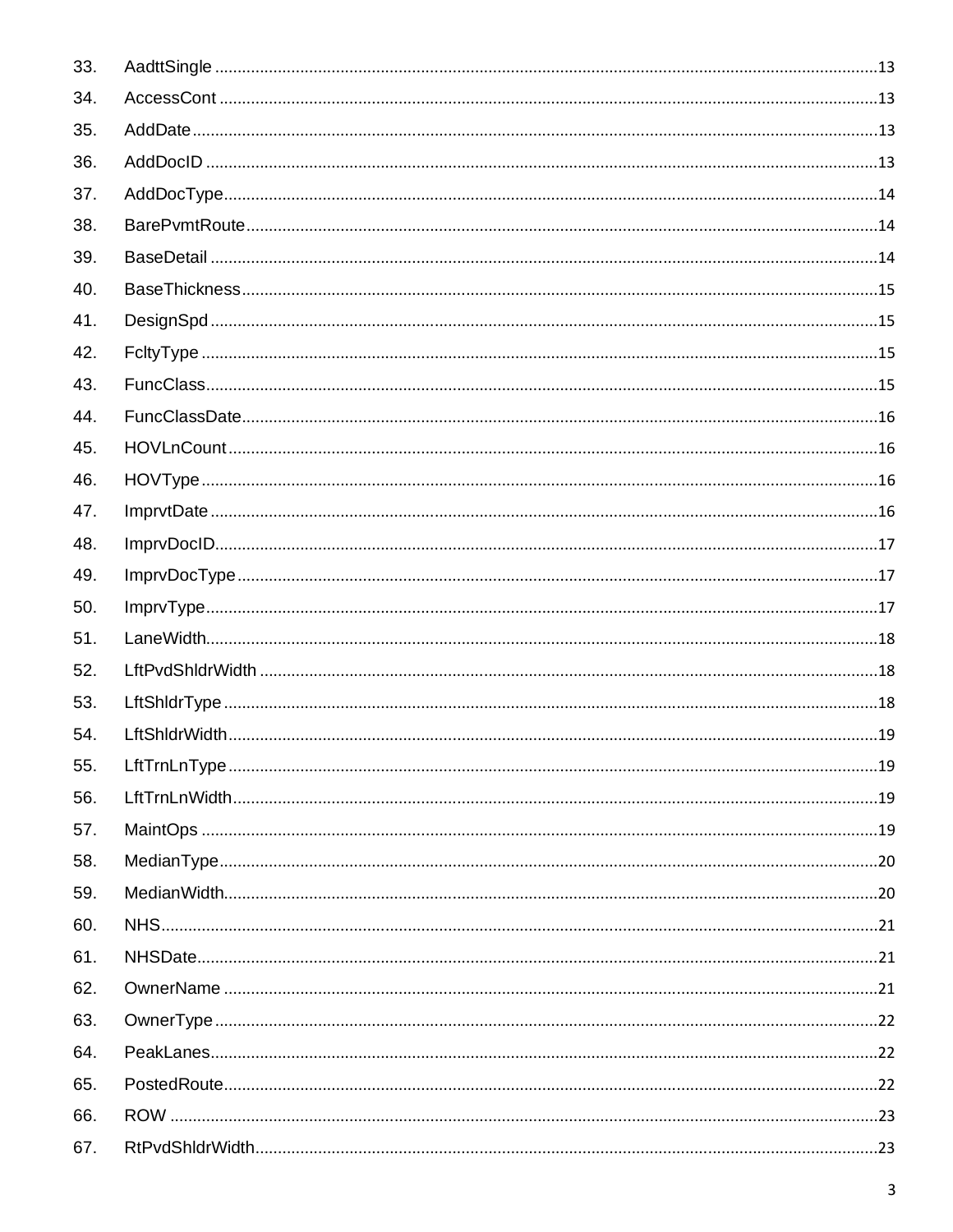| 68.  |  |
|------|--|
| 69.  |  |
| 70.  |  |
| 71.  |  |
| 72.  |  |
| 73.  |  |
| 74.  |  |
| 75.  |  |
| 76.  |  |
| 77.  |  |
| 78.  |  |
| 79.  |  |
| 80.  |  |
| 81.  |  |
| 82.  |  |
| 83.  |  |
| 84.  |  |
| 85.  |  |
| 86.  |  |
| 87.  |  |
| 88.  |  |
| 89.  |  |
| 90.  |  |
| 91.  |  |
| 92.  |  |
| 93.  |  |
| 94.  |  |
| 95.  |  |
|      |  |
| 96.  |  |
| 97.  |  |
| 98.  |  |
| 99.  |  |
| 100. |  |
| 101. |  |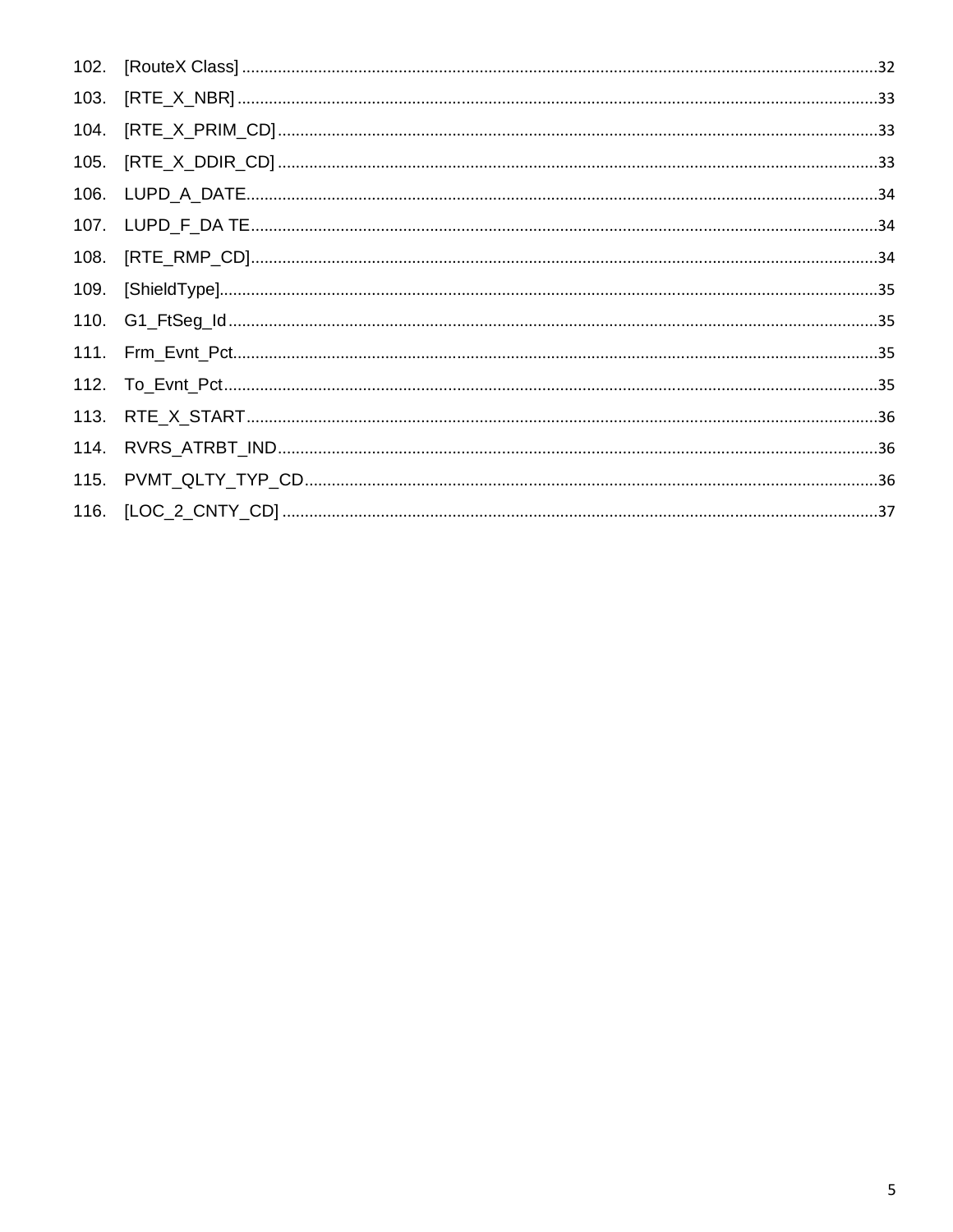## **Field Definitions:**

### **1. OBJECTID**

| <b>Common</b>     | Object Identifier                                                |  |
|-------------------|------------------------------------------------------------------|--|
| <b>Name</b>       |                                                                  |  |
| <b>Definition</b> | A unique number that is automatically generated for each segment |  |
| Data Owner        | <b>GIS Unit</b>                                                  |  |
| <b>Extent</b>     | Every Segment                                                    |  |
| <b>Values</b>     | Positive numbers                                                 |  |
| <b>Notes</b>      | The Object Identifier changes with each publication.             |  |

#### **2. Shape**

| <b>Common</b><br><b>Name</b> | Shape                                                                                            |
|------------------------------|--------------------------------------------------------------------------------------------------|
| <b>Definition</b>            | Stores the geometry information for each segment and is used by GIS software to display the line |
| Data Owner                   | <b>GIS Unit</b>                                                                                  |
| <b>Extent</b>                | Every Seament                                                                                    |
| <b>Values</b>                | Polvline                                                                                         |

#### **3. Division**

| <b>Common</b>     | <b>Division</b>                                  |  |
|-------------------|--------------------------------------------------|--|
| <b>Name</b>       |                                                  |  |
| <b>Definition</b> | The NCDOT Division number for each route segment |  |
| Data Owner        | NC DOT                                           |  |
| <b>Extent</b>     | Every Segment                                    |  |
| <b>Values</b>     | Data Type = numeric; Data Range from $1-14$      |  |
| <b>Notes</b>      |                                                  |  |

### **4. MaintCntyCode**

| <b>Common</b>                                                                                                   | Maintenance County; (Sap County Code)                                                                                                                                                                                                                                                                                                                                                                                                                                                                                                                                                                                                                                                                                                                                                                                |  |
|-----------------------------------------------------------------------------------------------------------------|----------------------------------------------------------------------------------------------------------------------------------------------------------------------------------------------------------------------------------------------------------------------------------------------------------------------------------------------------------------------------------------------------------------------------------------------------------------------------------------------------------------------------------------------------------------------------------------------------------------------------------------------------------------------------------------------------------------------------------------------------------------------------------------------------------------------|--|
| <b>Name</b>                                                                                                     |                                                                                                                                                                                                                                                                                                                                                                                                                                                                                                                                                                                                                                                                                                                                                                                                                      |  |
| <b>Definition</b>                                                                                               | For state-maintained roads, it is the county responsible for maintaining the section of road. For                                                                                                                                                                                                                                                                                                                                                                                                                                                                                                                                                                                                                                                                                                                    |  |
| non-state maintained roads, it is the county that the segment is located in.                                    |                                                                                                                                                                                                                                                                                                                                                                                                                                                                                                                                                                                                                                                                                                                                                                                                                      |  |
| Data Owner                                                                                                      | <b>GIS Unit</b>                                                                                                                                                                                                                                                                                                                                                                                                                                                                                                                                                                                                                                                                                                                                                                                                      |  |
| <b>Extent</b>                                                                                                   | Every segment                                                                                                                                                                                                                                                                                                                                                                                                                                                                                                                                                                                                                                                                                                                                                                                                        |  |
| <b>Values</b><br>Data Type = text; Coded domain $-$ see the metadata or contact the GIS Unit for a full list of |                                                                                                                                                                                                                                                                                                                                                                                                                                                                                                                                                                                                                                                                                                                                                                                                                      |  |
|                                                                                                                 | codes                                                                                                                                                                                                                                                                                                                                                                                                                                                                                                                                                                                                                                                                                                                                                                                                                |  |
| <b>Notes</b>                                                                                                    | This is the primary county field that should be used. In general both county fields will have the<br>same value. The exceptions are around the county boundaries. For example, a portion of SR-1828<br>has a Maintenance County of Iredell County and a Location County of Yadkin County where it<br>crosses the county boundary into Yadkin County. This route should be considered SR-1828 Iredell<br>County even though it is physically located in Yadkin County. The domain for the county codes is<br>not listed here because it is so long. The coded values begin with 001 for Alamance County and<br>end with 100 for Yancey County. These are the codes (for roads that are maintained by NCDOT<br>but cross the state boundary): Georgia - 901, South Carolina - 902, Tennessee - 903, Virginia -<br>904. |  |

## **5. LocCntyCode**

| <b>Common</b>     | Location County; (Sap County Code)                                                                   |  |
|-------------------|------------------------------------------------------------------------------------------------------|--|
| <b>Name</b>       |                                                                                                      |  |
| <b>Definition</b> | The county that the segment is physically located in                                                 |  |
| Data Owner        | <b>GIS Unit</b>                                                                                      |  |
| <b>Extent</b>     | Every segment                                                                                        |  |
| <b>Values</b>     | Data Type = text; Coded domain $-$ see the metadata or contact the GIS Unit for a full list of codes |  |

## **6. RouteClass**

|--|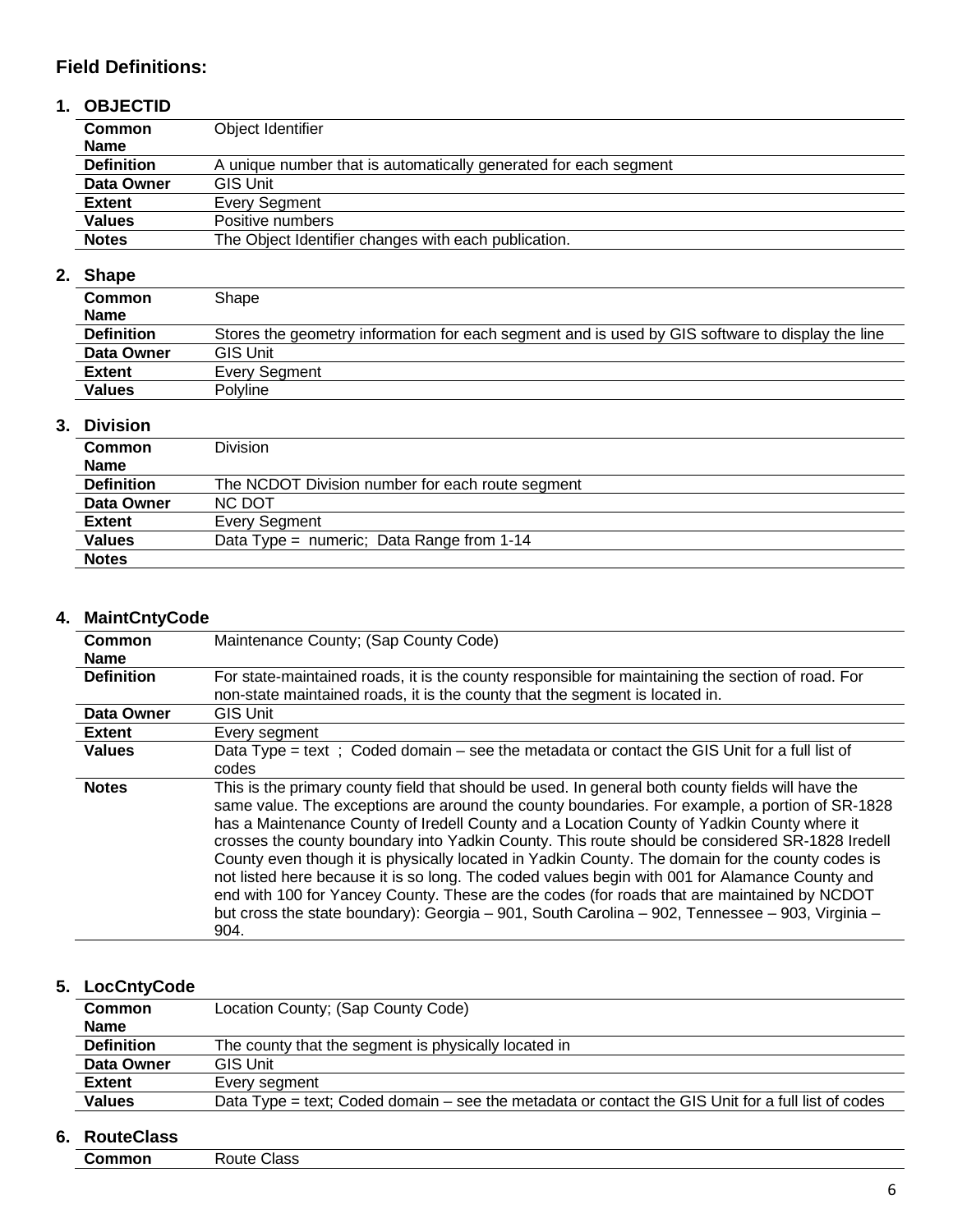| <b>Name</b>       |                                                               |  |
|-------------------|---------------------------------------------------------------|--|
| <b>Definition</b> | The NCDOT route class code for Dominant Route                 |  |
| Data Owner        | <b>GIS Unit</b>                                               |  |
| <b>Extent</b>     | Every segment except for gap segments                         |  |
| <b>Values</b>     | Data Type = text; Coded domain                                |  |
| <b>Notes</b>      | Route Class drives the 1 <sup>st</sup> digit of the Route ID. |  |

| Domain:        |                               |                                                                                 |
|----------------|-------------------------------|---------------------------------------------------------------------------------|
| Value          | <b>Description</b>            | <b>Notes</b>                                                                    |
|                | Interstate (I)                | State-maintained                                                                |
| $\overline{2}$ | US Route (US)                 | State-maintained                                                                |
| $\mathbf{3}$   | NC Route (NC)                 | State-maintained                                                                |
| $\overline{4}$ | Secondary Route (SR)          | State-maintained                                                                |
| $\frac{5}{1}$  | Non-System (NS)               | Not state maintained                                                            |
| 6              | Other State Agency Route (SA) | Federal-aid roads maintained by other state agencies                            |
|                | Federal Route (FED)           | Federal-aid roads maintained by federal agencies                                |
| 80             | Ramp (RMP)                    | Typically state-maintained but not counted towards state-<br>maintained mileage |
| 81             | Rest Areas (RST)              | Typically state-maintained but not counted towards state-<br>maintained mileage |
| 82             | Non-System Ramp               | Not state maintained                                                            |
| 89             | Non-Mainline (NML)            | Typically state-maintained but not counted towards state-<br>maintained mileage |
| 9              | Projected (PRJ)               | Generalized locations of major facilities that have not yet<br>been built       |

#### **7. RouteNumber**

| <b>Common</b>     | Route Number                                                    |
|-------------------|-----------------------------------------------------------------|
| <b>Name</b>       |                                                                 |
| <b>Definition</b> | The NCDOT route number for the Dominant Route                   |
| Data Owner        | <b>GIS Unit</b>                                                 |
| <b>Extent</b>     | Every segment                                                   |
| <b>Values</b>     | Positive numbers                                                |
| <b>Notes</b>      | The Route Number is in the $4th - 8th$ positions of the RoutelD |

### **8. RouteQualifier**

| <b>Route Qualifier</b>                                                                                                                                                                                                                                                                                                                                                                   |
|------------------------------------------------------------------------------------------------------------------------------------------------------------------------------------------------------------------------------------------------------------------------------------------------------------------------------------------------------------------------------------------|
|                                                                                                                                                                                                                                                                                                                                                                                          |
| An additional code that further defines the Dominant Route                                                                                                                                                                                                                                                                                                                               |
| GIS Unit                                                                                                                                                                                                                                                                                                                                                                                 |
| Every segment                                                                                                                                                                                                                                                                                                                                                                            |
| Data Type = text; Coded domain                                                                                                                                                                                                                                                                                                                                                           |
| On state-maintained routes, values of Normal indicate the regular route and other values indicate a<br>related route (e.g., I-95 and I-95 Business). The Route Qualifier is represented in the $2^{nd}$ position of<br>the Route ID. An exception is that Ramps, Rest Areas and Non-Mainline begin with 80, 81 and 89<br>respectively so that they can be distinguished by the Route ID. |
|                                                                                                                                                                                                                                                                                                                                                                                          |

| Domain:  |                     |                                                                             |
|----------|---------------------|-----------------------------------------------------------------------------|
| Value    | <b>Description</b>  | <b>Notes</b>                                                                |
| $\Omega$ | Normal Route        | On most routes this indicates it is the normal route. If the route class is |
|          |                     | FED, then Normal/0 means Blue Ridge Parkway.                                |
|          | Alternate Route     | If the route class is FED, then Alternate/1 means the road is owned by      |
|          |                     | the military.                                                               |
|          | <b>Bypass Route</b> |                                                                             |
|          | East Route          | This is only used for US-19 East which is a different route than US-19      |
|          | West Route          | This is only used for US-19 West which is a different route than US-19      |
|          |                     |                                                                             |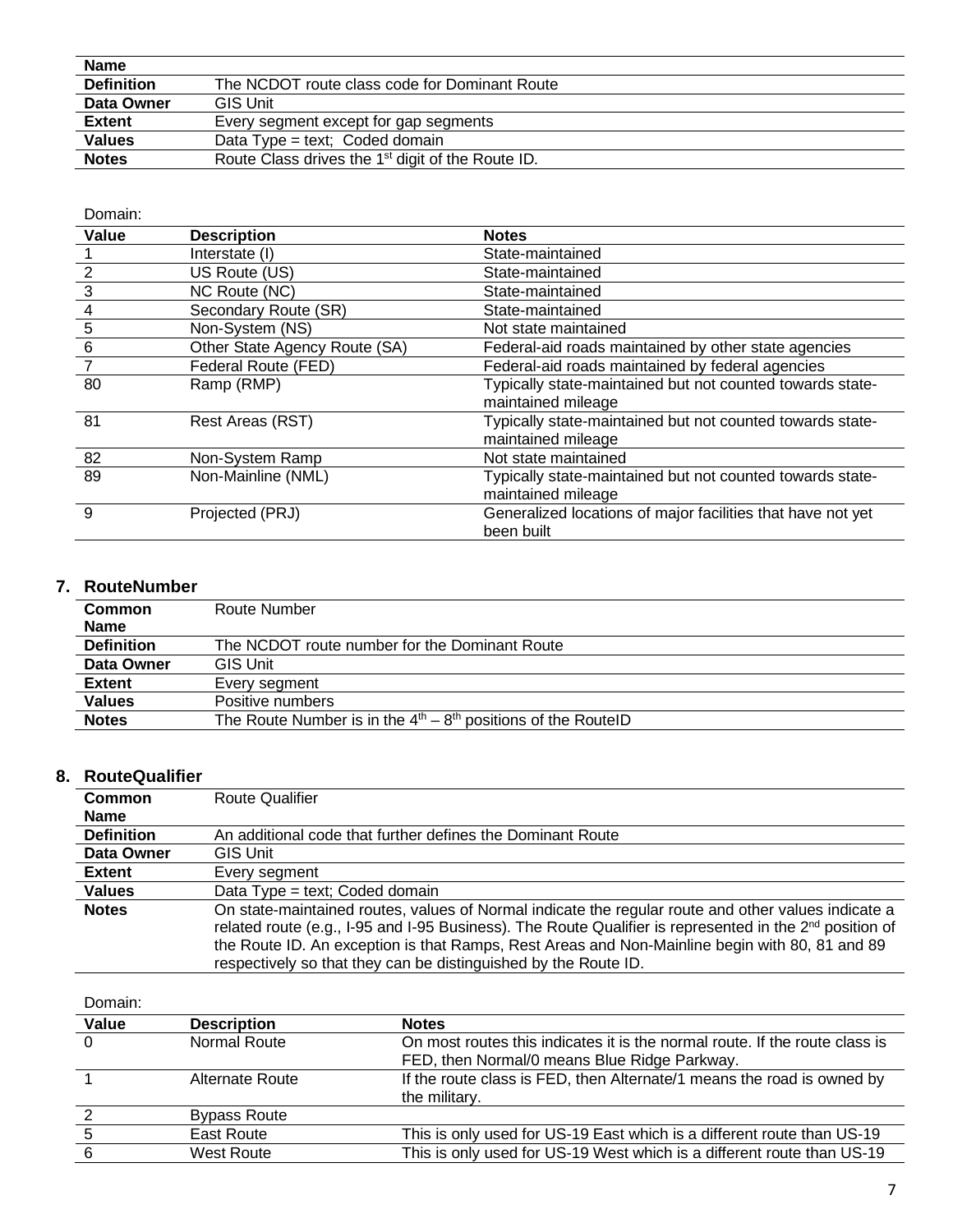|    | Spur/Connector Route  | If the Route Class is Interstate, then the route is a spur; if the Route |
|----|-----------------------|--------------------------------------------------------------------------|
|    |                       | Class is US or NC Route then the route is a connector                    |
|    | Truck Route           |                                                                          |
| 80 | Ramp                  |                                                                          |
| 81 | Rest Area             |                                                                          |
| 82 | Non-System Ramp       |                                                                          |
| 89 | Non-Mainline          |                                                                          |
|    | <b>Business Route</b> |                                                                          |
|    |                       |                                                                          |

### **9. RouteInventory**

| <b>Common</b>     | Route Inventory                                                                                                                                                                                                                                                                                                                                                                                                                                      |
|-------------------|------------------------------------------------------------------------------------------------------------------------------------------------------------------------------------------------------------------------------------------------------------------------------------------------------------------------------------------------------------------------------------------------------------------------------------------------------|
| <b>Name</b>       |                                                                                                                                                                                                                                                                                                                                                                                                                                                      |
| <b>Definition</b> | The NCDOT route direction for Dominant Route                                                                                                                                                                                                                                                                                                                                                                                                         |
| Data Owner        | GIS Unit                                                                                                                                                                                                                                                                                                                                                                                                                                             |
| <b>Extent</b>     | Every segment                                                                                                                                                                                                                                                                                                                                                                                                                                        |
| <b>Values</b>     | Data Type = text; Coded domain                                                                                                                                                                                                                                                                                                                                                                                                                       |
| <b>Notes</b>      | Inventory directions are Inventory (0) and Clockwise (8). All other values indicate the non-inventory<br>direction of the route. To determine if the route is one-way or both directions of travel, use the One-<br>way Direction Flag (i.e., Inventory Route Direction and Both Directions for the One-way Direction<br>Flag imply that the route is bidirectional). The Route Direction is represented in the $3^{rd}$ position of<br>the RouteID. |

#### Domain:

| Value | <b>Description</b>        | <b>Notes</b>                                                         |
|-------|---------------------------|----------------------------------------------------------------------|
|       | Inventory                 | Includes bidirectional, Northbound, Eastbound, and one-way inventory |
|       | Non-Inventory             | On secondary routes, rest areas and non-state maintained route       |
|       | (Southbound)              | classes, "Southbound" means non-inventory                            |
|       | Non-Inventory (Westbound) |                                                                      |
|       | Inventory (Clockwise)     |                                                                      |
| 9     | Non-Inventory (Counter-   |                                                                      |
|       | Clockwise)                |                                                                      |
|       |                           |                                                                      |

#### **10. Direction**

| <b>Common</b>     | <b>Direction</b>                            |
|-------------------|---------------------------------------------|
| <b>Name</b>       |                                             |
| <b>Definition</b> | Indicates the actual direction of the route |
| Data Owner        | <b>GIS Unit</b>                             |
| <b>Extent</b>     | Every segment                               |
| <b>Values</b>     | Data Type = text; Coded domain              |
| <b>Notes</b>      |                                             |

#### Domain:

| Value          | <b>Description</b>   | <b>Notes</b> |
|----------------|----------------------|--------------|
| <b>BD</b>      | <b>Bidirectional</b> |              |
| <b>NB</b>      | Northbound           |              |
| <b>SB</b>      | Southbound           |              |
| EB             | Eastbound            |              |
| <b>WB</b>      | Westbound            |              |
| $\overline{O}$ | Oneway Inventory     |              |
| O <sub>O</sub> | Oneway Opposite      |              |
| <b>CW</b>      | Clockwise            |              |
| CC             | Counterclockwise     |              |

## **11. TravelDirection**

| . <b>.</b> |                                     |  |  |
|------------|-------------------------------------|--|--|
|            | $r \cap (n)$<br>ction<br>лн<br>1∨ ⊢ |  |  |
| ____       |                                     |  |  |
| Name       |                                     |  |  |
|            |                                     |  |  |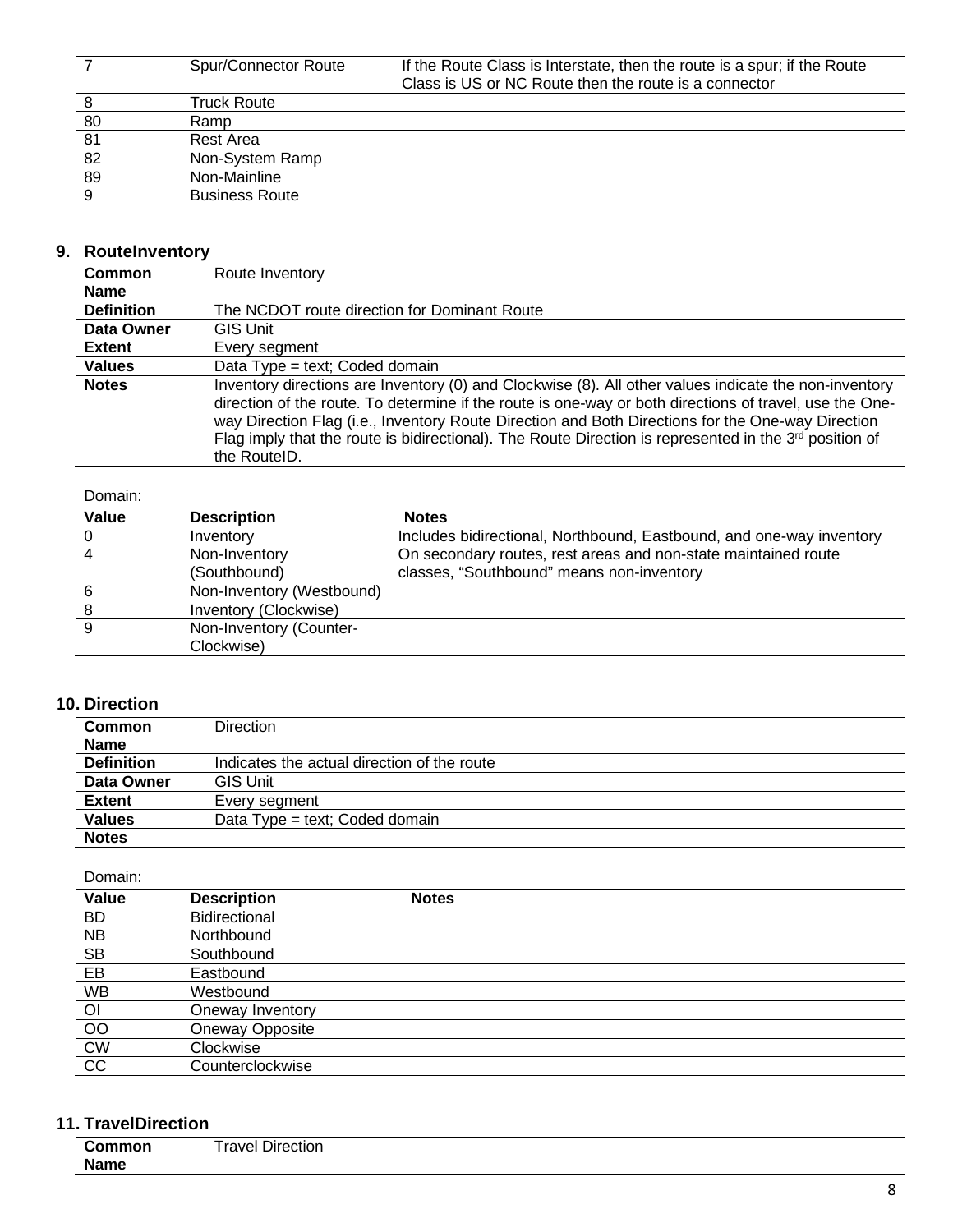| <b>Definition</b> | Indicates whether traffic is restricted to one direction or both                                    |
|-------------------|-----------------------------------------------------------------------------------------------------|
| Data Owner        | <b>GIS Unit</b>                                                                                     |
| <b>Extent</b>     | Every segment                                                                                       |
| <b>Values</b>     | Data Type = text; Coded domain                                                                      |
| <b>Notes</b>      | Since the Route Direction code of 0 can be either one-way or both directions, this field is used to |
|                   | determine if the route is bidirectional or one-way.                                                 |

#### Domain:<br>Value **Value Description Notes** Both Both directions One-way One direction

#### **12. RouteMaintCode**

| Common            | Route Maintenance Code                                                                        |  |
|-------------------|-----------------------------------------------------------------------------------------------|--|
| <b>Name</b>       |                                                                                               |  |
| <b>Definition</b> | The system status of the route                                                                |  |
| Data Owner        | <b>GIS Unit</b>                                                                               |  |
| <b>Extent</b>     | Every segment                                                                                 |  |
| <b>Values</b>     | Data Type = text; Derived                                                                     |  |
| <b>Notes</b>      | This field has a value of "System" on every record except for where Non-System routes. System |  |
|                   | Routes = Route Class IN (1,2,3,4,80,81,89,9); Non-System = Route Class IN (5,6,7,82)          |  |

### **13. RouteName**

| <b>Common</b>     | Route Name                                                                                 |
|-------------------|--------------------------------------------------------------------------------------------|
| <b>Name</b>       |                                                                                            |
| <b>Definition</b> | The NCDOT name of the dominant route                                                       |
| Data Owner        | <b>GIS Unit</b>                                                                            |
| <b>Extent</b>     | Every segment                                                                              |
| <b>Values</b>     | Data Type = text;                                                                          |
| <b>Notes</b>      | It is a concatenation of an abbreviation of Route Class, Route Number and Route Qualifier. |

#### **14. StreetName**

| <b>Common</b>     | <b>Street Name</b>                           |
|-------------------|----------------------------------------------|
| <b>Name</b>       |                                              |
| <b>Definition</b> | The name of the street such as 'Main Street' |
| Data Owner        | <b>GIS Unit</b>                              |
| <b>Extent</b>     | Every segment                                |
| <b>Values</b>     | Data $Type = text$ ;                         |
| <b>Notes</b>      |                                              |

#### **15. SrcDocType**

| . .               |                                                                                              |
|-------------------|----------------------------------------------------------------------------------------------|
| <b>Common</b>     | Source Document Type                                                                         |
| <b>Name</b>       |                                                                                              |
| <b>Definition</b> | The type of source documentation that created the segment or caused the most recent official |
|                   | change.                                                                                      |
| Data Owner        | <b>GIS Unit</b>                                                                              |
| <b>Extent</b>     | All system routes                                                                            |
| <b>Values</b>     | Data Type = text; Coded domain                                                               |
| <b>Notes</b>      | This field should be used with the Source Document field.                                    |
|                   |                                                                                              |

| Value | <b>Description</b> | <b>Notes</b>                                                               |
|-------|--------------------|----------------------------------------------------------------------------|
| N     | Not-Verified       | Indicates either legacy segments or that the source document is<br>unknown |
|       | Petition           | The petition number is stored in the Source Document field                 |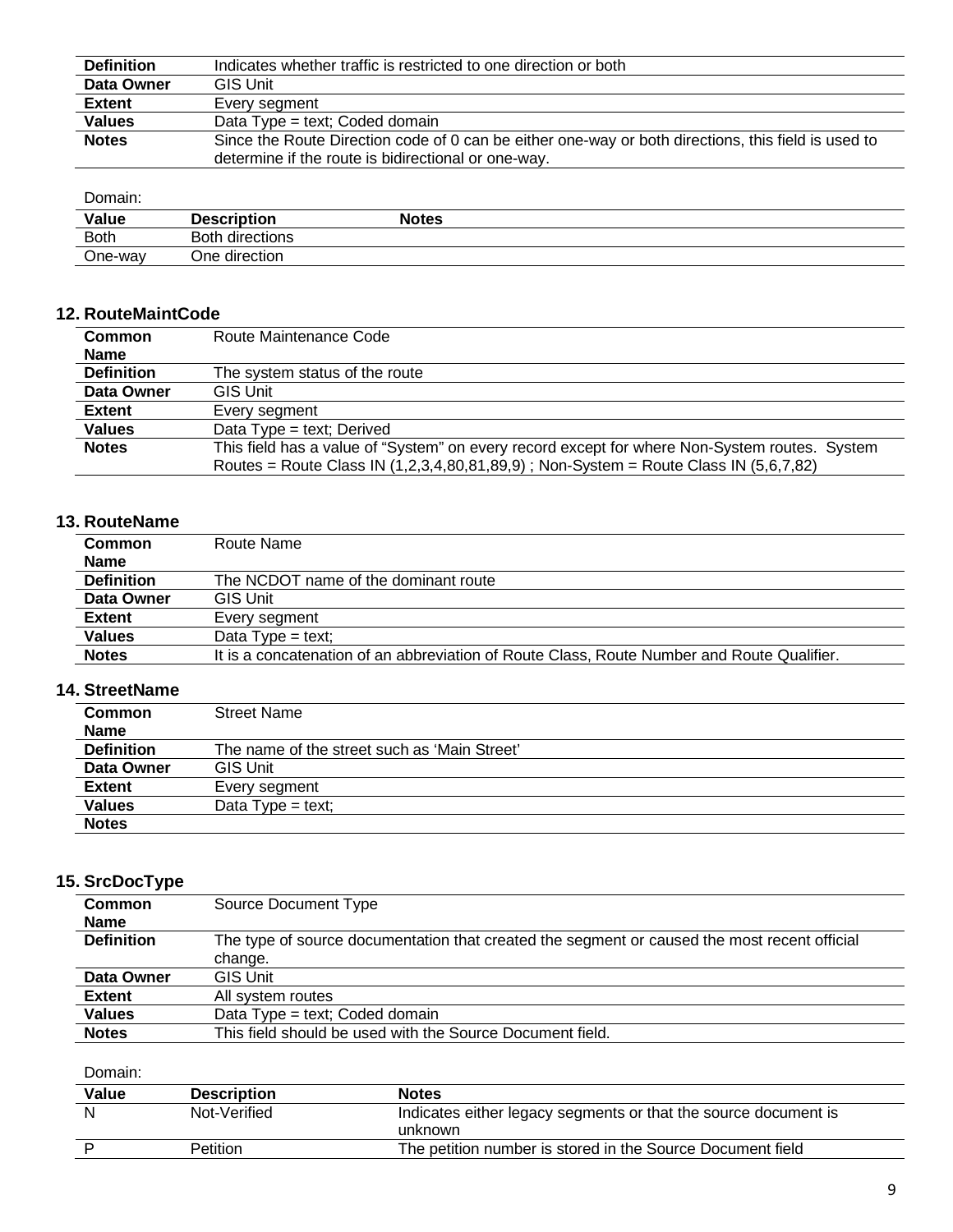|   | TIP                        | TIP or Project; the project number is stored in the Source Document<br>field |
|---|----------------------------|------------------------------------------------------------------------------|
|   | <b>Project Alignment</b>   |                                                                              |
| M | <b>Municipal Agreement</b> | The municipal agreement number is stored in the Source Document<br>field     |
|   | Other                      |                                                                              |

### **16. SrcDocID**

| <b>Common</b>     | Source Document                                                                                                             |  |
|-------------------|-----------------------------------------------------------------------------------------------------------------------------|--|
| <b>Name</b>       |                                                                                                                             |  |
| <b>Definition</b> | The document reference that created the segment or caused the most recent official change                                   |  |
| Data Owner        | <b>GIS Unit</b>                                                                                                             |  |
| <b>Extent</b>     | All system routes                                                                                                           |  |
| <b>Values</b>     | Data $Type = text$ ;                                                                                                        |  |
| <b>Notes</b>      | Typical values are the TIP number or the Petition number. This field should be used with the<br>Source Document Type field. |  |

## **17. GeoDocType**

| <b>Common</b>     | <b>Revision Source Type</b>                                                                          |
|-------------------|------------------------------------------------------------------------------------------------------|
| <b>Name</b>       |                                                                                                      |
| <b>Definition</b> | The most recent data source type used to draw or modify the segment's alignment/geometry.            |
| Data Owner        | <b>GIS Unit</b>                                                                                      |
| <b>Extent</b>     | All system routes                                                                                    |
| <b>Values</b>     | Data Type = text; Coded domain                                                                       |
| <b>Notes</b>      | This field should be used with the GeoDocID field. For example, if the value is Aerial Photo and the |
|                   | GeoDocID is 2010, this means that the segment was aligned to an Aerial Photo that was flown in       |
|                   | 2010.                                                                                                |

#### Domain:

| Value | <b>Description</b>      | <b>Notes</b>                                                           |
|-------|-------------------------|------------------------------------------------------------------------|
| N     | Not-Verified            | Indicates the segment alignment has not been verified by the GIS Unit; |
|       |                         | the segment has not been photo-revised yet                             |
|       | Aerial Photo            | Indicates that the segment has been photo revised                      |
| C     | <b>Local Centerline</b> |                                                                        |
|       | Parcels                 |                                                                        |
|       | Plat                    |                                                                        |
| G     | <b>GPS</b>              |                                                                        |
|       | <b>Field Research</b>   |                                                                        |
|       | Other                   |                                                                        |

## **18. GeoDocID**

| <b>Common</b>     | <b>Revision Source</b>                                                                          |
|-------------------|-------------------------------------------------------------------------------------------------|
| <b>Name</b>       |                                                                                                 |
| <b>Definition</b> | The most recent data source reference that was used to draw or modify the segment's             |
|                   | alignment/geometry                                                                              |
| Data Owner        | <b>GIS Unit</b>                                                                                 |
| <b>Extent</b>     | Every segment that has been verified                                                            |
| <b>Values</b>     | Data Type = text;                                                                               |
| <b>Notes</b>      | When Aerial Photo is used as the Revision Source Type, the Revision Source Identifier is either |
|                   | the year the photo was flown or else the source of the photo if the year is unknown.            |

### **19. RouteID**

| Common<br><b>Name</b> | Route Identifier for Dominant Route |
|-----------------------|-------------------------------------|
| <b>Definition</b>     | The 11-digit composite route number |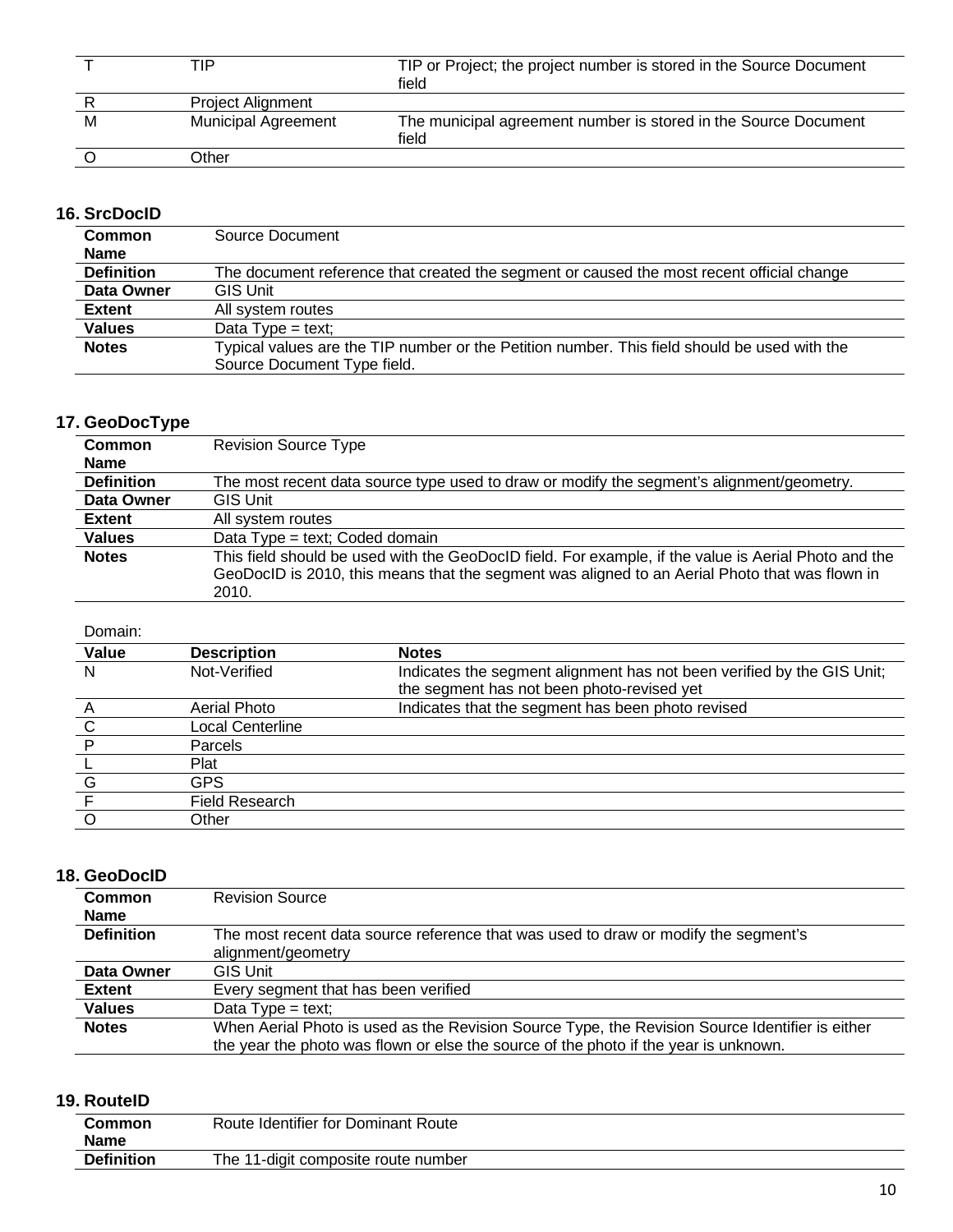| Data Owner    | <b>GIS Unit</b>                                                                                    |
|---------------|----------------------------------------------------------------------------------------------------|
| <b>Extent</b> | Every seament                                                                                      |
| <b>Values</b> | Positive 11-digit numbers (text field)                                                             |
| <b>Notes</b>  | It uniquely identifies routes statewide and should be used as the route identifier when performing |
|               | LRS analysis using route/milepost referencing.                                                     |

## **20. MPLength**

| Common            | Milepost Length                                                                           |
|-------------------|-------------------------------------------------------------------------------------------|
| <b>Name</b>       |                                                                                           |
| <b>Definition</b> | The length of the segment in miles, calculated by the ending milepost minus the beginning |
|                   | milepost. The milepost values are based on 3D measures generated from LIDAR data.         |
| Data Owner        | <b>GIS Unit</b>                                                                           |
| <b>Extent</b>     | Every segment                                                                             |
| <b>Values</b>     | Positive numbers; six decimal places                                                      |
| <b>Notes</b>      | Calculated field;                                                                         |

### **21. LaneMiles**

| <b>Common</b>     | Lane Miles                                                                                        |
|-------------------|---------------------------------------------------------------------------------------------------|
| <b>Name</b>       |                                                                                                   |
| <b>Definition</b> | The Milepost Length multiplied by the number of lanes. In cases where the number of lanes is 0 or |
|                   | blank, the number of lanes is assumed to be 1.                                                    |
| Data Owner        | <b>OPM (Operations Program Management)</b>                                                        |
| <b>Extent</b>     | Every segment                                                                                     |
| <b>Values</b>     | Positive numbers; six decimal places                                                              |
| <b>Notes</b>      | Lane Miles has been populated on all roads, even unpaved roads. In most cases, reporting on lane  |
|                   | miles should exclude unpaved roads.                                                               |

### **22. BeginMp1**

| <b>Common</b>     | Beginning Milepost for Dominant Route                      |
|-------------------|------------------------------------------------------------|
| <b>Name</b>       |                                                            |
| <b>Definition</b> | The ending milepost for route at that point on the segment |
| Data Owner        | <b>GIS Unit</b>                                            |
| <b>Extent</b>     | Every segment                                              |
| <b>Values</b>     | Numbers; six decimal places                                |
|                   |                                                            |

### **23. EndMp1**

| <b>Common</b>     | <b>Ending Milepost for Dominant Route</b>                  |
|-------------------|------------------------------------------------------------|
| <b>Name</b>       |                                                            |
| <b>Definition</b> | The ending milepost for route at that point on the segment |
| Data Owner        | <b>GIS Unit</b>                                            |
| <b>Extent</b>     | Every segment                                              |
| <b>Values</b>     | Numbers; six decimal places                                |

#### **24. BeginFeatureID**

| <b>Common</b>     | Beginning Intersection Feature for Dominant Route                                                      |
|-------------------|--------------------------------------------------------------------------------------------------------|
| <b>Name</b>       |                                                                                                        |
| <b>Definition</b> | This field identifies the intersecting route (or county or route change or dead-end) for the beginning |
|                   | of the associated LRS segment.                                                                         |
| Data Owner        | <b>GIS Unit</b>                                                                                        |
| <b>Extent</b>     | Every segment                                                                                          |
| <b>Values</b>     | Data Type = text;                                                                                      |
| <b>Notes</b>      | Use with the Beginning Milepost field.                                                                 |

### **25. EndFeatureID**

| Common | Ending Intersection Feature For Dominant Route |
|--------|------------------------------------------------|
|        |                                                |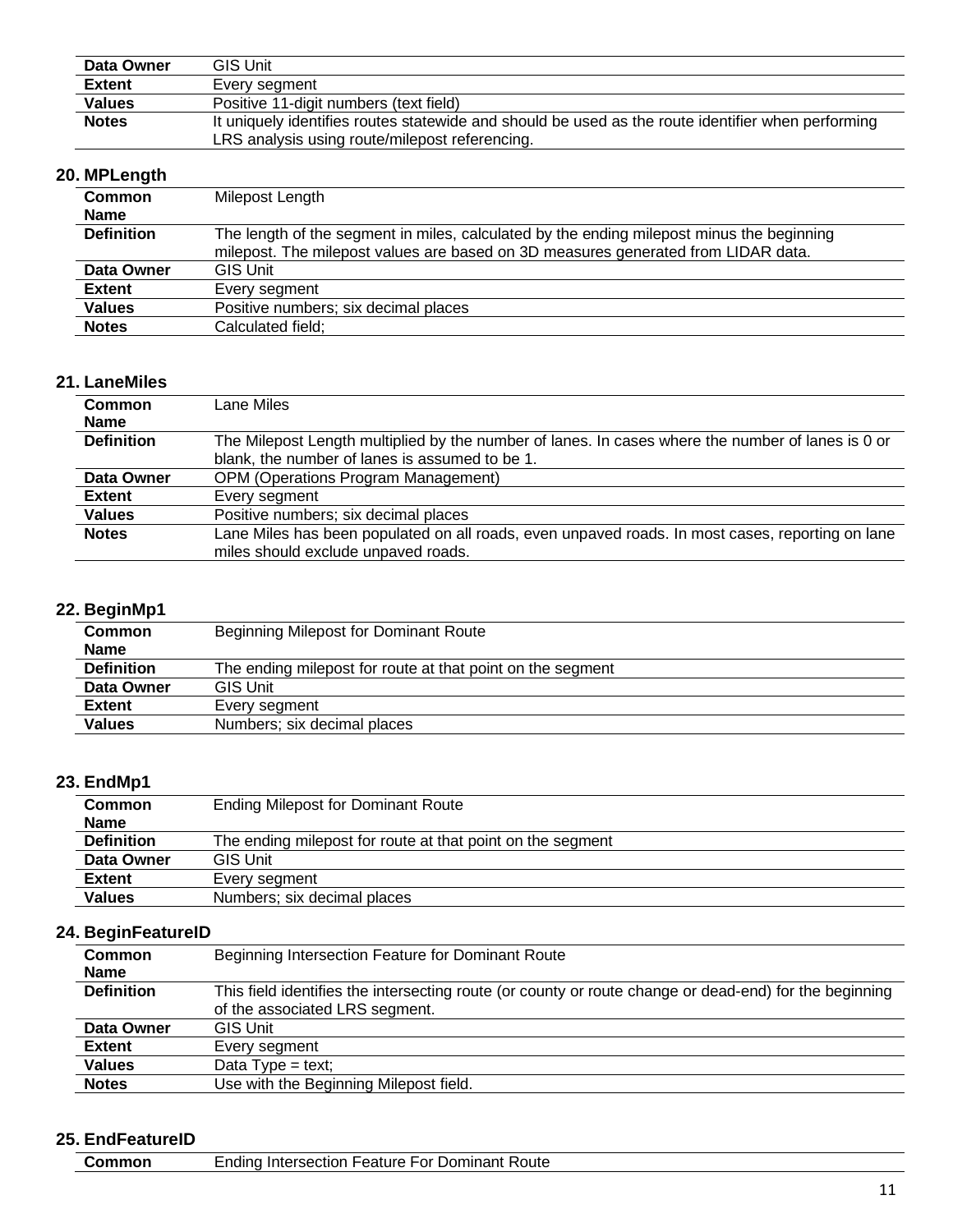| <b>Name</b>       |                                                                                                        |
|-------------------|--------------------------------------------------------------------------------------------------------|
| <b>Definition</b> | This field identifies the intersecting route (or county or route change or dead-end) for the ending of |
|                   | the associated LRS segment.                                                                            |
| Data Owner        | <b>GIS Unit</b>                                                                                        |
| <b>Extent</b>     | Every segment                                                                                          |
| <b>Values</b>     | Data $Type = text$ ;                                                                                   |
| <b>Notes</b>      | Use with the Ending Milepost field.                                                                    |
|                   |                                                                                                        |

## **26. RouteIDX**

| <b>Common</b><br><b>Name</b> | 11-Digit Route Number                       |
|------------------------------|---------------------------------------------|
| <b>Definition</b>            | The 11-digit composite Co-Route numbers 2-6 |
| Data Owner                   | <b>GIS Unit</b>                             |
| <b>Extent</b>                | Every segment                               |
| <b>Values</b>                | Positive 11-digit numbers (text field)      |

### **27. BeginMpX**

| $\sim$ $\sim$ 9.000 $\sim$ |                                                                            |
|----------------------------|----------------------------------------------------------------------------|
| <b>Common</b>              | <b>Beginning Milepost</b>                                                  |
| <b>Name</b>                |                                                                            |
| <b>Definition</b>          | The beginning milepost value at that point on the segment for co-route 2-6 |
| Data Owner                 | <b>GIS Unit</b>                                                            |
| <b>Extent</b>              | Every segment                                                              |
| <b>Values</b>              | Numbers; six decimal places                                                |
|                            |                                                                            |

### **28. EndMpX**

| . <i>. .</i> .    |                                                                   |
|-------------------|-------------------------------------------------------------------|
| <b>Common</b>     | <b>Ending Milepost</b>                                            |
| <b>Name</b>       |                                                                   |
| <b>Definition</b> | The ending milepost at that point on the segment for co-route 2-6 |
| Data Owner        | <b>GIS Unit</b>                                                   |
| <b>Extent</b>     | Every segment                                                     |
| <b>Values</b>     | Numbers; six decimal places                                       |
|                   |                                                                   |

### **29. AADT**

| .                 |                              |
|-------------------|------------------------------|
| <b>Common</b>     | AADT                         |
| <b>Name</b>       |                              |
| <b>Definition</b> | Annual Average Daily Traffic |
| Data Owner        | <b>Traffic Survey Group</b>  |
| <b>Extent</b>     | Where applicable             |
| <b>Values</b>     | Positive numbers (Text)      |
|                   |                              |

### **30. AadtDate**

| <b>Common</b><br><b>Name</b> | AADT Date                                                 |
|------------------------------|-----------------------------------------------------------|
| <b>Definition</b>            | Estimated Annual Average Daily Traffic for specified year |
| Data Owner                   | <b>Traffic Survey Group</b>                               |
| Extent                       | Where applicable                                          |
| <b>Values</b>                | Positive 4-digit numbers (Short Integer)                  |

### **31. AADTTruck**

| <b>Common</b><br><b>Name</b> | <b>AADT Truck</b>                  |  |
|------------------------------|------------------------------------|--|
| <b>Definition</b>            | Annual Average Daily Truck Traffic |  |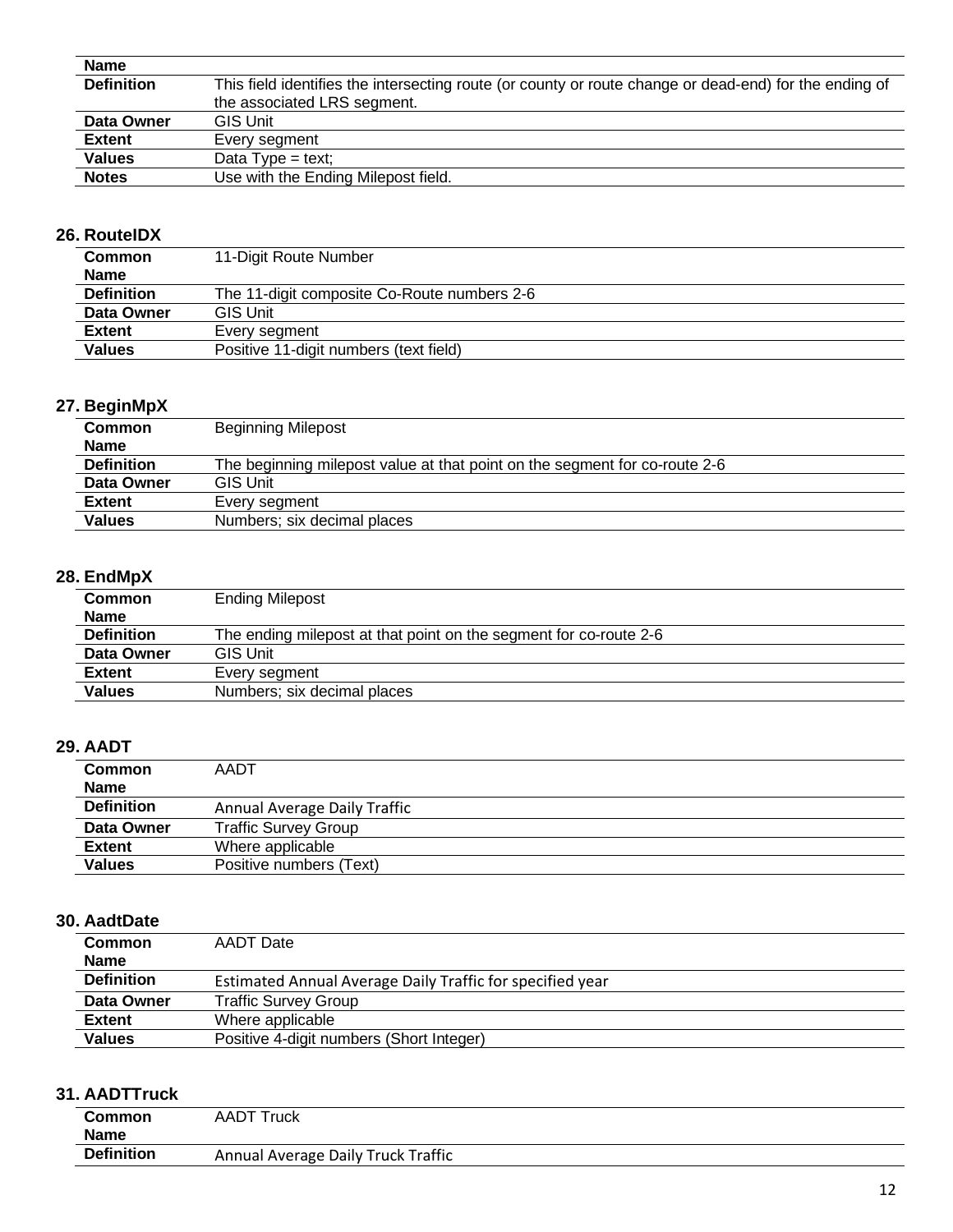| Data Owner    | <b>Traffic Survey Group</b>  |
|---------------|------------------------------|
| <b>Extent</b> | Where applicable             |
| <b>Values</b> | Positive numbers (<br>'Text) |

### **32. AadttMulti**

| <b>Common</b>     | <b>AADTT Multi-Unit Trucks</b>                          |  |
|-------------------|---------------------------------------------------------|--|
| <b>Name</b>       |                                                         |  |
| <b>Definition</b> | Annual Average Daily Truck Traffic of Multi-Unit Trucks |  |
| Data Owner        | <b>Traffic Survey Group</b>                             |  |
| <b>Extent</b>     | Where applicable                                        |  |
| <b>Values</b>     | Positive numbers (Text)                                 |  |

## **33. AadttSingle**

| <b>Common</b>     | <b>AADTT Single Unit Trucks</b>                          |
|-------------------|----------------------------------------------------------|
| <b>Name</b>       |                                                          |
| <b>Definition</b> | Annual Average Daily Truck Traffic of Single Unit Trucks |
| Data Owner        | <b>Traffic Survey Group</b>                              |
| <b>Extent</b>     | Where applicable                                         |
| <b>Values</b>     | Positive numbers (Text)                                  |

#### **34. AccessCont**

| <b>Common</b>     | <b>Access Control</b>                                                    |
|-------------------|--------------------------------------------------------------------------|
| <b>Name</b>       |                                                                          |
| <b>Definition</b> | Indicates some degree of control of through movements to a road          |
| Data Owner        | <b>OPM (Operations Program Management)</b>                               |
| Extent            | Where applicable                                                         |
| <b>Values</b>     | Coded domain                                                             |
| <b>Notes</b>      | Null indicates that the road does not have any degree of access control. |

#### Domain:

| <b>Value</b><br>and the control of the control of the | <b>Description</b>               | <b>Notes</b> |  |
|-------------------------------------------------------|----------------------------------|--------------|--|
| Partial                                               | Partial                          |              |  |
| Full                                                  | $\overline{\phantom{0}}$<br>Full |              |  |

### **35. AddDate**

| Common            | <b>Addition Date</b>                                                                                         |  |
|-------------------|--------------------------------------------------------------------------------------------------------------|--|
| <b>Name</b>       |                                                                                                              |  |
| <b>Definition</b> | The date that the section of road the road was constructed, or the date that the road was added to           |  |
|                   | the state maintenance system, if it was already built                                                        |  |
| Data Owner        | <b>OPM (Operations Program Management)</b>                                                                   |  |
| <b>Extent</b>     | State-maintained roads, where available                                                                      |  |
| <b>Values</b>     | Dates                                                                                                        |  |
| <b>Notes</b>      | The date 12/31/1901 indicates that the date is unknown. Typically December 31 <sup>st</sup> is used when the |  |
|                   | year was known but the day and month were not.                                                               |  |

#### **36. AddDocID**

| <b>Common</b>     | <b>Addition Document</b>                        |
|-------------------|-------------------------------------------------|
| <b>Name</b>       |                                                 |
| <b>Definition</b> | The document reference that created the segment |
| Data Owner        | <b>OPM (Operations Program Management)</b>      |
| <b>Extent</b>     | Where available                                 |
| <b>Values</b>     | Text                                            |
| <b>Notes</b>      | Typical values are the TIP or petition number.  |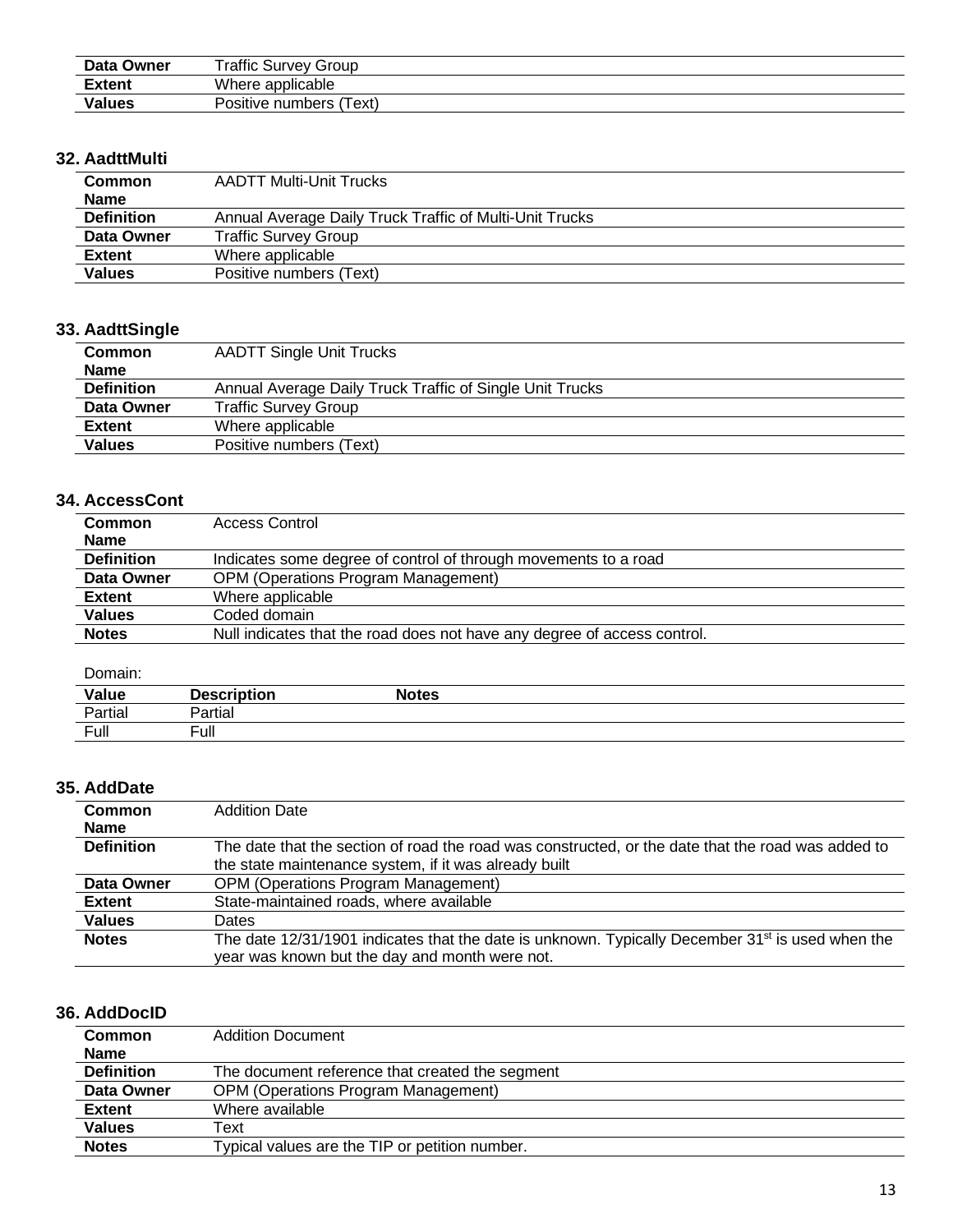| Domain:    |                            |              |
|------------|----------------------------|--------------|
| Value      | <b>Description</b>         | <b>Notes</b> |
| Petition   | <b>Petition</b>            |              |
| <b>TIP</b> | TIP                        |              |
| МA         | <b>Municipal Agreement</b> |              |
| Correction | Correction                 |              |
| Other      | Other                      |              |

## **37. AddDocType**

| <b>Common</b>     | <b>Addition Document Type</b>                                                                 |  |
|-------------------|-----------------------------------------------------------------------------------------------|--|
| <b>Name</b>       |                                                                                               |  |
| <b>Definition</b> | The type of documentation that created the segment or that added the road to the state system |  |
| Data Owner        | <b>OPM (Operations Program Management)</b>                                                    |  |
| Extent            | Where available                                                                               |  |
| <b>Values</b>     | Coded domain                                                                                  |  |
| <b>Notes</b>      | This field should be used with the Addition Document field.                                   |  |

#### Domain:

| Value      | <b>Description</b>         | <b>Notes</b> |
|------------|----------------------------|--------------|
| Petition   | <b>Petition</b>            |              |
| <b>TIP</b> | TIP                        |              |
| MA         | <b>Municipal Agreement</b> |              |
| Correction | Correction                 |              |
| Other      | Other                      |              |

#### **38. BarePvmtRoute**

| Common            | <b>Bare Pavement System</b>                                                                                                                                                                                                                    |  |  |
|-------------------|------------------------------------------------------------------------------------------------------------------------------------------------------------------------------------------------------------------------------------------------|--|--|
| <b>Name</b>       |                                                                                                                                                                                                                                                |  |  |
| <b>Definition</b> | A system of designated routes that are the first to be cleared and/or chemically treated in the event<br>of winter weather conditions; generally consisting of all Interstates, four-lane divided primary<br>routes and some secondary routes. |  |  |
| Data Owner        | <b>OPM (Operations Program Management)</b>                                                                                                                                                                                                     |  |  |
| <b>Extent</b>     | Where applicable                                                                                                                                                                                                                               |  |  |
| <b>Values</b>     | Coded domain                                                                                                                                                                                                                                   |  |  |
|                   |                                                                                                                                                                                                                                                |  |  |

#### Domain:

| $\cdot$ $\cdot$<br>Value | . 100000<br>------ | <b>Notes</b>                                                    |
|--------------------------|--------------------|-----------------------------------------------------------------|
|                          | $\sim$<br>ರಾ       | Bare<br>Svstem<br>part<br>Pavement<br>of the<br>Seamer.<br>nent |

### **39. BaseDetail**

| <b>Common</b>     | Detailed Base Type                                                                        |  |
|-------------------|-------------------------------------------------------------------------------------------|--|
| <b>Name</b>       |                                                                                           |  |
| <b>Definition</b> | Detailed base layer types                                                                 |  |
| Data Owner        | <b>OPM (Operations Program Management)</b>                                                |  |
| <b>Extent</b>     | New Secondary Routes                                                                      |  |
| <b>Values</b>     | Coded domain                                                                              |  |
| <b>Notes</b>      | This data is only entered on Secondary Routes that are added to the system by Petition or |  |
|                   | Municipal Agreement and is used by the Pavement Management Unit.                          |  |

| <b>Value</b>  | <b>Description</b>           | <b>Notes</b> |
|---------------|------------------------------|--------------|
| <b>ABC</b>    | Aggregate Base Course, Stone |              |
| <b>B25.0B</b> | <b>B25.0B</b>                |              |
| <b>B25.0C</b> | <b>B25.0C</b>                |              |
| $I-19.0B$     | 119.0B                       |              |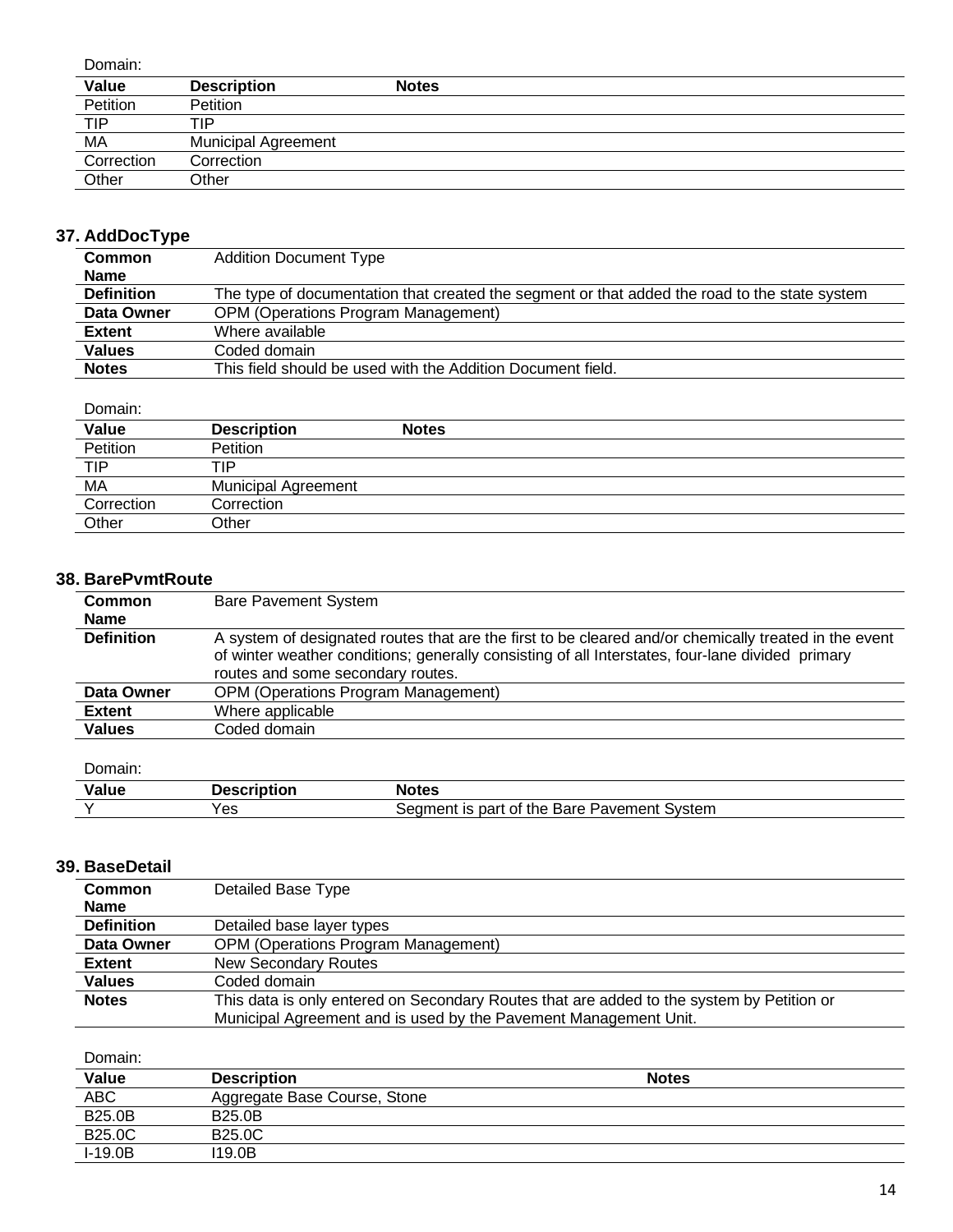| $I-19.0C$    | 119.0C                                           |
|--------------|--------------------------------------------------|
| $I-19.0D$    | 119.0D                                           |
| Soil         | Soil                                             |
| <b>STBC</b>  | Soil Type Base Course                            |
| CABC         | Course Aggregate Base Course                     |
| SS           | <b>Stabilized Subgrade</b>                       |
| <b>CTABC</b> | <b>CTBC Cement Treated Aggregate Base Course</b> |

### **40. BaseThickness**

| <b>Common</b>     | <b>Base Thickness</b>                                                                     |  |
|-------------------|-------------------------------------------------------------------------------------------|--|
| <b>Name</b>       |                                                                                           |  |
| <b>Definition</b> | Thickness of the base layer in inches                                                     |  |
| Data Owner        | <b>OPM (Operations Program Management)</b>                                                |  |
| <b>Extent</b>     | <b>New Secondary Routes</b>                                                               |  |
| <b>Values</b>     | Positive numbers; Range domain 1-14                                                       |  |
| <b>Notes</b>      | This data is only entered on Secondary Routes that are added to the system by Petition or |  |
|                   | Municipal Agreement and is used by the Pavement Management Unit.                          |  |

## **41. DesignSpd**

| <b>Common</b>     | Design Speed                                                                                   |  |
|-------------------|------------------------------------------------------------------------------------------------|--|
| <b>Name</b>       |                                                                                                |  |
| <b>Definition</b> | A selected speed used to determine the various geometric features of the roadway, in miles per |  |
|                   | hour                                                                                           |  |
| Data Owner        | <b>OPM (Operations Program Management)</b>                                                     |  |
| <b>Extent</b>     | Where available                                                                                |  |
| <b>Values</b>     | Positive numbers; Range domain 15 - 80                                                         |  |

## **42. FcltyType**

| -------           |                                                |  |
|-------------------|------------------------------------------------|--|
| <b>Common</b>     | <b>Facility Type</b>                           |  |
| <b>Name</b>       |                                                |  |
| <b>Definition</b> | The operational characteristics of the roadway |  |
| Data Owner        | <b>OPM (Operations Program Management)</b>     |  |
| <b>Extent</b>     | Where applicable                               |  |
| <b>Values</b>     | Coded domain                                   |  |

#### Domain:

| Value                  | <b>Description</b>       | <b>Notes</b> |  |
|------------------------|--------------------------|--------------|--|
| One Way                | One-Way Roadway          |              |  |
| Couplet                | Couplet                  |              |  |
| GS Ramp                | Grade-Separated Ramp     |              |  |
| Non-Main               | Non-Mainline             |              |  |
| <b>Public Facility</b> | <b>Public Facility</b>   |              |  |
| <b>Miscellaneous</b>   | Miscellaneous            |              |  |
| Non-GS Ramp            | Non-Grade-Separated Ramp |              |  |

## **43. FuncClass**

| <b>Common</b><br><b>Name</b> | <b>Functional Classification</b>                                                                                                                                                                                                                 |
|------------------------------|--------------------------------------------------------------------------------------------------------------------------------------------------------------------------------------------------------------------------------------------------|
| <b>Definition</b>            | A classification system of roads based on the character of traffic service that they are intended to<br>provide. Approval of changes is done by the Federal Highway Administration and is managed by<br>the Program Development Branch at NCDOT. |
| Data Owner                   | <b>GIS Unit</b>                                                                                                                                                                                                                                  |
| <b>Extent</b>                | Every segment                                                                                                                                                                                                                                    |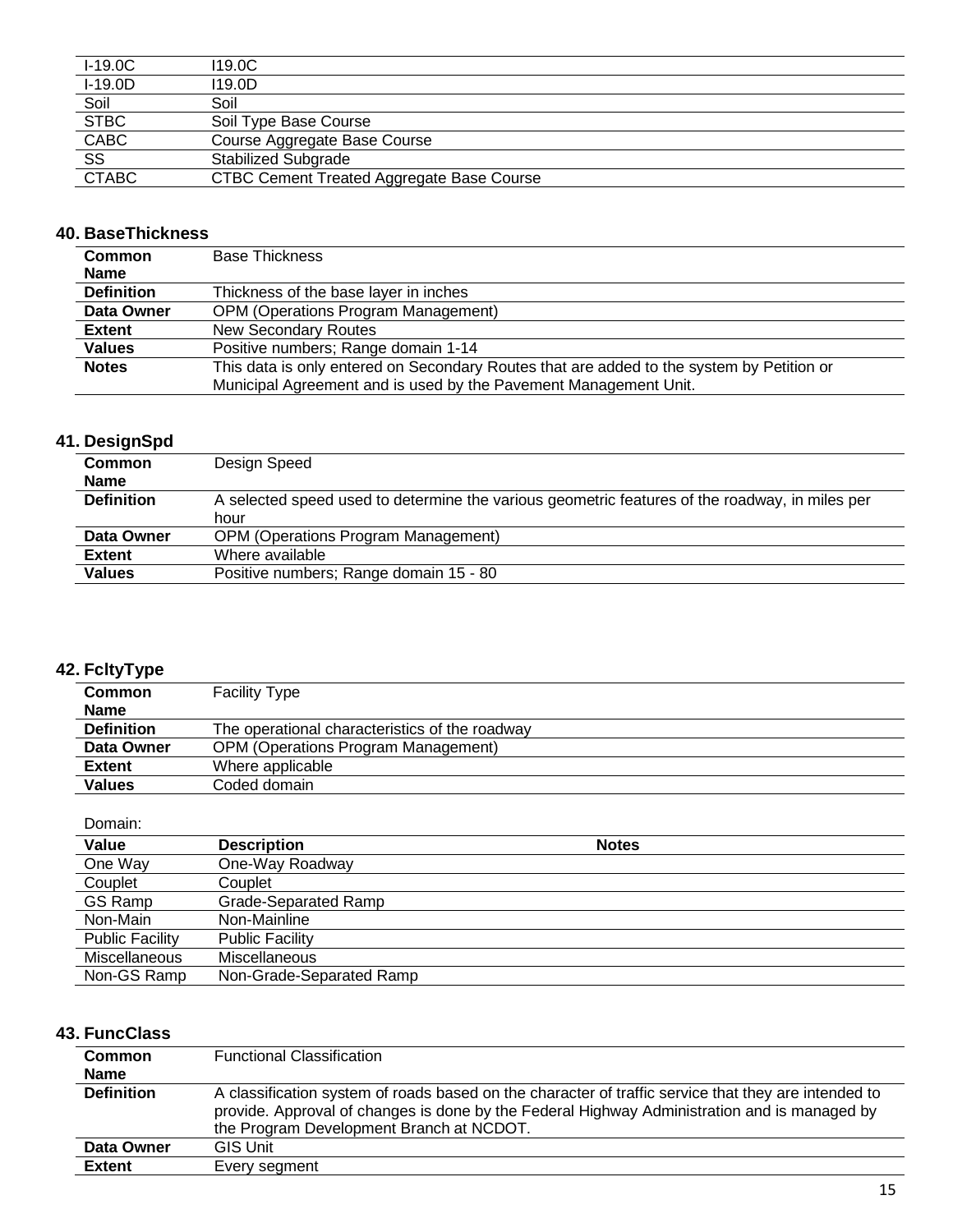**Values** Coded domain **Notes** Functional Classification along with National Highway System and Urban Identification determine federal-aid eligibility. All roads on the National Highway System are eligible for federal-aid. In addition, all routes functionally classified Interstate through Major Collector, plus urban Minor Collectors are federal-aid eligible. Ramps are given the highest Functional Classification value of the routes that they serve, but ramps are not eligible for federal-aid.

#### Domain:

| Value | <b>Description</b>    | <b>Notes</b>                                        |
|-------|-----------------------|-----------------------------------------------------|
|       | Interstate            |                                                     |
|       | PA-FrwyExp            | Principal Arterial – Other Freeways and Expressways |
|       | PA-Other              | Principal Arterial - Other                          |
|       | <b>Minor Arterial</b> |                                                     |
|       | Major Collector       |                                                     |
|       | Minor Collector       |                                                     |
|       | _ocal                 |                                                     |

#### **44. FuncClassDate**

| <b>Common</b>     | <b>Functional Classification Date</b>                                                       |  |
|-------------------|---------------------------------------------------------------------------------------------|--|
| <b>Name</b>       |                                                                                             |  |
| <b>Definition</b> | The date which the road became part of the Federal Highway Administration and is managed by |  |
|                   | the Program Development Branch at NCDOT.                                                    |  |
| Data Owner        |                                                                                             |  |
| <b>Extent</b>     | Where applicable                                                                            |  |
| <b>Values</b>     | Dates                                                                                       |  |

#### **45. HOVLnCount**

| <b>HOV Lanes</b>                           |
|--------------------------------------------|
|                                            |
| The number of HOV lanes                    |
| <b>OPM (Operations Program Management)</b> |
| Where applicable                           |
| Positive numbers; domain range 1 - 12      |
|                                            |

#### **46. HOVType**

| <b>Common</b>     | HOV Type                                   |  |
|-------------------|--------------------------------------------|--|
| <b>Name</b>       |                                            |  |
| <b>Definition</b> | The type of HOV lanes                      |  |
| Data Owner        | <b>OPM (Operations Program Management)</b> |  |
| <b>Extent</b>     | Where applicable                           |  |
| <b>Values</b>     | Coded domain                               |  |

#### Domain:

| Value      | <b>Description</b>   | <b>Notes</b>                                                                |
|------------|----------------------|-----------------------------------------------------------------------------|
| Full-Time  | Full-Time HOV        | Section has exclusive HOV lanes (no other use permitted)                    |
| Part-Time  | Part-Time HOV        | Normal through lane(s) used for exclusive HOV in specified time<br>periods  |
| Shidr/Prkg | Shoulder/Parking HOV | Shoulder/parking lane(s) used for exclusive HOV in specific time<br>periods |

#### **47. ImprvtDate**

| `ommon      | Improvement Date |
|-------------|------------------|
| <b>Name</b> |                  |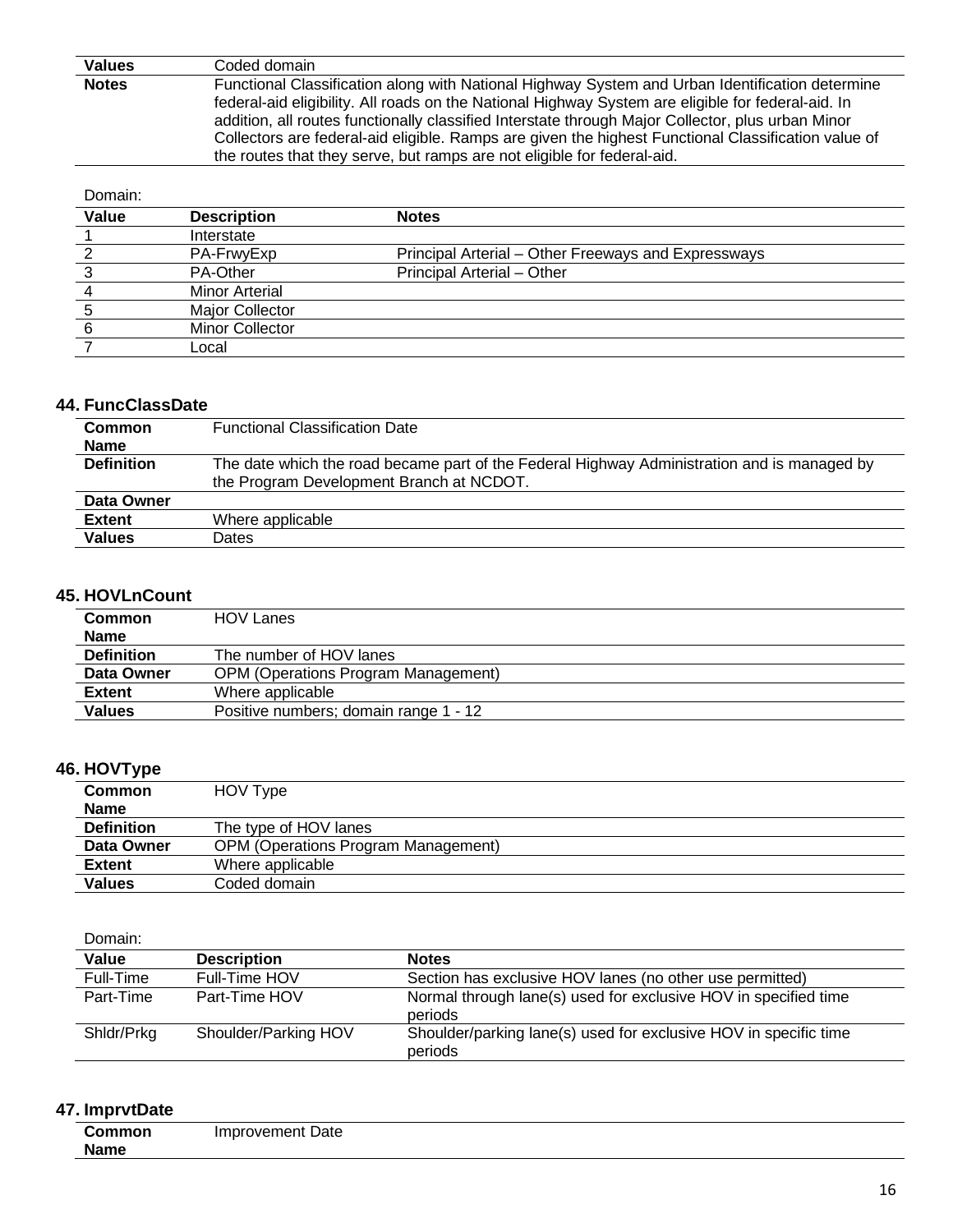| <b>Definition</b> | The date of the most recent improvement that was made to the segment                                         |  |
|-------------------|--------------------------------------------------------------------------------------------------------------|--|
| Data Owner        | <b>OPM (Operations Program Management)</b>                                                                   |  |
| <b>Extent</b>     | Where available                                                                                              |  |
| <b>Values</b>     | <b>Dates</b>                                                                                                 |  |
| <b>Notes</b>      | The date 12/31/1901 indicates that the date is unknown. Typically December 31 <sup>st</sup> is used when the |  |
|                   | year was known but the day and month were not.                                                               |  |

### **48. ImprvDocID**

| <b>Common</b>     | Improvement Document Identifier                                                |  |
|-------------------|--------------------------------------------------------------------------------|--|
| <b>Name</b>       |                                                                                |  |
| <b>Definition</b> | Unique identification number or code of the corresponding improvement document |  |
| Data Owner        | <b>OPM (Operations Program Management)</b>                                     |  |
| <b>Extent</b>     | Where available                                                                |  |
| <b>Values</b>     | Text                                                                           |  |
|                   |                                                                                |  |

## **49. ImprvDocType**

| <b>Common</b>     | Improvement Document Type                                                         |  |
|-------------------|-----------------------------------------------------------------------------------|--|
| <b>Name</b>       |                                                                                   |  |
| <b>Definition</b> | The document reference that represents the most recent improvement to the segment |  |
| Data Owner        | <b>OPM (Operations Program Management)</b>                                        |  |
| Extent            | Where available                                                                   |  |
| <b>Values</b>     | Text                                                                              |  |
| <b>Notes</b>      | Typical values are the TIP number.                                                |  |
|                   |                                                                                   |  |

#### Domain:

| Value      | <b>Description</b>         | <b>Notes</b> |
|------------|----------------------------|--------------|
| <b>TIP</b> | TIP                        |              |
| Resrfc     | <b>Resurfacing Package</b> |              |
| PR         | Paving Report              |              |
| Other      | Other                      |              |

## **50. ImprvType**

| <b>Common</b>     | Improvement Type                                         |  |
|-------------------|----------------------------------------------------------|--|
| <b>Name</b>       |                                                          |  |
| <b>Definition</b> | The most recent improvement that was made to the segment |  |
| Data Owner        | <b>OPM (Operations Program Management)</b>               |  |
| Extent            | Where available                                          |  |
| <b>Values</b>     | Text; Coded domain                                       |  |

| Value     | <b>Description</b>        | <b>Notes</b>                                                                                                                                                                                                                                                                                                                                                                            |
|-----------|---------------------------|-----------------------------------------------------------------------------------------------------------------------------------------------------------------------------------------------------------------------------------------------------------------------------------------------------------------------------------------------------------------------------------------|
| <b>BR</b> | <b>Bridge Replacement</b> | The total replacement of a structurally inadequate or functionally<br>obsolete bridge with a new structure constructed in the same general<br>traffic corridor to current geometric construction standards. A bridge<br>removed and replaced with a lesser facility is considered a bridge<br>replacement. Incidental roadway approach work is included.                                |
| MI        | Minor Widening            | The addition of more width per through lane, shoulder improvements,<br>and/or turn lanes (regardless of length or width) to an existing facility<br>without adding through lanes. The existing pavement is salvaged. Also<br>included, where necessary, is the resurfacing of the existing pavement<br>and other incidental improvements such as shoulder and drainage<br>improvements. |
| MA        | Major Widening            | The addition of through lanes or dualization of an existing facility where<br>the existing pavement is salvaged. Also included, where necessary, is                                                                                                                                                                                                                                     |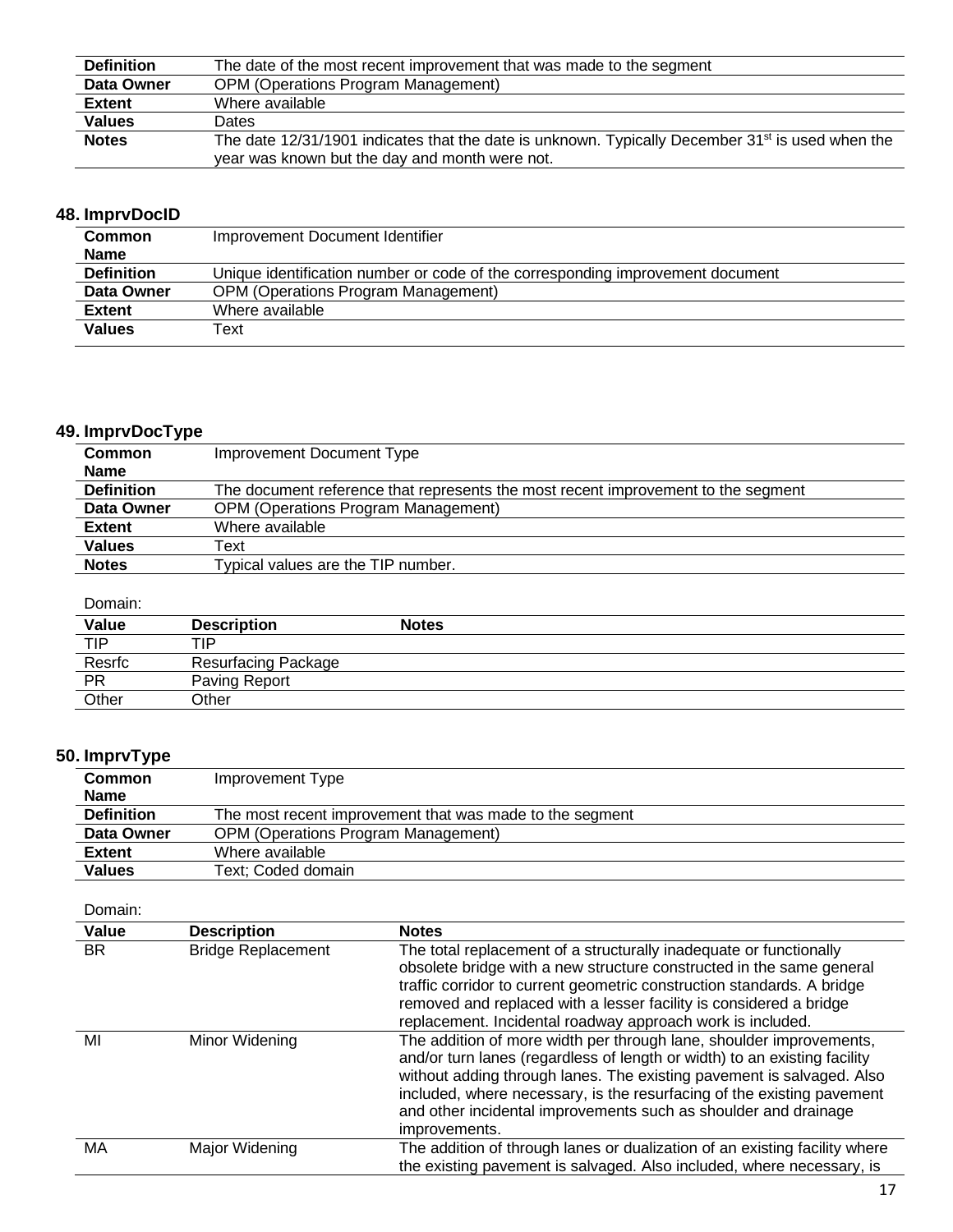| <b>OT</b> | Other                   | Other types of improvements.                                                                                                                                                                                                                                                                                                                                                                           |
|-----------|-------------------------|--------------------------------------------------------------------------------------------------------------------------------------------------------------------------------------------------------------------------------------------------------------------------------------------------------------------------------------------------------------------------------------------------------|
| SI        | Surface Improvement     | Surface improvements such as crack sealing, diamond grinding,<br>subsealing, joint repair, slurry seal, asphalt surface treatment, etc.                                                                                                                                                                                                                                                                |
| <b>RE</b> | Reconstruction          | Reconstruction on substantially the same alignment. It may include the<br>addition of through lanes, dualization, addition of interchanges or grade<br>separations, or widening of through lanes. Reconstruction may also<br>include the correction of alignment and/or shoulder and drainage<br>deficiencies.                                                                                         |
| IP        | Initial Paving          | This is used the first time an unpaved road is paved.                                                                                                                                                                                                                                                                                                                                                  |
| <b>NL</b> | Relocation              | Construction of a facility on new location that replaces an existing route.<br>The new facility carries all the through traffic with the previous facility<br>closed or retained as a land-service road only.                                                                                                                                                                                          |
| <b>RS</b> | Resurfacing             | Placement of additional material (concrete, asphalt, etc.) over the<br>existing roadway to improve serviceability or to provide additional<br>strength. There may be upgrading of unsafe features and other<br>incidental work. If resurfacing Is done as a final stage of construction,<br>the preceding stage (relocation, reconstruction, minor widening, etc.) is<br>used as the improvement type. |
| NR.       | <b>New Construction</b> | Construction of a new route on an original location that does not replace<br>an existing route, but which was designed and built as an independent<br>facility.                                                                                                                                                                                                                                        |
|           |                         | the resurfacing of the existing pavement and other incidental<br>improvements such as shoulder and drainage improvements.                                                                                                                                                                                                                                                                              |

#### **51. LaneWidth**

| <b>Common</b>     | Lane Width                                 |  |
|-------------------|--------------------------------------------|--|
| <b>Name</b>       |                                            |  |
| <b>Definition</b> | Width on 1 travel lane on the section.     |  |
| Data Owner        | <b>OPM (Operations Program Management)</b> |  |
| <b>Extent</b>     | Where available                            |  |
| <b>Values</b>     | Range Domain 6 - 20                        |  |

### **52. LftPvdShldrWidth**

| <b>Common</b><br><b>Name</b> | Left Paved Shoulder Width                              |  |
|------------------------------|--------------------------------------------------------|--|
| <b>Definition</b>            | The paved width of the left shoulder in feet           |  |
| Data Owner                   | <b>OPM (Operations Program Management)</b>             |  |
| <b>Extent</b>                | Where available                                        |  |
| <b>Values</b>                | Positive numbers; one decimal place; Range domain 1-16 |  |

#### **53. LftShldrType**

| Common            | Left Shoulder                                                                                                                                                                                                                                                                                                                               |  |  |
|-------------------|---------------------------------------------------------------------------------------------------------------------------------------------------------------------------------------------------------------------------------------------------------------------------------------------------------------------------------------------|--|--|
| <b>Name</b>       |                                                                                                                                                                                                                                                                                                                                             |  |  |
| <b>Definition</b> | The surface type of the left shoulder                                                                                                                                                                                                                                                                                                       |  |  |
| Data Owner        | <b>OPM (Operations Program Management)</b>                                                                                                                                                                                                                                                                                                  |  |  |
| <b>Extent</b>     | Where available                                                                                                                                                                                                                                                                                                                             |  |  |
| <b>Values</b>     | Coded domain                                                                                                                                                                                                                                                                                                                                |  |  |
| <b>Notes</b>      | On combination shoulders, the highest code present is used. For example, a shoulder that is<br>bituminous (3) and gravel (2) would be coded as bituminous. On divided roads, this refers to the<br>inside shoulder; on undivided roads it is the shoulder on the left side when facing inventory<br>direction (the line segment direction). |  |  |

| <b>Value</b>                                  | 1000000000000<br>-  | <b>Notes</b> |  |
|-----------------------------------------------|---------------------|--------------|--|
| $\overline{\phantom{a}}$<br>~<br>Con<br>`urh- | ∴urh -<br>`oncrete. |              |  |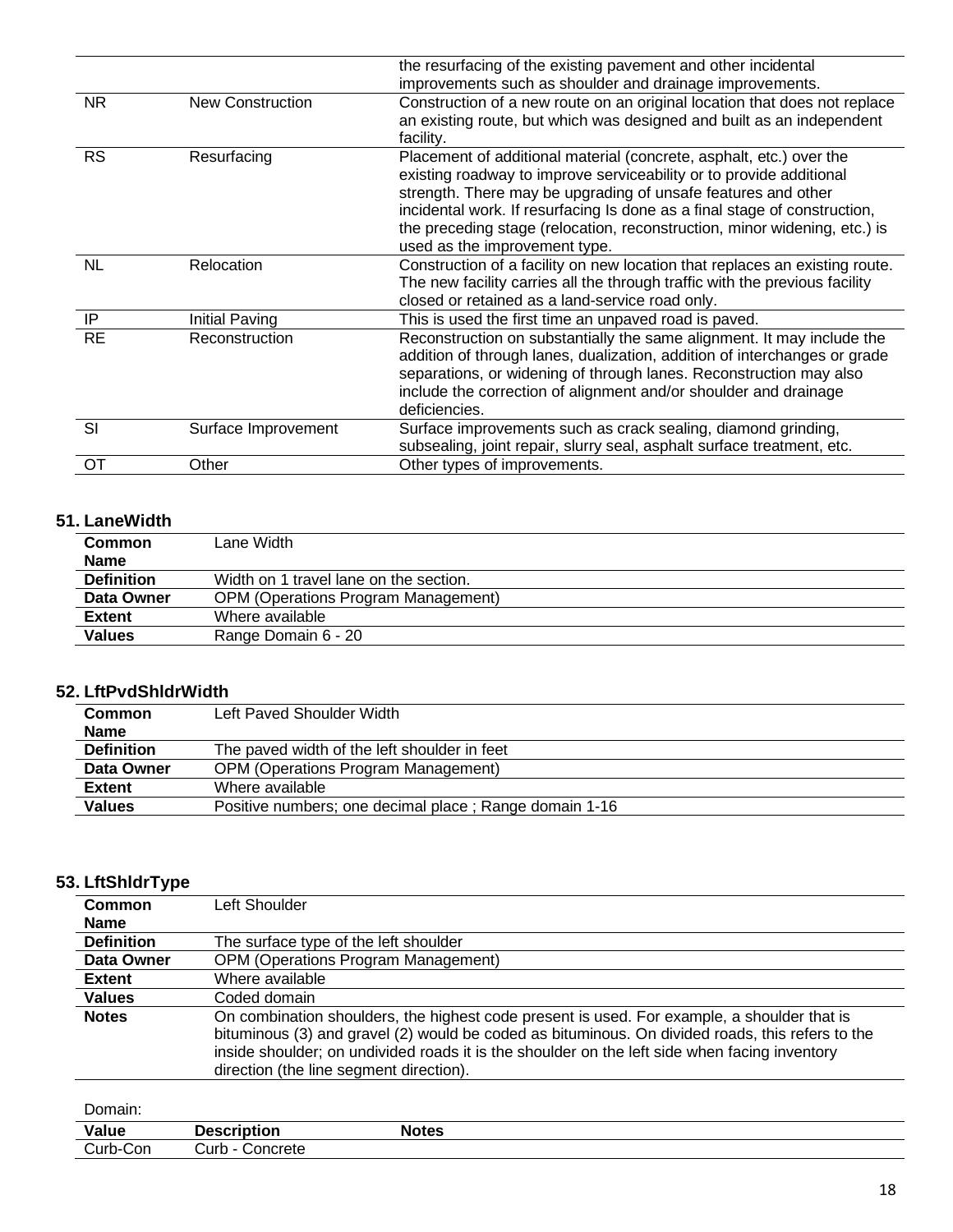| Curb-Bit     | Curb - Bituminous |
|--------------|-------------------|
| Concrete     | Concrete          |
| <b>Bitum</b> | <b>Bituminous</b> |
| Gravel       | Gravel Or Stone   |
| Grass        | Grass Or Sod      |

### **54. LftShldrWidth**

| <b>Common</b>     | Left Shoulder Width                                                                                |
|-------------------|----------------------------------------------------------------------------------------------------|
| <b>Name</b>       |                                                                                                    |
| <b>Definition</b> | The total width of the left shoulder in feet                                                       |
| Data Owner        | <b>OPM (Operations Program Management)</b>                                                         |
| <b>Extent</b>     | Where available                                                                                    |
| <b>Values</b>     | Positive numbers; Range domain 1-30                                                                |
| <b>Notes</b>      | If the Left Shoulder Width is greater than the Left Paved Shoulder Width, then it indicates that a |
|                   | combination shoulder is present, such as bituminous and grass.                                     |

## **55. LftTrnLnType**

| <b>Common</b>     | Left Turn Lane                                                      |
|-------------------|---------------------------------------------------------------------|
| <b>Name</b>       |                                                                     |
| <b>Definition</b> | The type of left turning lane                                       |
| Data Owner        | <b>OPM (Operations Program Management)</b>                          |
| <b>Extent</b>     | Where applicable, but this data item has never been fully populated |
| <b>Values</b>     | Text: Coded domain                                                  |
| <b>Notes</b>      | No data indicates that there are no designated left turn lanes.     |

### Domain:

| Value           | <b>Description</b>           | <b>Notes</b>                                                                                                                                                                     |
|-----------------|------------------------------|----------------------------------------------------------------------------------------------------------------------------------------------------------------------------------|
| Single          | Single Turn Lane             | Single left turn lane                                                                                                                                                            |
| <b>Multiple</b> | <b>Multiple Turn Lanes</b>   | Multiple turn lanes; indicates multiple lanes devoted to the same<br>turning movement or that there are single left turn lanes in each<br>direction (if the road is not divided) |
| Continuous      | Continuous Turn Lane         | Continuous left turn lane; allows for left turns from either travel direction                                                                                                    |
| No Peak         | No Turns During Peak<br>Time | Left turns are prohibited during peak hours                                                                                                                                      |

### **56. LftTrnLnWidth**

| <b>Common</b><br><b>Name</b> | Left Turn Lane Width                                                |
|------------------------------|---------------------------------------------------------------------|
| <b>Definition</b>            | The width of the left turning lane in feet                          |
| Data Owner                   | <b>OPM (Operations Program Management)</b>                          |
| <b>Extent</b>                | Where applicable, but this data item has never been fully populated |
| <b>Values</b>                | Positive numbers; Range domain 6-120                                |

## **57. MaintOps**

| <b>Common</b>     | <b>Maintenance Operation</b>                                                                    |  |
|-------------------|-------------------------------------------------------------------------------------------------|--|
| <b>Name</b>       |                                                                                                 |  |
| <b>Definition</b> | The agency that maintains the segment, if ownership cannot be derived from Route Class          |  |
| Data Owner        | <b>OPM (Operations Program Management)</b>                                                      |  |
| <b>Extent</b>     | Where applicable                                                                                |  |
| <b>Values</b>     | This field contains exceptions, i.e., US, NC or Secondary Route that is not maintained by NCDOT |  |
|                   | would have the correct owner identified in this field.                                          |  |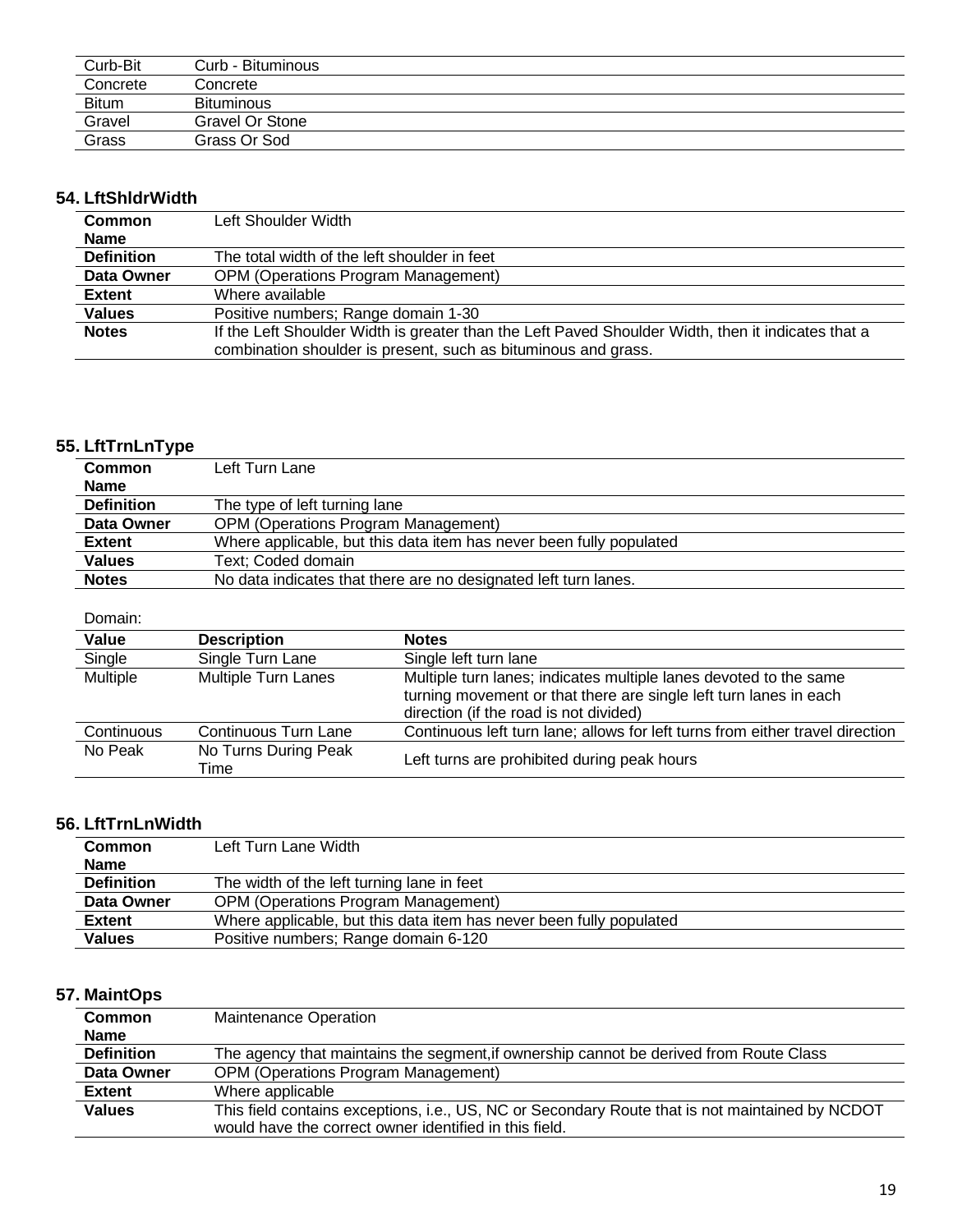Domain **Value Description Notes** 2 County Highway Agency County highway agency 4 City or Municipal Highway Agency City or municipal highway agency 11 State Park, Forest, or Reservation Agency State park, forest or reservation agency 12 Local Park, Forest, or Reservation Agency Local park, forest or reservation agency 13 Wildlife Resources Commission Wildlife Resources Commission 21 **Other State Agency Communist Communist Communist Communist Communist Communist Communist Communist Communist Communist Communist Communist Communist Communist Communist Communist Communist Communist Communist Communi** 25 Other Local Agency Other local agency 27 Railroad Railroad Railroad Railroad Railroad Railroad Railroad Railroad Railroad Railroad Railroad Railroad 31 State Toll Road State Toll authority State toll authority 32 Local Toll Authority Local toll authority 40 Other Public Instrumentality (e.g., Airport) Other public instrumentality (e.g., airport, school, university) 50 Indian Tribe Nation Indian Tribe Nation 60 Other Federal Agency Other federal agency 62 Bureau of Indian Affairs **Bureau of Indian Affairs Bureau of Indian Affairs** 63 Bureau of Fish and Wildlife Bureau of Fish and Wildlife 64 U.S. Forest Service U.S. Forest Service 66 National Park Service National Park Service 67 Tennessee Valley Authority Tennessee Valley Authority 68 Bureau of Land Management Bureau of Land Management 69 Bureau of Reclamation **Bureau of Reclamation** Bureau of Reclamation 70 Corps of Engineers Corps of Engineers The True Air Force Air Force Air Force Air Force Air Force Air Force Air Force Air Force Air Force Air Force Air Force Air Force Air Force Air Force Air Force Air Force Air Force Air Air Force Air Air Air Air Air Air Air A 73 Navy/Marines Navy/Marines 74 Army Army 80 Other Changes Other Changes Other Changes Other Changes Other Changes Other Changes Other Changes Other Changes Other Changes Other Changes Other Changes Other Changes Other Changes Other Changes Other Changes Other Cha 98 Private-Residential Private-Residential Private-Residential 99 Private-Other Private-Other Private-Other

#### **58. MedianType**

| . .               |                                                                                                                                                                                                                                                                                                                                                                                                                                                                                                                                                  |
|-------------------|--------------------------------------------------------------------------------------------------------------------------------------------------------------------------------------------------------------------------------------------------------------------------------------------------------------------------------------------------------------------------------------------------------------------------------------------------------------------------------------------------------------------------------------------------|
| Common            | Median                                                                                                                                                                                                                                                                                                                                                                                                                                                                                                                                           |
| <b>Name</b>       |                                                                                                                                                                                                                                                                                                                                                                                                                                                                                                                                                  |
| <b>Definition</b> | The type of median present                                                                                                                                                                                                                                                                                                                                                                                                                                                                                                                       |
| Data Owner        | <b>OPM (Operations Program Management)</b>                                                                                                                                                                                                                                                                                                                                                                                                                                                                                                       |
| <b>Extent</b>     | Where applicable                                                                                                                                                                                                                                                                                                                                                                                                                                                                                                                                 |
| <b>Values</b>     | Text; Coded domain                                                                                                                                                                                                                                                                                                                                                                                                                                                                                                                               |
| <b>Notes</b>      | No data indicates that there is no median present and that the road is not divided. Roads with a<br>median length of at least 200ft are represented as separate lines (dual-carriageway). Medians that<br>are at least two feet wide are coded in this field, regardless of whether the road is represented as a<br>single line or a pair. Where multiple medians are present, the type that prohibits the most<br>movement of vehicles is coded (for example a grass median with a cable guardrail is coded as a<br>flexible positive barrier). |

| Domain:     |                                  |                                                                           |
|-------------|----------------------------------|---------------------------------------------------------------------------|
| Value       | <b>Description</b>               | <b>Notes</b>                                                              |
| <b>RPB</b>  | <b>Rigid Positive Barrier</b>    | Includes jersey barriers                                                  |
| <b>SRPB</b> | Semi-Rigid Positive Barrier      | A raised median with a sloped edge                                        |
| <b>FPB</b>  | <b>Flexible Positive Barrier</b> |                                                                           |
| PM          | Paved Mountable                  |                                                                           |
| Curb        | Curb                             | This code is used for legacy data; eventually unspecified positive        |
|             |                                  | barriers will be coded as semi-rigid, rigid or flexible positive barriers |
| Grass       | Grass                            | Includes cable guardrail                                                  |
| Striped     | Striped                          | Striped (painted pavement)                                                |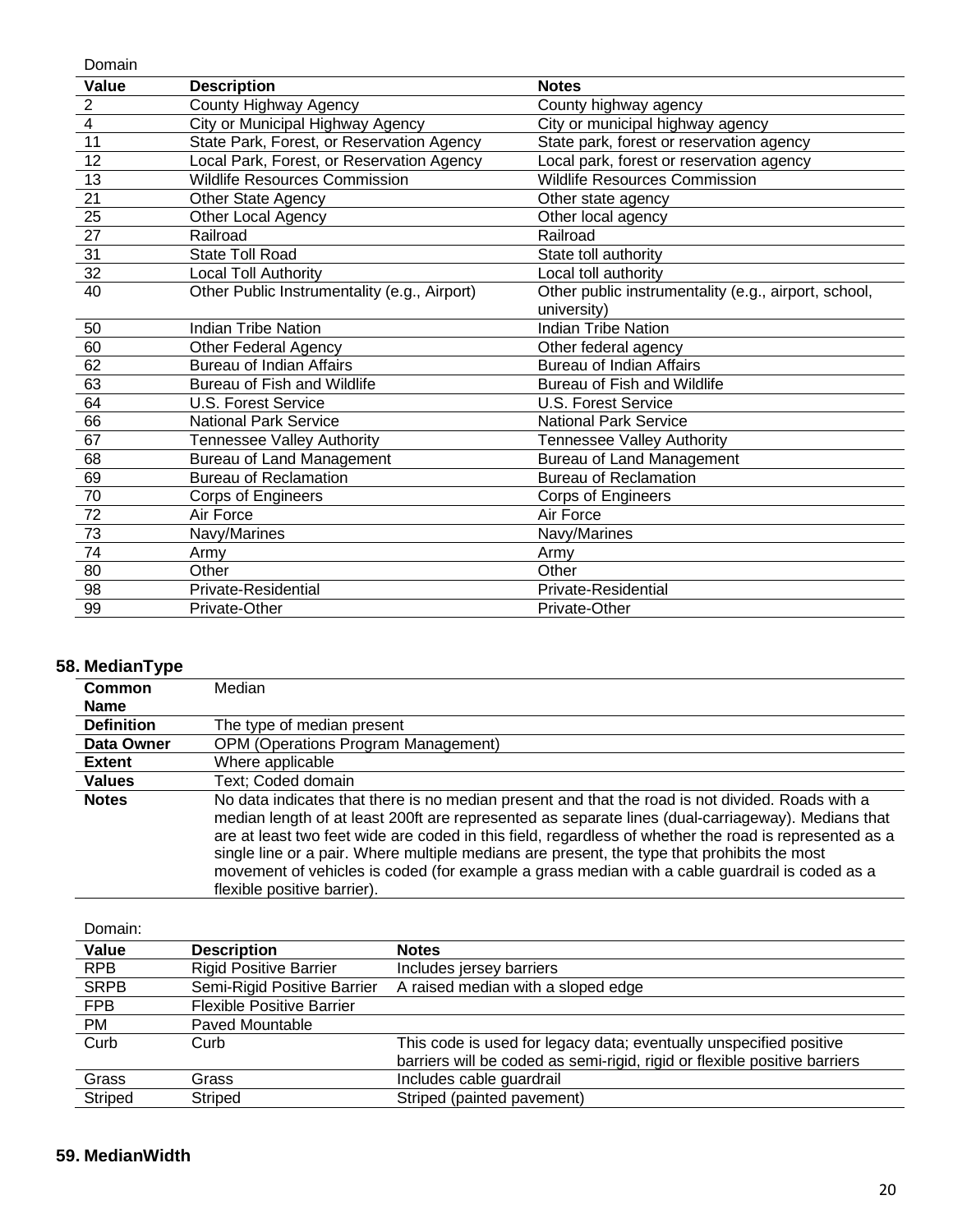| Common            | Median Width                                                                                                                                                                                                                                                                                                                                                                    |
|-------------------|---------------------------------------------------------------------------------------------------------------------------------------------------------------------------------------------------------------------------------------------------------------------------------------------------------------------------------------------------------------------------------|
| <b>Name</b>       |                                                                                                                                                                                                                                                                                                                                                                                 |
| <b>Definition</b> | The width of the median in feet                                                                                                                                                                                                                                                                                                                                                 |
| Data Owner        | <b>OPM (Operations Program Management)</b>                                                                                                                                                                                                                                                                                                                                      |
| <b>Extent</b>     | Where applicable                                                                                                                                                                                                                                                                                                                                                                |
| <b>Values</b>     | Numbers; range domain 1-999                                                                                                                                                                                                                                                                                                                                                     |
| <b>Notes</b>      | On roads represented as two separate lines (divided), one-half of the median width is stored on<br>each segment. If the road is represented as a single line but has a median (typically because the<br>median length is less than 200 feet), the entire median width is stored on the segment. Negative<br>numbers should be ignored. Median Widths do not contain turn lanes. |

## **60. NHS**

| Common            | National Highway System (NHS)                                                                 |  |
|-------------------|-----------------------------------------------------------------------------------------------|--|
| <b>Name</b>       |                                                                                               |  |
| <b>Definition</b> | A network of nationally significant highways approved by Congress in the National Highway     |  |
|                   | System Designation Act of 1995. New routes can also be added to the NHS.                      |  |
| Data Owner        | <b>GIS Unit</b>                                                                               |  |
| <b>Extent</b>     | Where applicable                                                                              |  |
| <b>Values</b>     | Numbers: Coded domain                                                                         |  |
| <b>Notes</b>      | No data indicates that the segment is not part of the NHS. All routes on the National Highway |  |
|                   | System are eligible for federal-aid.                                                          |  |

#### Domain:

| Value | <b>Description</b>                                              | <b>Notes</b>                                  |
|-------|-----------------------------------------------------------------|-----------------------------------------------|
|       | Is on the NHS                                                   | Section is on the NHS                         |
|       | Major Airport                                                   | NHS Connector - Major Airport                 |
| 3     | Major Port Facility                                             | NHS Connector - Major Port Facility           |
| 4     | <b>Major Amtrak Station</b>                                     | NHS Connector - Major Amtrak Station          |
| 5     | Major Rail/Truck Terminal                                       | NHS Connector - Major Rail/Truck Terminal     |
| 6     | Major Inter-city Bus Terminal                                   | NHS Connector - Major Intercity Bus Terminal  |
|       | Major Public Transit Terminal/Multi-modal<br>Passenger Terminal | NHS Connector - Major Public Transit Terminal |
| 8     | Major Pipeline Terminal                                         | NHS Connector - Major Pipeline Terminal       |
| 9     | Major Ferry Terminal                                            | NHS Connector - Major Ferry Terminal          |
| 11    | <b>Congressional High Priority Corridor</b>                     | <b>Congressional High Priority Corridors</b>  |
| 21    | <b>MAP-21</b>                                                   | <b>MAP-21</b>                                 |

#### **61. NHSDate**

| <b>Common</b>     | <b>NHS Date</b>                                |
|-------------------|------------------------------------------------|
| <b>Name</b>       |                                                |
| <b>Definition</b> | The date that the segment was added to the NHS |
| Data Owner        | <b>GIS Unit</b>                                |
| <b>Extent</b>     | Currently only populated on Map-21 NHS routes  |
| <b>Values</b>     | Dates                                          |

#### **62. OwnerName**

| <b>Common</b><br><b>Name</b> | Ownership Name                             |
|------------------------------|--------------------------------------------|
| <b>Definition</b>            | Owner Name                                 |
| Data Owner                   | <b>OPM (Operations Program Management)</b> |
| <b>Extent</b>                |                                            |
| <b>Values</b>                | Text                                       |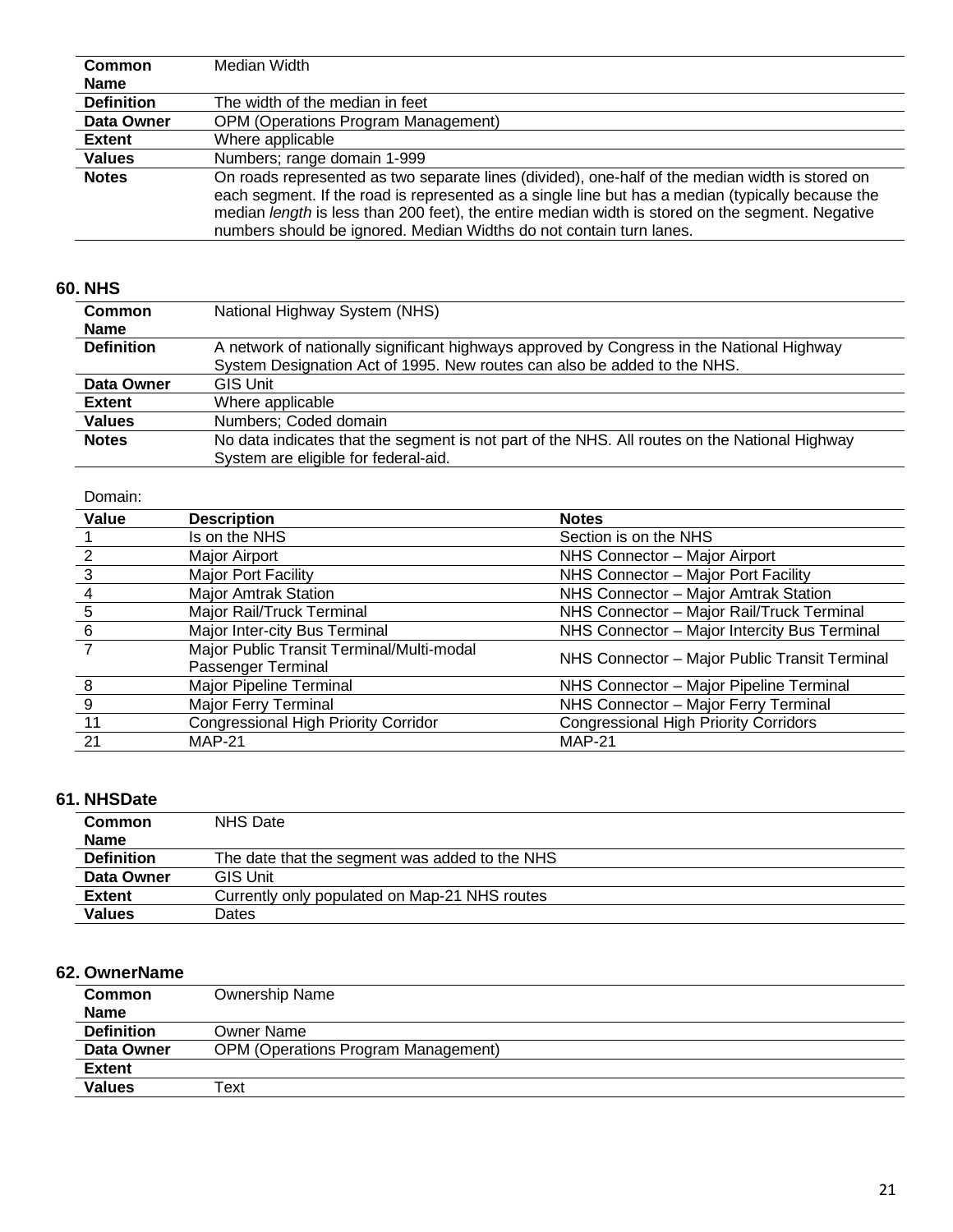### **63. OwnerType**

| <b>Common</b>     | Ownership type                                                                                  |
|-------------------|-------------------------------------------------------------------------------------------------|
| <b>Name</b>       |                                                                                                 |
| <b>Definition</b> | The agency that maintains the segment, if ownership cannot be derived from Route Class          |
| Data Owner        | <b>OPM (Operations Program Management)</b>                                                      |
| <b>Extent</b>     | Where applicable                                                                                |
| <b>Values</b>     | Number; Coded domain                                                                            |
| <b>Notes</b>      | This field contains exceptions, i.e., US, NC or Secondary Route that is not maintained by NCDOT |
|                   | would have the correct owner identified in this field.                                          |

| Domain:         |                                              |                                                      |
|-----------------|----------------------------------------------|------------------------------------------------------|
| Value           | <b>Description</b>                           | <b>Notes</b>                                         |
| $\overline{2}$  | County Highway Agency                        | County highway agency                                |
| $\overline{4}$  | City or Municipal Highway Agency             | City or municipal highway agency                     |
| 11              | State Park, Forest, or Reservation Agency    | State park, forest or reservation agency             |
| 12              | Local Park, Forest, or Reservation Agency    | Local park, forest or reservation agency             |
| 13              | <b>Wildlife Resources Commission</b>         | <b>Wildlife Resources Commission</b>                 |
| 21              | <b>Other State Agency</b>                    | Other state agency                                   |
| 25              | Other Local Agency                           | Other local agency                                   |
| 27              | Railroad                                     | Railroad                                             |
| $\overline{31}$ | <b>State Toll Road</b>                       | State toll authority                                 |
| 32              | Local Toll Authority                         | Local toll authority                                 |
| 40              | Other Public Instrumentality (e.g., Airport) | Other public instrumentality (e.g., airport, school, |
|                 |                                              | university)                                          |
| 50              | <b>Indian Tribe Nation</b>                   | <b>Indian Tribe Nation</b>                           |
| 60              | Other Federal Agency                         | Other federal agency                                 |
| 62              | <b>Bureau of Indian Affairs</b>              | <b>Bureau of Indian Affairs</b>                      |
| 63              | Bureau of Fish and Wildlife                  | Bureau of Fish and Wildlife                          |
| 64              | <b>U.S. Forest Service</b>                   | U.S. Forest Service                                  |
| 66              | <b>National Park Service</b>                 | <b>National Park Service</b>                         |
| 67              | Tennessee Valley Authority                   | Tennessee Valley Authority                           |
| 68              | Bureau of Land Management                    | <b>Bureau of Land Management</b>                     |
| 69              | <b>Bureau of Reclamation</b>                 | <b>Bureau of Reclamation</b>                         |
| 70              | Corps of Engineers                           | Corps of Engineers                                   |
| 72              | Air Force                                    | Air Force                                            |
| 73              | Navy/Marines                                 | Navy/Marines                                         |
| 74              | Army                                         | Army                                                 |
| 80              | Other                                        | Other                                                |
| 98              | <b>Private-Residential</b>                   | Private-Residential                                  |
| 99              | Private-Other                                | Private-Other                                        |

#### **64. PeakLanes**

| Common<br><b>Name</b> | Peak Lanes                                                                                                                                                                                                                                                                                                                                                  |
|-----------------------|-------------------------------------------------------------------------------------------------------------------------------------------------------------------------------------------------------------------------------------------------------------------------------------------------------------------------------------------------------------|
| <b>Definition</b>     | The number of lanes in the peak direction of flow during the peak hour, in cases where it cannot be<br>derived from the number of lanes                                                                                                                                                                                                                     |
| Data Owner            | <b>OPM (Operations Program Management)</b>                                                                                                                                                                                                                                                                                                                  |
| <b>Extent</b>         | <b>HPMS Samples</b>                                                                                                                                                                                                                                                                                                                                         |
| <b>Values</b>         | Positive numbers                                                                                                                                                                                                                                                                                                                                            |
| <b>Notes</b>          | For example, a four-lane road in which one of the lanes is reversed during the peak hour to<br>accommodate traffic movement would have a Peak Lanes value of 3. If there is no data in the field,<br>assume that the Peak Lanes is 1/2 the Number of Lanes on undivided roads, or just the Number of<br>Lanes in the peak direction if the road is divided. |

### **65. PostedRoute**

| <b>Common</b> | Posted Route |  |  |
|---------------|--------------|--|--|
| <b>Name</b>   |              |  |  |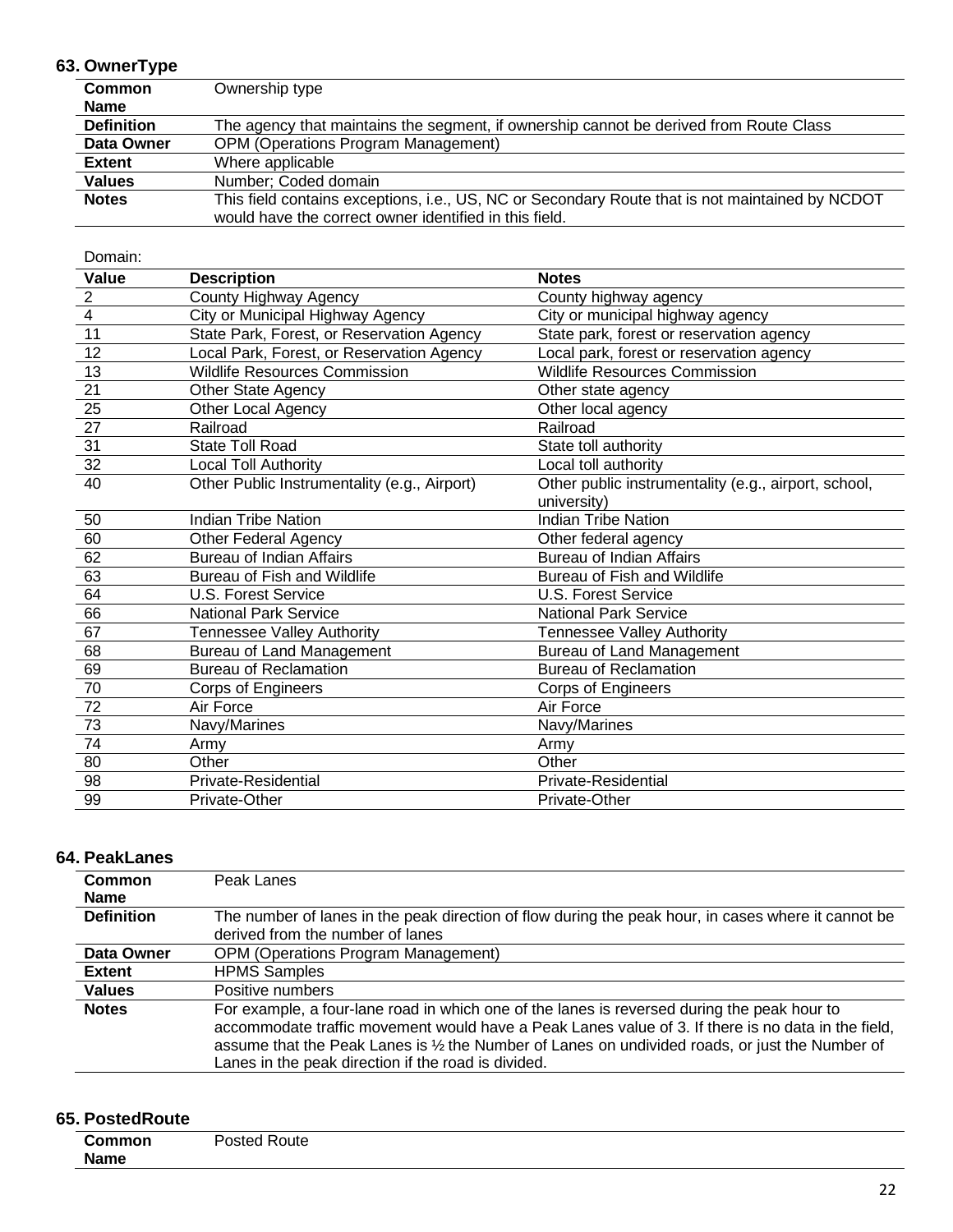| <b>Definition</b> | A system of designated secondary routes where truck traffic with axle weights exceeding 13,000 |  |
|-------------------|------------------------------------------------------------------------------------------------|--|
|                   | pounds is prohibited by ordinance.                                                             |  |
| Data Owner        | <b>OPM (Operations Program Management)</b>                                                     |  |
| <b>Extent</b>     | Where applicable                                                                               |  |
| <b>Values</b>     | Text                                                                                           |  |
| <b>Notes</b>      | The value is the ordinance number; any value present indicates that the segment is part of the |  |
|                   | Posted Route system.                                                                           |  |

#### **66. ROW**

| <b>Common</b>     | Right of Way                                                                                 |
|-------------------|----------------------------------------------------------------------------------------------|
| <b>Name</b>       |                                                                                              |
| <b>Definition</b> | The width of the right of way of the road in feet                                            |
| Data Owner        | <b>OPM (Operations Program Management)</b>                                                   |
| Extent            | Where available                                                                              |
| <b>Values</b>     | Positive numbers; range domain 9-999                                                         |
| <b>Note</b>       | Right of Way can vary continuously along the road. The data has been generalized in areas of |
|                   | widely varying Right of Way to represent significant changes.                                |

## **67. RtPvdShldrWidth**

| <b>Common</b>     | <b>Right Paved Shoulder Width</b>                      |
|-------------------|--------------------------------------------------------|
| <b>Name</b>       |                                                        |
| <b>Definition</b> | The paved width of the right shoulder in feet          |
| Data Owner        | <b>OPM (Operations Program Management)</b>             |
| <b>Extent</b>     | Where available                                        |
| <b>Values</b>     | Positive numbers; one decimal place; Range domain 1-30 |

#### **68. RtShldrType**

| <b>Right Shoulder</b>                                                                                                                                                                                                                                                                                                                 |
|---------------------------------------------------------------------------------------------------------------------------------------------------------------------------------------------------------------------------------------------------------------------------------------------------------------------------------------|
|                                                                                                                                                                                                                                                                                                                                       |
| The surface type of the right shoulder                                                                                                                                                                                                                                                                                                |
| <b>OPM (Operations Program Management)</b>                                                                                                                                                                                                                                                                                            |
| Where available                                                                                                                                                                                                                                                                                                                       |
| Coded domain                                                                                                                                                                                                                                                                                                                          |
| On combination shoulders, the highest code present is used. For example, a shoulder that is<br>bituminous and gravel would be coded as bituminous. On divided roads, this refers to the outside<br>shoulder; on undivided roads it is the shoulder on the right side when facing inventory direction (the<br>line segment direction). |
|                                                                                                                                                                                                                                                                                                                                       |

#### Domain:

| Value        | <b>Description</b> | <b>Notes</b> |
|--------------|--------------------|--------------|
| Curb-Con     | Curb - Concrete    |              |
| Curb-Bit     | Curb - Bituminous  |              |
| Concrete     | Concrete           |              |
| <b>Bitum</b> | <b>Bituminous</b>  |              |
| Gravel       | Gravel or Stone    |              |
| Grass        | Grass or Sod       |              |

### **69. RtShldrWidth**

| <b>Common</b>     | <b>Right Shoulder Width</b>                            |
|-------------------|--------------------------------------------------------|
| <b>Name</b>       |                                                        |
| <b>Definition</b> | The total width of the right shoulder in feet          |
| Data Owner        | <b>OPM (Operations Program Management)</b>             |
| <b>Extent</b>     | Where available                                        |
| <b>Values</b>     | Positive numbers; one decimal place; Range domain 1-30 |
|                   |                                                        |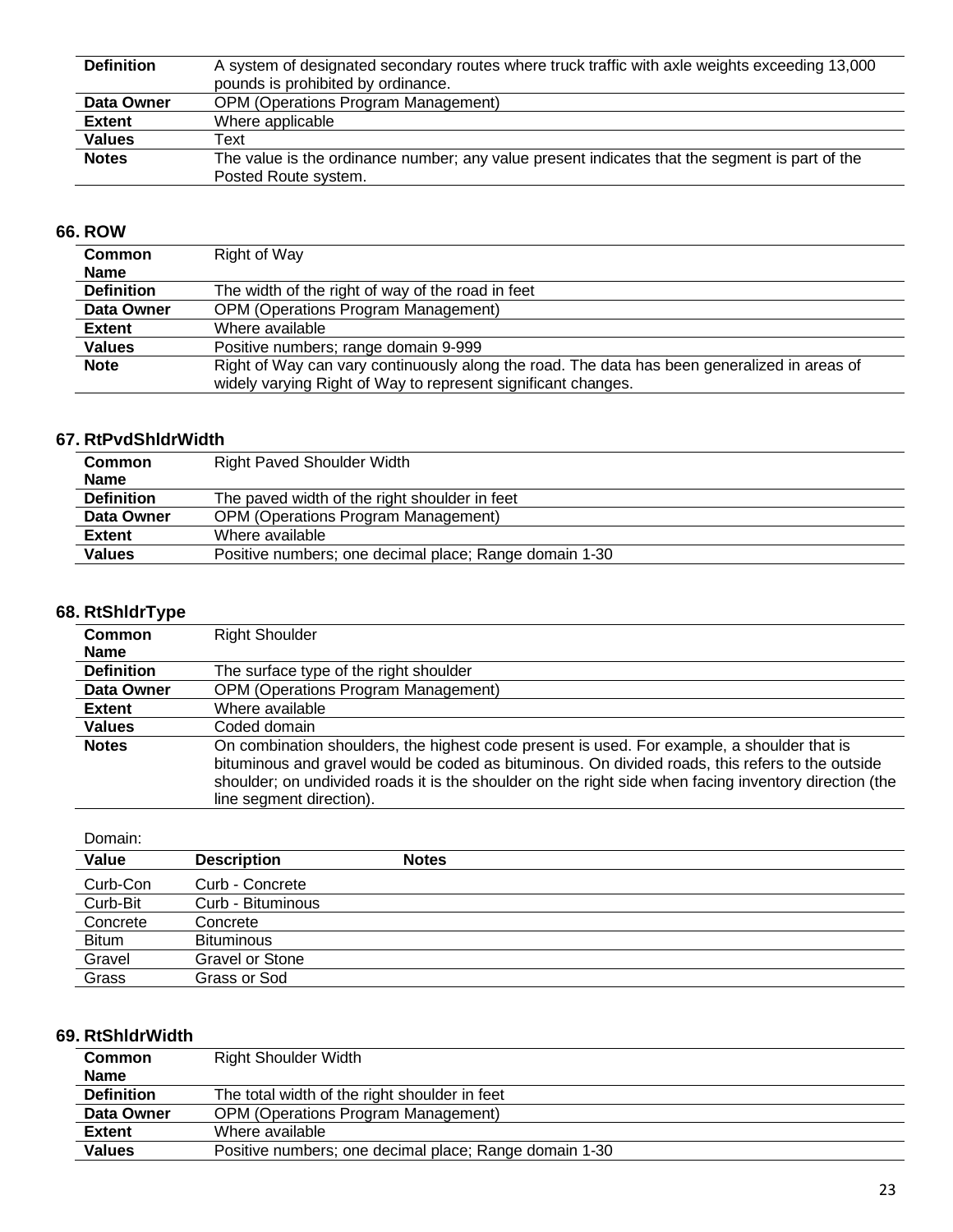| <b>Notes</b> | If the Right Shoulder Width is greater than the Right Paved Shoulder Width, then it indicates that a |
|--------------|------------------------------------------------------------------------------------------------------|
|              | combination shoulder is present, such as bituminous and grass.                                       |
|              |                                                                                                      |

## **70. RtTrnLnType**

| <b>Common</b>     | <b>Right Turning Lane</b>                                           |  |
|-------------------|---------------------------------------------------------------------|--|
| <b>Name</b>       |                                                                     |  |
| <b>Definition</b> | The type of right turning lane                                      |  |
| Data Owner        | <b>OPM (Operations Program Management)</b>                          |  |
| <b>Extent</b>     | Where applicable, but this data item has never been fully populated |  |
| <b>Values</b>     | Text: Coded domain                                                  |  |
| <b>Notes</b>      | No data indicates that there are no designated left turn lanes.     |  |

Domain:

| Value           | <b>Description</b>           | <b>Notes</b>                                                                                                                                                                      |
|-----------------|------------------------------|-----------------------------------------------------------------------------------------------------------------------------------------------------------------------------------|
| Single          | Single Turn Lane             | Single right turn lane                                                                                                                                                            |
| <b>Multiple</b> | <b>Multiple Turn Lanes</b>   | Multiple turn lanes; indicates multiple lanes devoted to the same turning<br>movement or that there are single right turn lanes in each direction (if the<br>road is not divided) |
| Continuous      | Continuous Turn Lane         | Continuous right turn lane; a lane devoted to right turns that goes through<br>multiple intersections                                                                             |
| No Peak         | No Turns During Peak<br>Time | Right turns are prohibited during peak hours                                                                                                                                      |

## **71. RtTrnLnWidth**

| <b>Common</b>     | <b>Right Turning Lane Width</b>                                     |  |
|-------------------|---------------------------------------------------------------------|--|
| <b>Name</b>       |                                                                     |  |
| <b>Definition</b> | The width of the right turning lane in feet                         |  |
| Data Owner        | <b>OPM (Operations Program Management)</b>                          |  |
| <b>Extent</b>     | Where applicable, but this data item has never been fully populated |  |
| <b>Values</b>     | Positive numbers; Range domain 1-120                                |  |

#### **72. SampleID**

| <b>Common</b>     | Sample ID                                                                               |  |
|-------------------|-----------------------------------------------------------------------------------------|--|
| <b>Name</b>       |                                                                                         |  |
| <b>Definition</b> | The HPMS Sample identification number                                                   |  |
| Data Owner        | <b>OPM (Operations Program Management)</b>                                              |  |
| <b>Extent</b>     | <b>HPMS Samples</b>                                                                     |  |
| <b>Values</b>     | Positive numbers; Range domain 100000-999999                                            |  |
| <b>Notes</b>      | Samples are reported annually to the Federal Highway Agency as part of the HPMS Report. |  |
|                   | Detailed data is provided for the samples as part of the report.                        |  |

### **73. SpeedLimit**

| <b>Common</b>     | Speed Limit                                                                                     |  |
|-------------------|-------------------------------------------------------------------------------------------------|--|
| <b>Name</b>       |                                                                                                 |  |
| <b>Definition</b> | The posted speed limit in miles per hour                                                        |  |
| Data Owner        | <b>Traffic Safety Unit</b>                                                                      |  |
| <b>Extent</b>     | State-maintained roads                                                                          |  |
| <b>Values</b>     | Positive numbers                                                                                |  |
| <b>Notes</b>      | This data comes from traffic ordinances governing speed limit; where there is no ordinance, the |  |
|                   | speed limit is 35 within municipalities and 55 outside.                                         |  |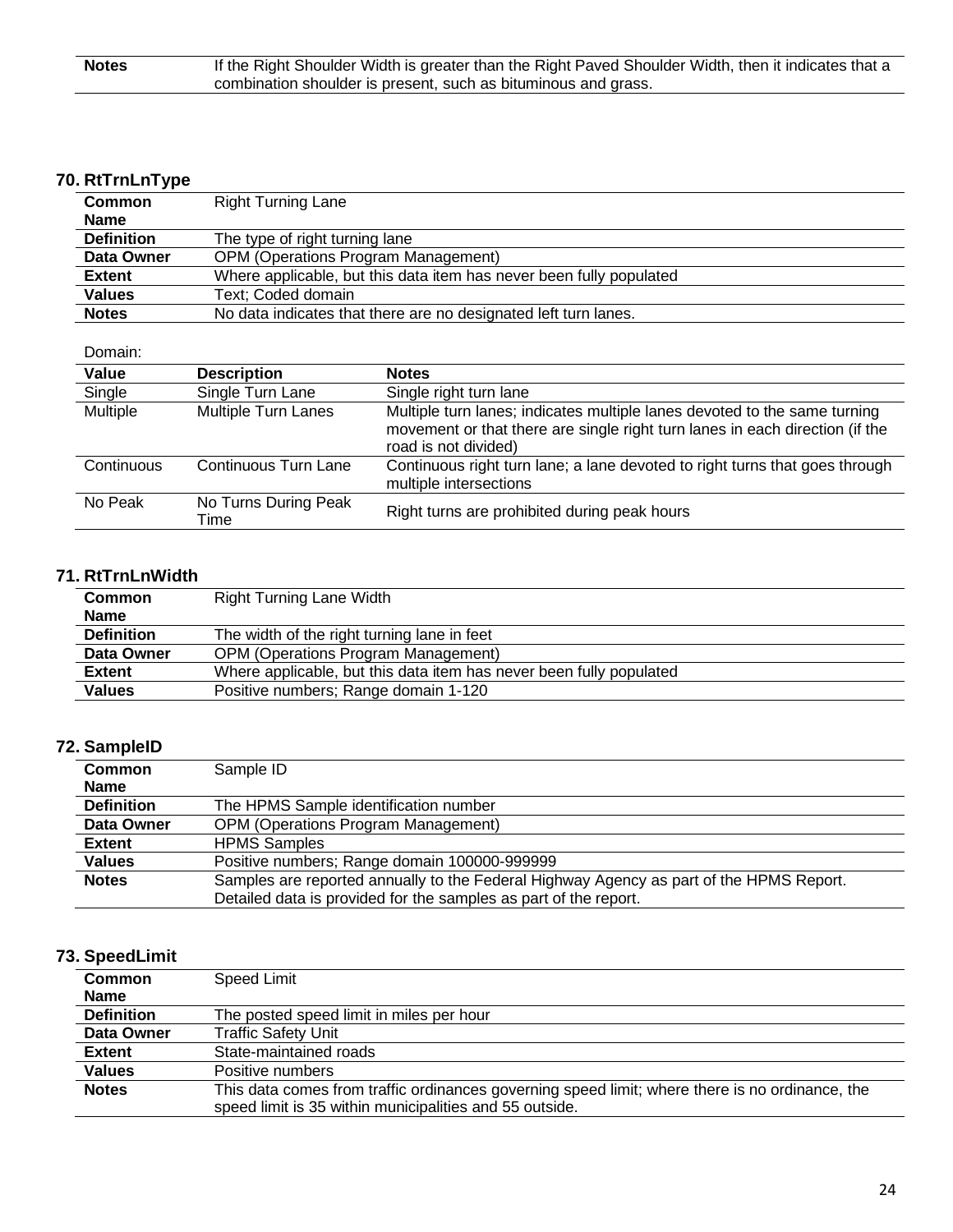## **74. MilitaryBase**

| <b>Common</b>     | <b>STRAHNET Military Base</b>                                       |  |
|-------------------|---------------------------------------------------------------------|--|
| <b>Name</b>       |                                                                     |  |
| <b>Definition</b> | The military base that the STRAHNET route is located within         |  |
| Data Owner        | <b>GIS Unit</b>                                                     |  |
| <b>Extent</b>     | Where applicable, but this data item has never been fully populated |  |
| <b>Values</b>     | Coded domain                                                        |  |

#### Domain:

| Value | <b>Description</b>                        | <b>Notes</b>                           |
|-------|-------------------------------------------|----------------------------------------|
|       | Pope Air Force Base                       | Pope Air Force Base                    |
|       | Seymour Johnson Air Force Base            | Seymour Johnson Air Force Base         |
|       | Fort Bragg Army Base                      | Fort Bragg Army Base                   |
|       | Camp Lejeune Marine Base                  | Camp Lejeune Marine Base               |
|       | <b>Cherry Point Marine Air Station</b>    | <b>Cherry Point Marine Air Station</b> |
| 6     | New River Marine Air Station              | New River Marine Air Station           |
|       | Elizabeth City Coast Guard Air<br>Station | Elizabeth City Coast Guard Air Station |

### **75. SrfcDetail**

| <b>Common</b>                                                                                             | <b>Detailed Surface Type</b>                                     |  |
|-----------------------------------------------------------------------------------------------------------|------------------------------------------------------------------|--|
| <b>Name</b>                                                                                               |                                                                  |  |
| <b>Definition</b>                                                                                         | The detailed surface type                                        |  |
| Data Owner                                                                                                | <b>OPM (Operations Program Management)</b>                       |  |
| <b>Extent</b>                                                                                             | <b>New Secondary Routes</b>                                      |  |
| <b>Values</b>                                                                                             | Text: Coded domain                                               |  |
| <b>Notes</b><br>This data is only entered on Secondary Routes that are added to the system by Petition or |                                                                  |  |
|                                                                                                           | Municipal Agreement and is used by the Pavement Management Unit. |  |

#### Domain:

| Value         | <b>Description</b>                          | <b>Notes</b> |
|---------------|---------------------------------------------|--------------|
| Asphalt       | Asphalt, Hot Mix Asphalt, Plant Mix Asphalt |              |
| <b>BST</b>    | <b>BST</b>                                  |              |
| <b>AST</b>    | <b>AST</b>                                  |              |
| S4.75A        | S4.75A                                      |              |
| S9.5A         | S9.5A                                       |              |
| S9.5B         | S9.5B                                       |              |
| S9.5C         | S9.5C                                       |              |
| S9.5D         | S9.5D                                       |              |
| <b>SF9.5A</b> | SF9.5A                                      |              |
| S12.5B        | S <sub>12.5</sub> B                         |              |
| S12.5C        | S12.5C                                      |              |
| S12.5D        | S12.5D                                      |              |
| $I-1$         | l-1                                         |              |
| $I-2$         | I-2                                         |              |
| <b>JCP</b>    | Jointed Concrete Pavement                   |              |
| <b>CRCP</b>   | Continuously reinforced concrete pavement   |              |
| <b>HDS</b>    | <b>Heavy Duty Surface</b>                   |              |
| Gravel        | Gravel                                      |              |

## **76. SrfcThickness**

| <b>Common</b><br><b>Name</b> | Surface Thickness                                                 |
|------------------------------|-------------------------------------------------------------------|
| <b>Definition</b>            | The thickness of the surface layer of pavement/concrete in inches |
| Data Owner                   | <b>OPM (Operations Program Management)</b>                        |
| Extent                       | Where available                                                   |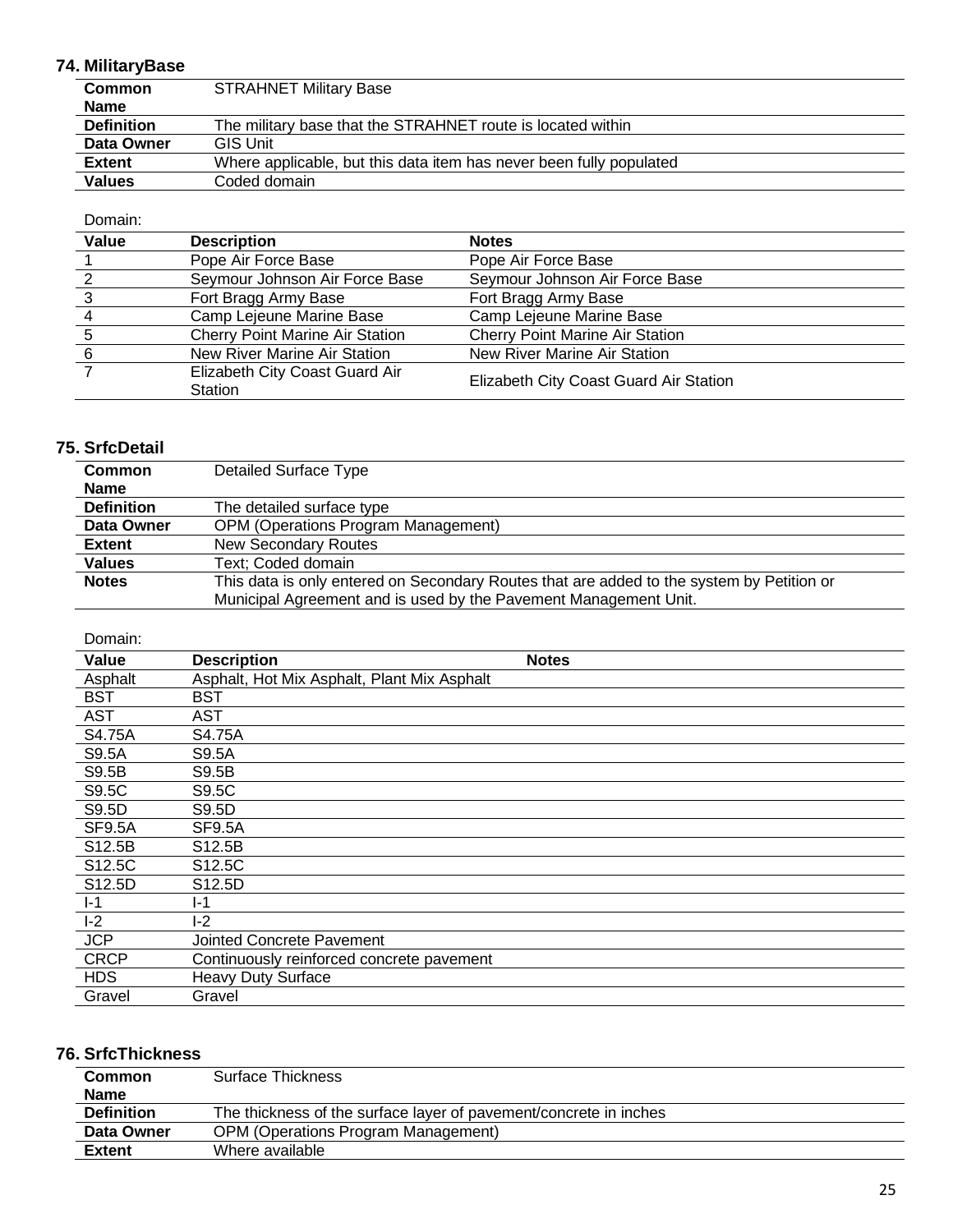| <b>Values</b>     | Positive numbers; two decimal places; range domain 0.25-18 |  |
|-------------------|------------------------------------------------------------|--|
| 77. SrfcType      |                                                            |  |
| Common            | Surface Type                                               |  |
| <b>Name</b>       |                                                            |  |
| <b>Definition</b> | The surface type of the segment                            |  |
| Data Owner        | <b>OPM (Operations Program Management)</b>                 |  |
| <b>Extent</b>     | State-maintained roads                                     |  |
| <b>Values</b>     | Text; Coded domain                                         |  |

#### Domain:

| Value        | <b>Description</b>                                    | <b>Notes</b>                                                     |
|--------------|-------------------------------------------------------|------------------------------------------------------------------|
| Unpaved      | Unpaved                                               |                                                                  |
| <b>Bitum</b> | <b>Bituminous</b>                                     |                                                                  |
| <b>JPCP</b>  | <b>JPCP</b>                                           |                                                                  |
|              |                                                       | Continuously reinforced concrete pavement Jointed plain concrete |
| <b>CRCP</b>  | <b>CRCP</b>                                           | pavement                                                         |
| AC_AC        | AC overlay on AC                                      | Asphalt-concrete (AC) overlay over existing AC pavement          |
| AC JCP       | AC overlay on JCP                                     | AC overlay over existing jointed concrete pavement               |
| AC CRCP      | AC overlay on CRCP                                    | Bituminous overlay over existing CRCP                            |
| UJC PCC      | Unbonded JC Overlay on PCC                            | Unbonded jointed concrete overlay on PCC pavement                |
| BPCC PCC     | Bonded PCC Overlay on PCC                             | Bonded PCC overlay on PCC pavement                               |
| Other        | Other (includes bridge decks,<br>whitetopping, brick) | Other (includes bridge decks, whitetopping, brick, etc.)         |

#### **78. SrfcWidth**

| Common            | Surface Width                                                                                                                                                                                                                        |  |
|-------------------|--------------------------------------------------------------------------------------------------------------------------------------------------------------------------------------------------------------------------------------|--|
| <b>Name</b>       |                                                                                                                                                                                                                                      |  |
| <b>Definition</b> | The paved surface width in feet, or the road width from ditch to ditch on unpaved roads                                                                                                                                              |  |
| Data Owner        | <b>OPM (Operations Program Management)</b>                                                                                                                                                                                           |  |
| <b>Extent</b>     | State-maintained roads                                                                                                                                                                                                               |  |
| <b>Values</b>     | Positive numbers; range domain 9-400                                                                                                                                                                                                 |  |
| <b>Notes</b>      | The Surface Width does not include the median width. On divided roads, it is the paved width on<br>that side of the median. On paved roads, the Surface Width is edge of pavement to edge of<br>pavement (includes paved shoulders). |  |

### **79. STRAHNETDate**

| <b>Common</b>     | Strategic Highway Network Date             |  |
|-------------------|--------------------------------------------|--|
| <b>Name</b>       |                                            |  |
| <b>Definition</b> | Date                                       |  |
| Data Owner        | <b>OPM (Operations Program Management)</b> |  |
| <b>Extent</b>     | Where available                            |  |
| <b>Values</b>     | Dates                                      |  |

### **80. STRAHNETType**

| <b>Common</b><br><b>Name</b> | <b>STRAHNET</b>                                                                    |
|------------------------------|------------------------------------------------------------------------------------|
| <b>Definition</b>            | The military's Strategic Highway Network (a subset of the National Highway System) |
| Data Owner                   | <b>GIS Unit</b>                                                                    |
| <b>Extent</b>                | Where applicable                                                                   |
| <b>Values</b>                | Number: Coded domain                                                               |

| $\sim$ $\sim$<br>Vali | .<br>$\blacksquare$<br>- 2000   | <b>Notes</b>                   |
|-----------------------|---------------------------------|--------------------------------|
|                       | <b>INF</b><br>Real<br>ulal<br>. | route<br>⊣N⊩<br>$\mathbf{A}$ r |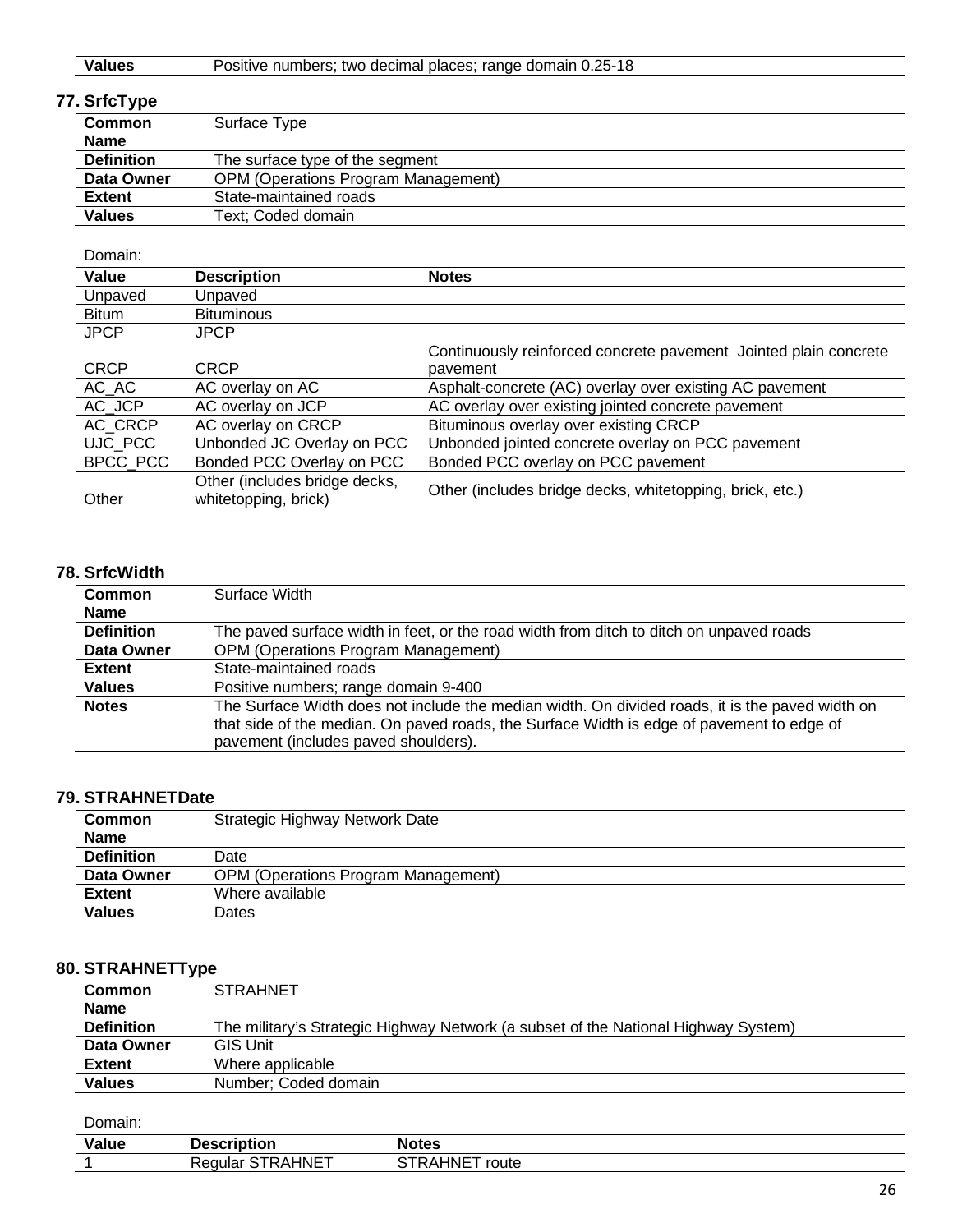#### **81. StreetName**

| <b>Common</b><br><b>Name</b> | <b>Street Name</b>           |  |
|------------------------------|------------------------------|--|
| <b>Definition</b>            | Local Street Name            |  |
| Data Owner                   | Local County GIS / NCDOT GIS |  |
| <b>Extent</b>                | Where applicable             |  |
| <b>Values</b>                | Text                         |  |

## **82. TerrainType**

| Terrain                            |  |
|------------------------------------|--|
|                                    |  |
| Generalized terrain classification |  |
| <b>GIS Unit</b>                    |  |
| Every segment                      |  |
| Number: Coded domain               |  |
|                                    |  |

#### Domain:

| ------- |                    |              |  |
|---------|--------------------|--------------|--|
| Value   | <b>Description</b> | <b>Notes</b> |  |
|         | Level              |              |  |
|         | Rolling            |              |  |
|         | Mountainous        |              |  |

### **83. ThruLaneCount**

| <b>Common</b>     | Through Lanes                                                                                                                                                                                                                                                            |  |
|-------------------|--------------------------------------------------------------------------------------------------------------------------------------------------------------------------------------------------------------------------------------------------------------------------|--|
| <b>Name</b>       |                                                                                                                                                                                                                                                                          |  |
| <b>Definition</b> | The number of through lanes                                                                                                                                                                                                                                              |  |
| Data Owner        | <b>OPM (Operations Program Management)</b>                                                                                                                                                                                                                               |  |
| <b>Extent</b>     | State-maintained roads, some non-system roads, some ramps                                                                                                                                                                                                                |  |
| <b>Values</b>     | Positive numbers; range 1-12                                                                                                                                                                                                                                             |  |
| <b>Notes</b>      | This represents the through lanes, does not include ancillary lanes used for turning movements<br>and ramps. On divided roads, the value is the number of through lanes in that direction. To<br>estimate for the entire route, double the values on the inventory side. |  |

## **84. TollCharged**

| <b>Common</b>     | <b>Toll Charged</b>                                  |  |
|-------------------|------------------------------------------------------|--|
| <b>Name</b>       |                                                      |  |
| <b>Definition</b> | The travel direction, if any, that a toll is charged |  |
| Data Owner        | <b>OPM (Operations Program Management)</b>           |  |
| <b>Extent</b>     | Toll roads                                           |  |
| <b>Values</b>     | Text: Coded domain                                   |  |

#### Domain:

| Value    | <b>Description</b>     | <b>Notes</b>                          |  |
|----------|------------------------|---------------------------------------|--|
| One Dir  | One Direction          | Toll is charged in one direction only |  |
| Both Dir | <b>Both Directions</b> | Toll is charged in both directions    |  |
| None     | No Toll Charged        | No toll is charged on the toll road   |  |

### **85. TollID**

| Common            | Toll ID                              |  |
|-------------------|--------------------------------------|--|
| <b>Name</b>       |                                      |  |
| <b>Definition</b> | The toll identifier assigned by FHWA |  |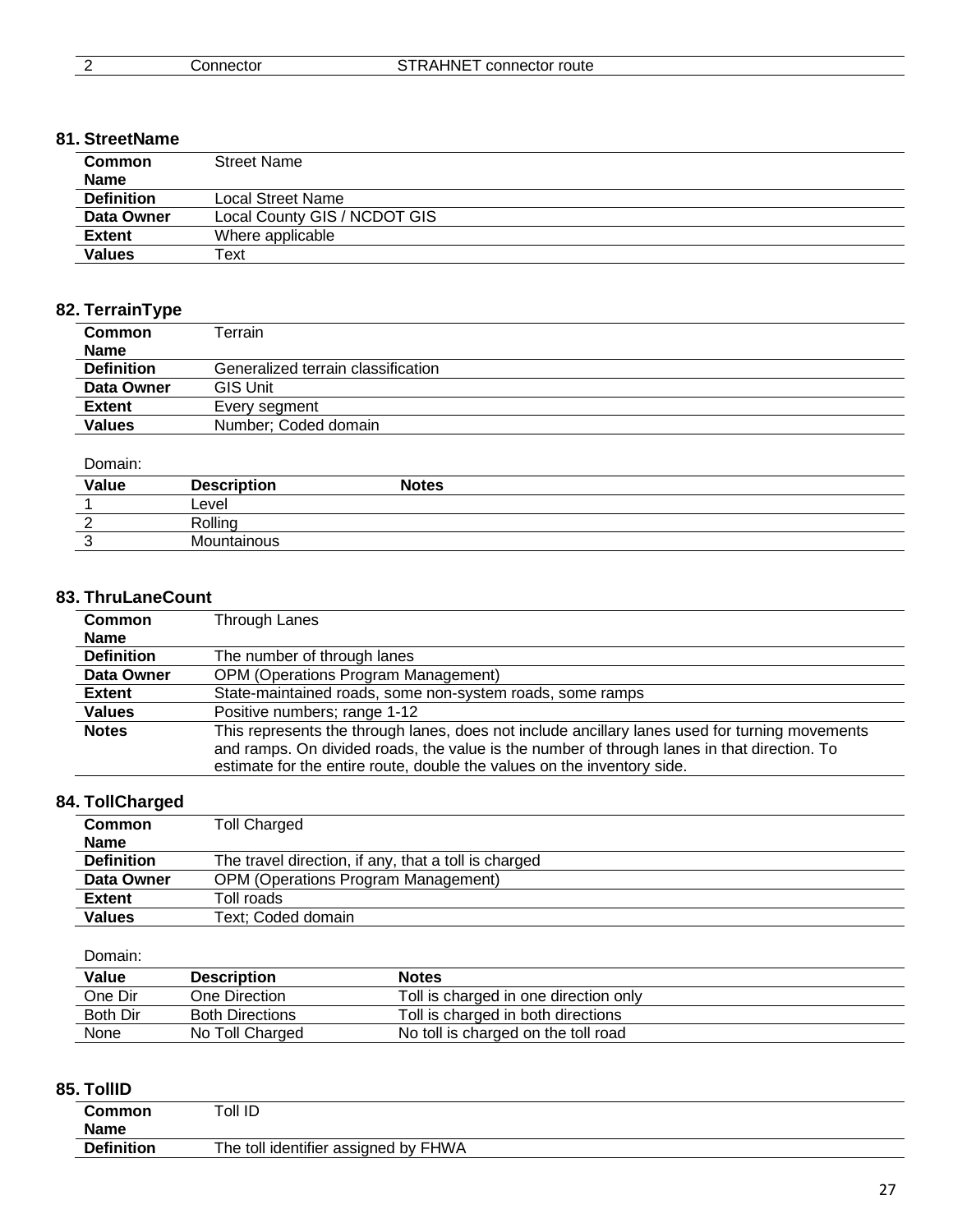| Data Owner    | <b>OPM (Operations Program Management)</b> |
|---------------|--------------------------------------------|
| <b>Extent</b> | $\tau$ oll roads                           |
| <b>Values</b> | Number; Coded domain                       |

#### Domain:

| Value | <b>Description</b>      | <b>Notes</b> |
|-------|-------------------------|--------------|
| 193   | Triangle Expressway     |              |
| 194   | Western Wake Expressway |              |
| 378   | Monroe Expressway       |              |
| 379   | I-77 Express Lanes      |              |

## **86. TollType**

| <b>Common</b>     | Toll Type                                               |
|-------------------|---------------------------------------------------------|
| <b>Name</b>       |                                                         |
| <b>Definition</b> | The type of toll relating to function and accessibility |
| Data Owner        | <b>OPM (Operations Program Management)</b>              |
| <b>Extent</b>     | Toll roads                                              |
| <b>Values</b>     | Text; Coded domain                                      |

Domain:

| Value   | <b>Description</b> | Notes                       |  |
|---------|--------------------|-----------------------------|--|
| Regular | Regular Toll       |                             |  |
| HOT     | HOT.<br>Lanes      | High<br>occupancy toll road |  |

## **87. MunPopGroup**

| <b>Common</b>     | <b>Municipal Population Group</b>                                                  |  |
|-------------------|------------------------------------------------------------------------------------|--|
| <b>Name</b>       |                                                                                    |  |
| <b>Definition</b> | Population categories based on the municipality that the segment is located within |  |
| Data Owner        | <b>GIS Unit</b>                                                                    |  |
| <b>Extent</b>     | Segments that are located within the Municipal Boundaries                          |  |
| <b>Values</b>     | Number; Coded domain                                                               |  |
| <b>Notes</b>      | No data indicates that the segment is not with in any city or town limits.         |  |

Domain:

| Value | <b>Description</b>     | <b>Notes</b>                                          |
|-------|------------------------|-------------------------------------------------------|
|       | Under 1,000 Population | Municipality population is under 1,000                |
|       | 1,000 to 2,499         | Municipality population is between 1,000 and 2,500    |
|       | 2,500 to 4,999         | Municipality population is between 2,500 and 5,000    |
|       | 5,000 to 9,999         | Municipality population is between 5,000 and 10,000   |
|       | 1,0000 to 24,999       | Municipality population is between 10,000 and 25,000  |
|       | 25,000 to 49,999       | Municipality population is between 25,000 and 50,000  |
|       | 50,000 to 99,999       | Municipality population is between 50,000 and 100,000 |
|       | 100,000 and over       | Municipality population is over 10,000                |

#### **88. TownCode**

| <b>Common</b><br><b>Name</b> | Town Code                                                                                                                                                                                                                                                                                 |
|------------------------------|-------------------------------------------------------------------------------------------------------------------------------------------------------------------------------------------------------------------------------------------------------------------------------------------|
| <b>Definition</b>            | A code identifying the municipality where the segment is located                                                                                                                                                                                                                          |
| Data Owner                   | <b>GIS Unit</b>                                                                                                                                                                                                                                                                           |
| <b>Extent</b>                | Segments that are located within the Municipal Boundaries                                                                                                                                                                                                                                 |
| <b>Values</b>                | Coded domain – contact the GIS Unit for a full list of codes                                                                                                                                                                                                                              |
| <b>Notes</b>                 | The first two digits of the Town Code are the NCDOT Division number. Although towns that cross<br>division boundaries are assigned two different town codes, only one town code is used for each<br>municipality. Null indicates that the segment is not with in any city or town limits. |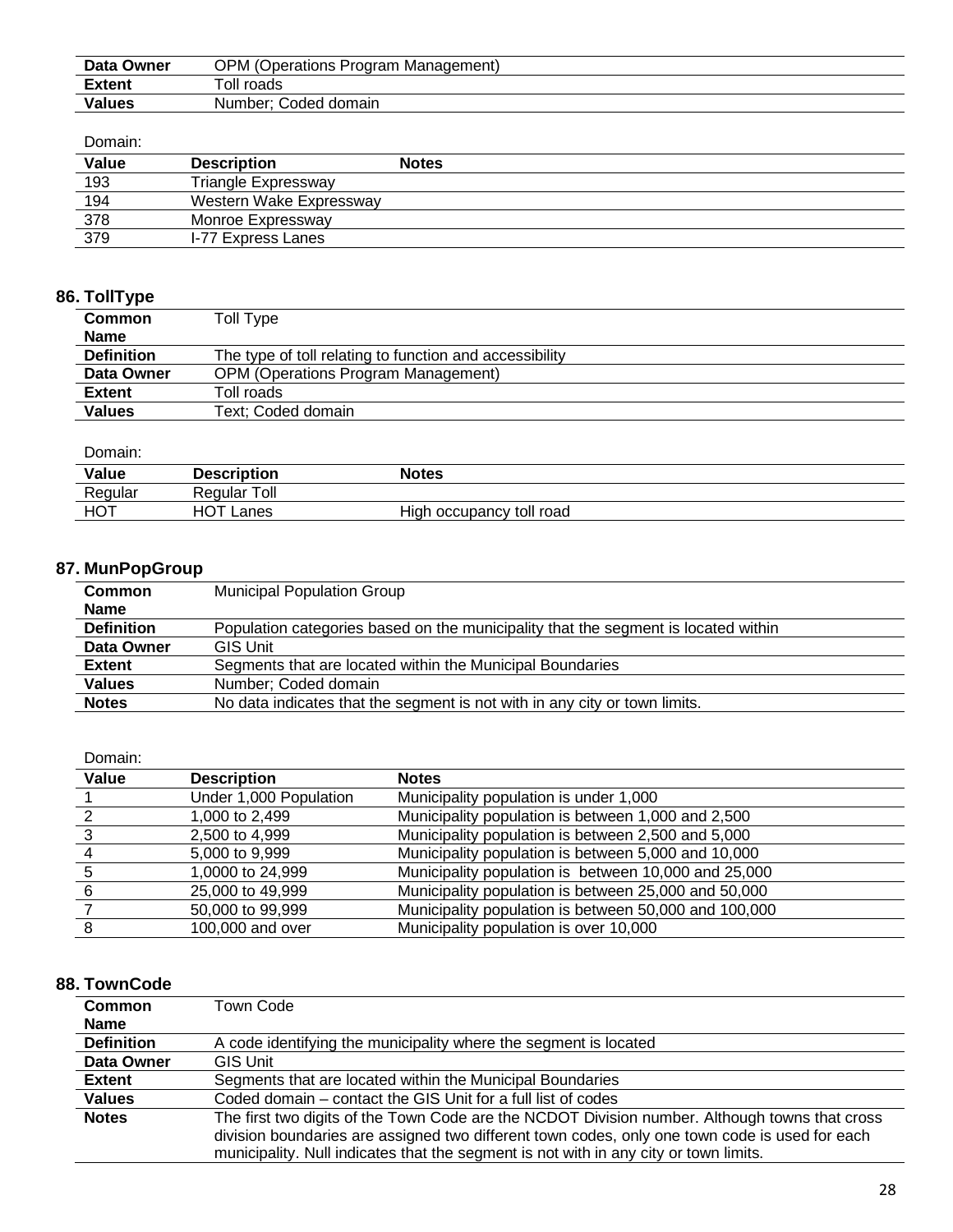## **89. TownName**

| <b>Common</b>     | Town Name                                                        |
|-------------------|------------------------------------------------------------------|
| <b>Name</b>       |                                                                  |
| <b>Definition</b> | A name identifying the municipality where the segment is located |
| Data Owner        | <b>GIS Unit</b>                                                  |
| <b>Extent</b>     | Segments that are located within the Municipal Boundaries        |
| <b>Values</b>     | Coded domain – contact the GIS Unit for a full list of codes     |
| <b>Notes</b>      |                                                                  |

## **90. TrkRoute**

| <b>Common</b>     | Truck Route                                                             |  |
|-------------------|-------------------------------------------------------------------------|--|
| <b>Name</b>       |                                                                         |  |
| <b>Definition</b> | Internal and federally-designated truck routes                          |  |
| Data Owner        |                                                                         |  |
| <b>Extent</b>     | Where applicable                                                        |  |
| <b>Values</b>     | Integer; Coded domain                                                   |  |
| <b>Notes</b>      | No data indicates trucks are allowed on the route without restrictions. |  |

#### Domain:

| Value | <b>Description</b>                                                                                                      | <b>Notes</b>                                                                       |
|-------|-------------------------------------------------------------------------------------------------------------------------|------------------------------------------------------------------------------------|
|       |                                                                                                                         | Parkway – trucks and commercial vehicles<br>prohibited                             |
|       | Parkway-Trucks/Commercial Vehicles Prohibited                                                                           |                                                                                    |
|       | Not a Parkway- Trucks/Commercial Vehicles                                                                               | Not a parkway – trucks and commercial                                              |
|       | Prohibited                                                                                                              | vehicles prohibited                                                                |
|       | Not a Parkway- Trucks/Commercial Vehicles<br>Prohibited during specific periods; not a designated<br><b>Truck Route</b> | Not a parkway – trucks and commercial<br>vehicles prohibited during specific times |
|       | Designated Truck Route (Federally approved)                                                                             | National Network (federally approved)                                              |

### **91. TrkRouteDate**

| Common            | Truck Route date                                                       |  |
|-------------------|------------------------------------------------------------------------|--|
| <b>Name</b>       |                                                                        |  |
| <b>Definition</b> | Date added Internal and federally-designated truck routes              |  |
| Data Owner        |                                                                        |  |
| <b>Extent</b>     | Where applicable                                                       |  |
| <b>Values</b>     | Dates                                                                  |  |
| <b>Notes</b>      | No data indicate trucks are allowed on the route without restrictions. |  |

### **92. UrbanType**

| <b>Common</b>     | Urban Area Type                                                                                     |  |
|-------------------|-----------------------------------------------------------------------------------------------------|--|
| <b>Name</b>       |                                                                                                     |  |
| <b>Definition</b> | The designated code of the Urban Area that the segment is located within                            |  |
| <b>Data Owner</b> | <b>GIS Unit</b>                                                                                     |  |
| <b>Extent</b>     | Segments that are located within the Urbanized and Urban Areas (represented as the Smoothed         |  |
|                   | Urban Boundaries)                                                                                   |  |
| <b>Values</b>     | Coded domain                                                                                        |  |
| <b>Notes</b>      | No data indicates that the segment is rural; any value other than 0 or null indicates that the      |  |
|                   | segment is urban. This field should be used to determine rural/urban designation. This field is not |  |
|                   | related to whether or not the segment is within a town or city.                                     |  |

| Value            | <b>Description</b> | <b>Notes</b> |
|------------------|--------------------|--------------|
| Jrban<br>Cluster | Urban Cluster      |              |
| Urbanized Area   | Urbanized Area     |              |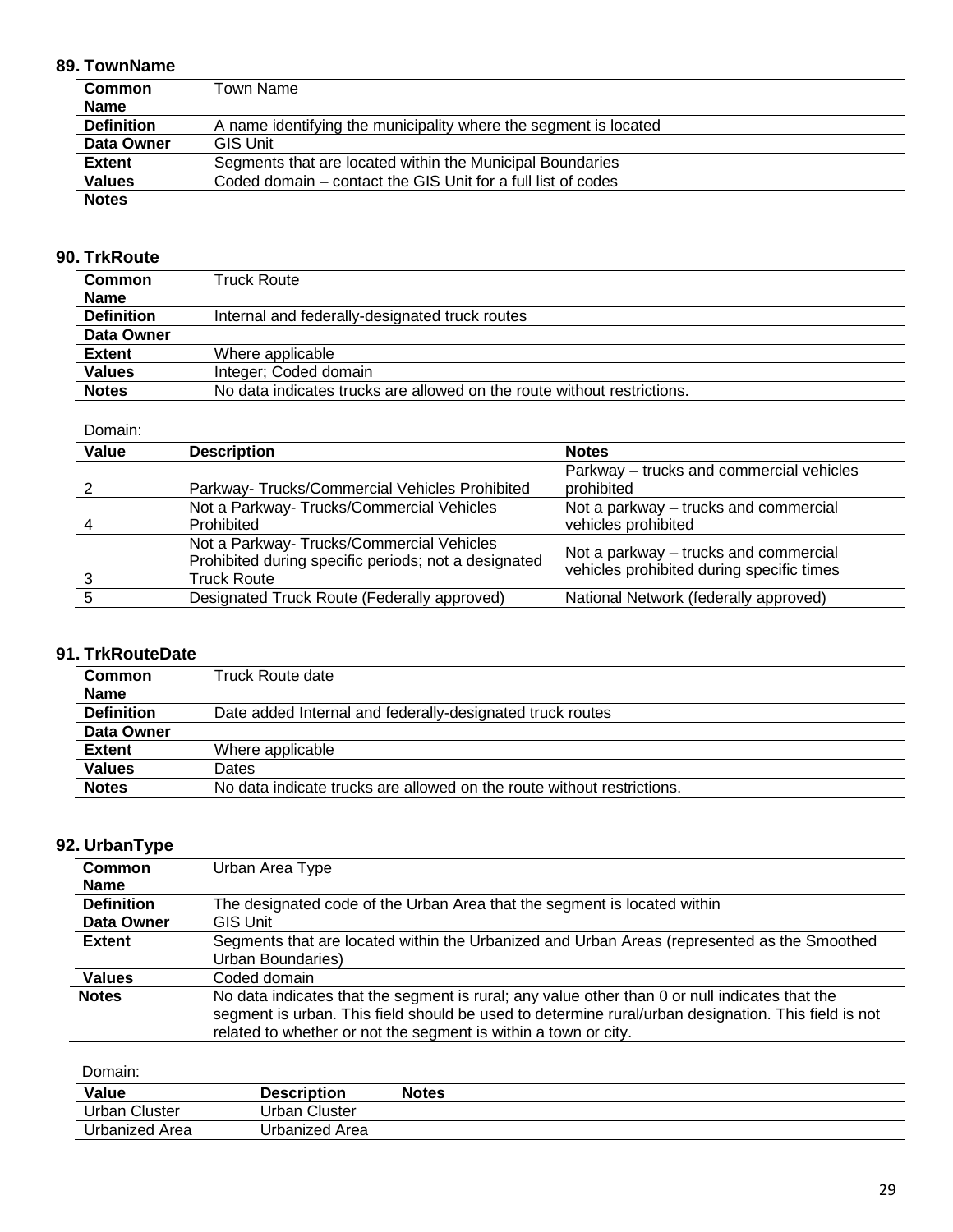#### **93. UrbanID**

| Common            | Urban ID                                                                                            |  |
|-------------------|-----------------------------------------------------------------------------------------------------|--|
| <b>Name</b>       |                                                                                                     |  |
| <b>Definition</b> | The 5-digit Census code of the Urban Area that the segment is located within                        |  |
| Data Owner        | <b>GIS Unit</b>                                                                                     |  |
| <b>Extent</b>     | Segments that are located within the Urbanized and Urban Areas (represented as the Smoothed         |  |
|                   | Urban Boundaries)                                                                                   |  |
| <b>Values</b>     | Integer; Coded domain – see the metadata or contact the GIS Unit for a full list of codes           |  |
| <b>Notes</b>      | No data indicates that the segment is rural; any value other than 0 or null indicates that the      |  |
|                   | segment is urban. This field should be used to determine rural/urban designation. This field is not |  |
|                   | related to whether or not the segment is within a town or city.                                     |  |

## **94. UrbanPop**

| <b>Common</b>     | Urban Population                                                                                                                                                                                                                                                                  |  |
|-------------------|-----------------------------------------------------------------------------------------------------------------------------------------------------------------------------------------------------------------------------------------------------------------------------------|--|
| <b>Name</b>       |                                                                                                                                                                                                                                                                                   |  |
| <b>Definition</b> | Population based on the Urban Area that the segment is located within                                                                                                                                                                                                             |  |
| Data Owner        |                                                                                                                                                                                                                                                                                   |  |
| <b>Extent</b>     | Every segment                                                                                                                                                                                                                                                                     |  |
| <b>Values</b>     | Integer; Coded domain                                                                                                                                                                                                                                                             |  |
| <b>Notes</b>      | The populations are estimates of the urban areas that are updated annually. The populations are<br>officially updated by the Census Bureau every ten years. This field is not related to whether or not<br>the segment is within a town or city. Codes 3 -7 are considered Urban. |  |

Domain:

| -------      |                    |                                                                  |
|--------------|--------------------|------------------------------------------------------------------|
| <b>Value</b> | <b>Description</b> | <b>Notes</b>                                                     |
|              | < 2.500            | Rural                                                            |
|              |                    | Reserved for future use; the minimum population of a small urban |
|              | 2.500 to 4.999     | boundary is 5,000                                                |
|              | 5,000 to 24,999    | Urban population between 5,000 and 25,000                        |
|              | 25,000 to 49,999   | Urban population between 25,000 and 50,000                       |
|              | 50,000 to 99,999   | Urbanized population between 50,000 and 99,000                   |
|              | 100,000 to 199,999 | Urbanized population between 100,000 and 200,000                 |
|              | > 200,000          | Urbanized population greater than 200,000                        |
|              |                    |                                                                  |

#### **95. Shape\_Length**

| <b>Common</b>     | Shape Length                                                                                       |
|-------------------|----------------------------------------------------------------------------------------------------|
| <b>Name</b>       |                                                                                                    |
| <b>Definition</b> | The two-dimensional length of the segment in feet                                                  |
| Data Owner        | GIS Unit                                                                                           |
| <b>Extent</b>     | Every seament                                                                                      |
| <b>Values</b>     | Positive numbers; six decimal places                                                               |
| <b>Notes</b>      | This field should not be used to determine the length of segments or routes. Instead the user      |
|                   | should create a field and calculate the values to be Ending Milepost minus Beginning Milepost. The |
|                   | official length is based on mileposts because they reflect three-dimensional measurements.         |

## **Removed Fields:**

(Removed starting 1st Quarter 2022)

**96. AppaDevHwy** 

| <b>Common</b>     | Appalachian Development Highway                                |
|-------------------|----------------------------------------------------------------|
| <b>Name</b>       |                                                                |
| <b>Definition</b> | Indicates segments part of the Appalachian Development Highway |
| Data Owner        | <b>OPM (Operations Program Management)</b>                     |
|                   |                                                                |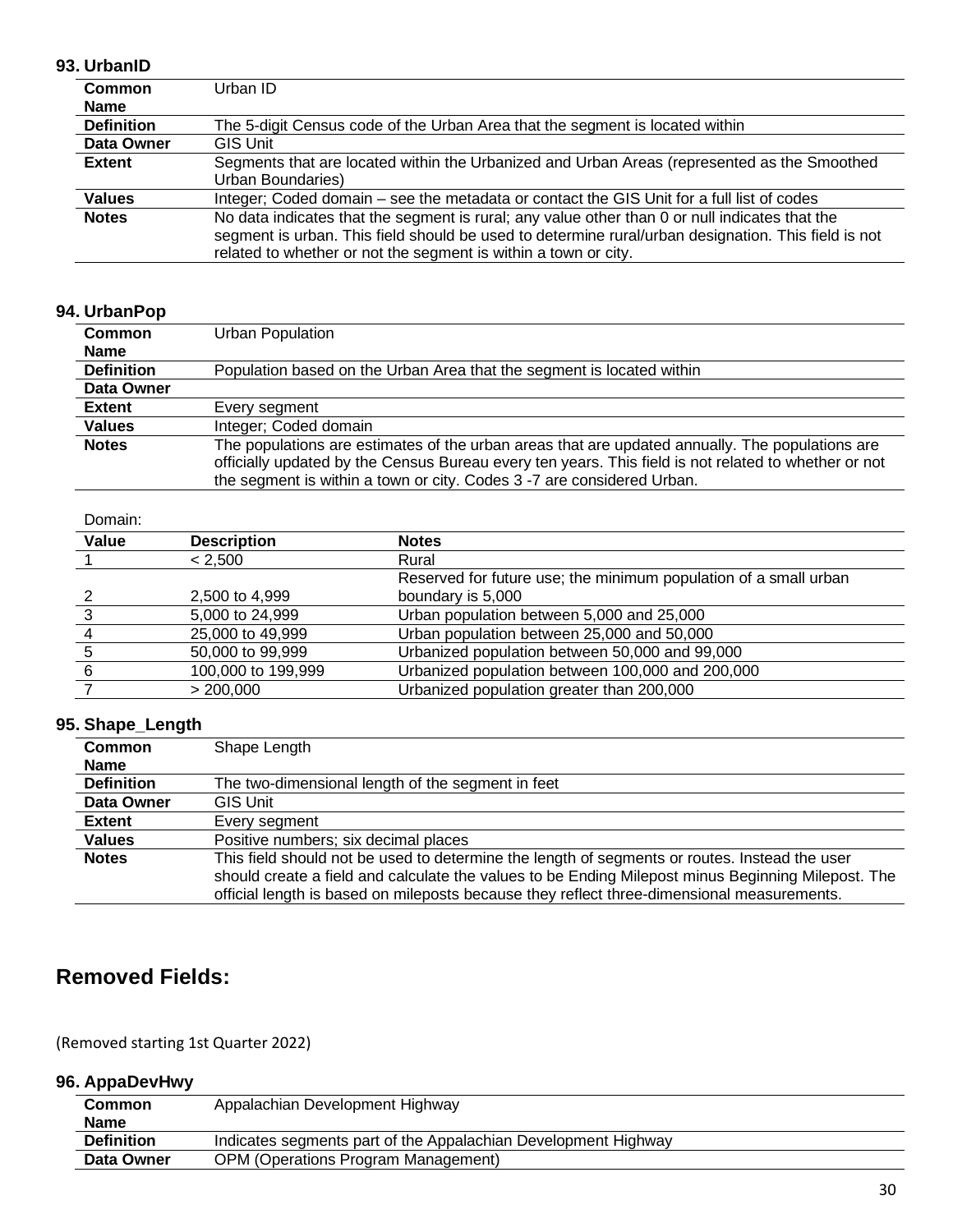| <b>Extent</b> | Where applicable |
|---------------|------------------|
| <b>Values</b> | Coded domain     |
| <b>Notes</b>  |                  |

Domain:

| Value | <b>Description</b> | <b>Notes</b>                                                |
|-------|--------------------|-------------------------------------------------------------|
|       | Yes                | Segment participants in the Appalachian Development Highway |
|       |                    | program                                                     |

#### **97. CounterPkLanes**

| Common<br><b>Name</b> | <b>Counter Peak Lanes</b>                                                                                                                                                                                                                                                                                                                                                                                     |
|-----------------------|---------------------------------------------------------------------------------------------------------------------------------------------------------------------------------------------------------------------------------------------------------------------------------------------------------------------------------------------------------------------------------------------------------------|
| <b>Definition</b>     | The number of lanes in the counter-peak direction of flow during the peak hour, in cases where it<br>cannot be derived from the number of lanes                                                                                                                                                                                                                                                               |
| Data Owner            | <b>OPM (Operations Program Management)</b>                                                                                                                                                                                                                                                                                                                                                                    |
| <b>Extent</b>         | <b>HPMS Samples</b>                                                                                                                                                                                                                                                                                                                                                                                           |
| <b>Values</b>         | Positive numbers                                                                                                                                                                                                                                                                                                                                                                                              |
| <b>Notes</b>          | For example, a four-lane road in which one of the lanes is reversed during the peak hour to<br>accommodate traffic movement would have a Counter Peak Lanes value of 1 and a Peak Lanes<br>value of 3. If there is no data in the field, assume that the Counter Peak Lanes is 1/2 the Number of<br>Lanes on undivided roads, or the Number of Lanes in the counter peak direction if the road is<br>divided. |

(Removed starting 3rd Quarter 2020)

#### **98. HOVAccess**

| <b>Common</b>     | <b>HOV Access</b>                          |
|-------------------|--------------------------------------------|
| <b>Name</b>       |                                            |
| <b>Definition</b> | The type of access of HOV lanes            |
| Data Owner        | <b>OPM (Operations Program Management)</b> |
| <b>Extent</b>     | Where applicable                           |
| <b>Values</b>     | Coded domain                               |

Domain:

| Value        | <b>Description</b> | Notes                                   |
|--------------|--------------------|-----------------------------------------|
| 2 or More    | 2 or More People   | Vehicles with 2 or more persons allowed |
| <b>Buses</b> | <b>Buses Only</b>  | Buses only                              |

#### (Removed starting 2nd Quarter 2019)

#### **99. StructurID**

| Common<br><b>Name</b> | Structure ID                               |
|-----------------------|--------------------------------------------|
| <b>Definition</b>     | Structure Identifier                       |
| Data Owner            | <b>OPM (Operations Program Management)</b> |
| <b>Extent</b>         | Where available                            |
| Values                | Text                                       |

## **100. StructurType [STRCTR\_CD]**

| <b>Common</b>     | Structure Type                                                    |
|-------------------|-------------------------------------------------------------------|
| <b>Name</b>       |                                                                   |
| <b>Definition</b> | A structure (bridge, tunnel or causeway) is present               |
| Data Owner        | <b>OPM (Operations Program Management)</b>                        |
| <b>Extent</b>     | Populated on primaries; sparsely populated on other route classes |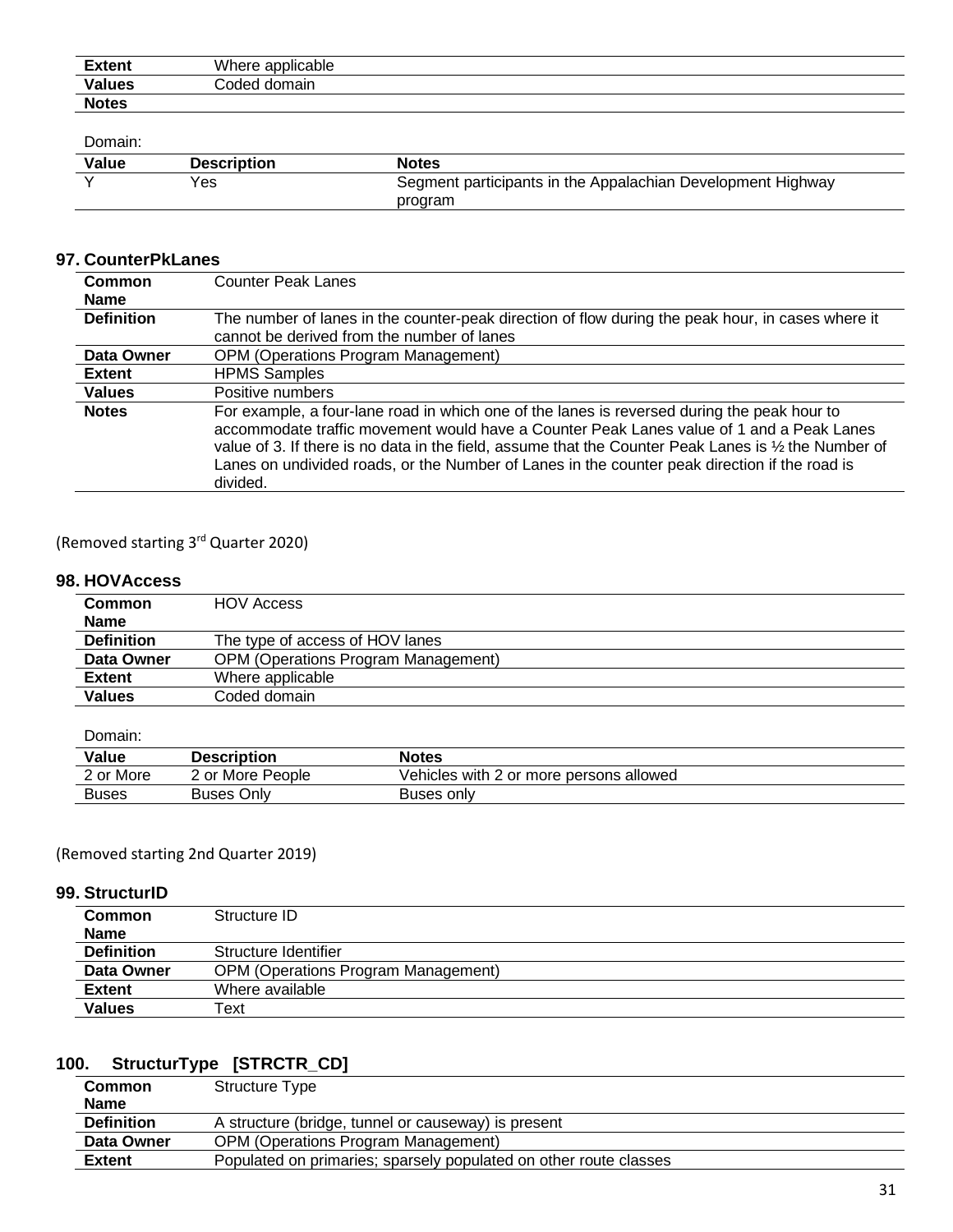| <b>Values</b> | ⊥ext:<br>domain<br>heho. |
|---------------|--------------------------|
|               |                          |

Domain:

| Value         | <b>Description</b> | <b>Notes</b>                           |
|---------------|--------------------|----------------------------------------|
| <b>Bridge</b> | <b>Bridge</b>      | Bridges and pipes greater than 20 feet |
| $\tau$ unnel  | ™unnel             |                                        |
| Causeway      | شcauseway          |                                        |
|               |                    |                                        |

(removed starting 4th Quarter 2016)

## **101. SHS [SHS\_TYP\_CD]**

| <b>Common</b>     | State Highway System                                                                                    |  |
|-------------------|---------------------------------------------------------------------------------------------------------|--|
| <b>Name</b>       |                                                                                                         |  |
| <b>Definition</b> | An internal classification system based on route class and Municipal Boundaries                         |  |
| Data Owner        | <b>GIS Unit</b>                                                                                         |  |
| <b>Extent</b>     | Every segment                                                                                           |  |
| <b>Values</b>     | Coded domain (integer)                                                                                  |  |
| <b>Notes</b>      | "Rural" refers to a segment that is outside of municipality limits and is not related to the Urban Area |  |
|                   | boundaries.                                                                                             |  |

| Domain:        |                           |                                                                          |
|----------------|---------------------------|--------------------------------------------------------------------------|
| Value          | <b>Description</b>        | <b>Notes</b>                                                             |
|                | <b>Rural Primary</b>      | Interstate, US or NC route not within a municipal boundary               |
| $\overline{2}$ |                           | Interstate, US or NC route within a municipality with a population over  |
|                | Mun Primary (Over 5000)   | 5,000                                                                    |
| 3              |                           | Interstate, US or NC route within a municipality with a population under |
|                | Mun Primary (Under 5000)  | 5,000                                                                    |
| $\overline{4}$ | <b>Rural Secondary</b>    | Secondary Route not within a municipal boundary                          |
| 5              | Mun Secondary (Over       | Secondary Route within a municipality with a population over 5,000       |
|                | 5000)                     |                                                                          |
| 6              | Mun Secondary             | Secondary Route within a municipality with a population under 5,000      |
|                | (Under5000)               |                                                                          |
| $\overline{7}$ | Non-System                | Municipality-maintained road                                             |
|                | <b>Other State Agency</b> | Other state agency-maintained road                                       |
| $\frac{8}{9}$  | Federal                   | Federal agency-maintained road                                           |
| 10             | <b>Rural Ramp</b>         | Ramp not within a municipal boundary                                     |
| 11             | Mun Ramp (Over 5000)      | Ramp within a municipality with a population over 5,000                  |
| 12             | Mun Ramp (Under 5000)     | Ramp within a municipality with a population under 5,000                 |
| 14             | Projected                 | Projected road                                                           |
|                |                           |                                                                          |

### **102. [RouteX Class]**

| Common            | Route Class                                                                                               |  |
|-------------------|-----------------------------------------------------------------------------------------------------------|--|
| <b>Name</b>       |                                                                                                           |  |
| <b>Definition</b> | The NCDOT route class code for Co-Routes 2-6                                                              |  |
| Data Owner        | <b>GIS Unit</b>                                                                                           |  |
| <b>Extent</b>     | Every segment except for gap segments                                                                     |  |
| <b>Values</b>     | Coded domain                                                                                              |  |
| <b>Notes</b>      | Route Class drives the 1 <sup>st</sup> digit of the Route ID or 11-Digit Route Number. Derived from Route |  |

| Value | <b>Description</b> | <b>Notes</b>                                               |
|-------|--------------------|------------------------------------------------------------|
|       | Interstate         | State-maintained (exceptions noted in the Ownership field) |
| US    | US Route           | State-maintained (exceptions noted in the Ownership field) |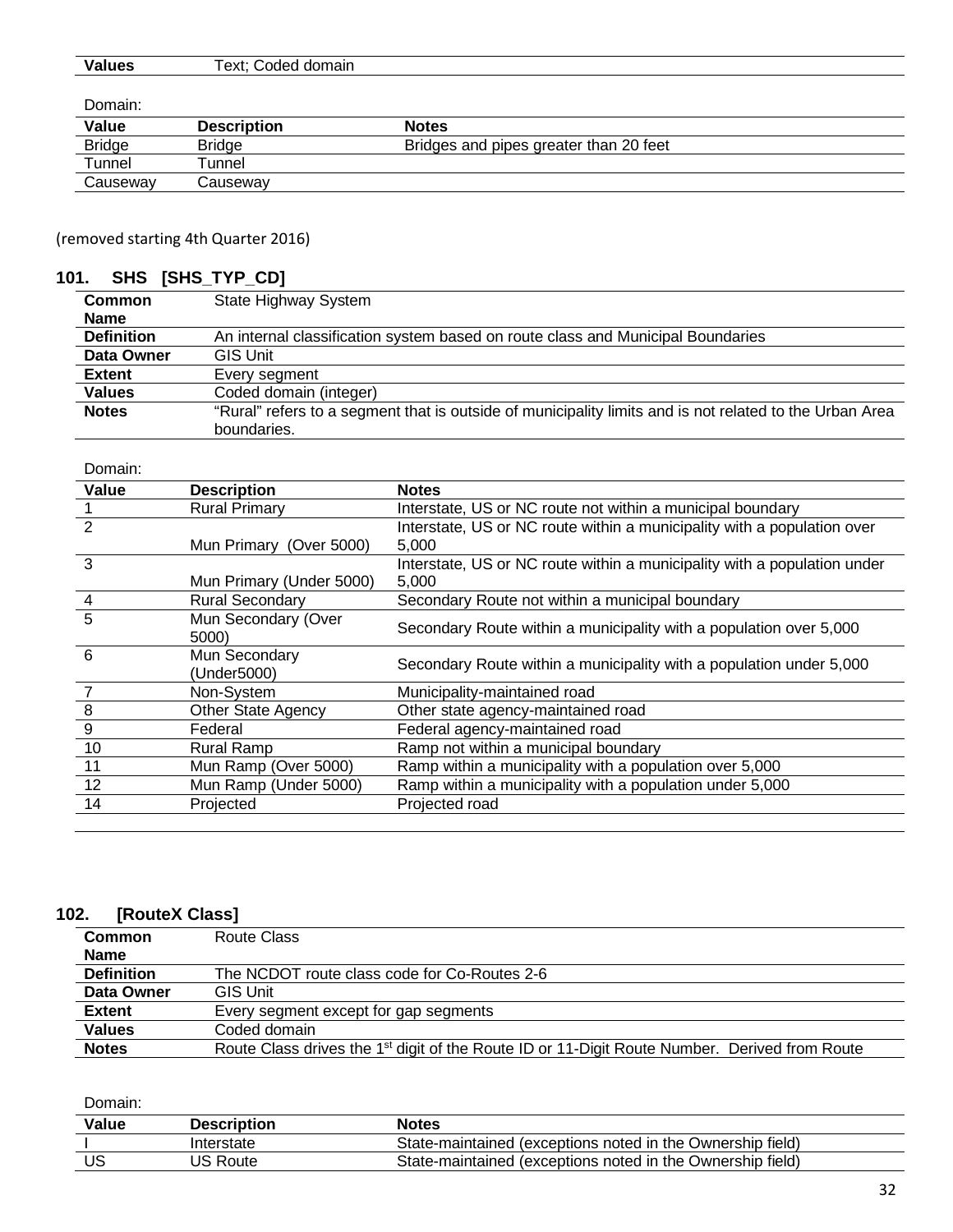| NC.        | <b>NC Route</b>          | State-maintained (exceptions noted in the Ownership field)             |
|------------|--------------------------|------------------------------------------------------------------------|
| <b>SR</b>  | <b>Secondary Route</b>   | State-maintained (exceptions noted in the Ownership field)             |
| <b>RMP</b> | Ramp, Rest Areas, Non-   | Typically state-maintained but not counted towards state-maintained    |
|            | Mainline                 | mileage                                                                |
| <b>PRJ</b> | Projected                | Generalized locations of major facilities that have not yet been built |
| <b>LOC</b> | Municipal                | Federal-aid roads maintained by municipalities                         |
| <b>SP</b>  | Other State Agency Route | Federal-aid roads maintained by other state agencies                   |
| <b>FED</b> | <b>Federal Route</b>     | Federal-aid roads maintained by federal agencies                       |
| <b>NA</b>  | ΝA                       | Indicates no co-route present (used for route classes 2 -6 only)       |

## **103. [RTE\_X\_NBR]**

| <b>Common</b>     | Route Number                                                                                                                                                                                                                                            |  |
|-------------------|---------------------------------------------------------------------------------------------------------------------------------------------------------------------------------------------------------------------------------------------------------|--|
| <b>Name</b>       |                                                                                                                                                                                                                                                         |  |
| <b>Definition</b> | The NCDOT route number for Co-Routes 2-6                                                                                                                                                                                                                |  |
| Data Owner        | <b>GIS Unit</b>                                                                                                                                                                                                                                         |  |
| <b>Extent</b>     | Every segment                                                                                                                                                                                                                                           |  |
| <b>Values</b>     | Positive numbers                                                                                                                                                                                                                                        |  |
| <b>Notes</b>      | A value of 0 in the dominant route indicates that the segment is a gap; a value of 0 in RTE_2_NBR<br>- RTE_6_NBR means that there is no co-route present. The Route Number is in the $4th - 8th$<br>positions of the Route ID and 8-Digit Route Number. |  |

# **104. [RTE\_X\_PRIM\_CD]**

| <b>Common</b><br><b>Name</b> | <b>Route Qualifier</b>                                                                                                                                                                                                                                                                                                                                                                                                                          |  |
|------------------------------|-------------------------------------------------------------------------------------------------------------------------------------------------------------------------------------------------------------------------------------------------------------------------------------------------------------------------------------------------------------------------------------------------------------------------------------------------|--|
| <b>Definition</b>            | An additional code that further defines the Co-Route 2-6                                                                                                                                                                                                                                                                                                                                                                                        |  |
| Data Owner                   | <b>GIS Unit</b>                                                                                                                                                                                                                                                                                                                                                                                                                                 |  |
| <b>Extent</b>                | Every segment                                                                                                                                                                                                                                                                                                                                                                                                                                   |  |
| <b>Values</b>                | Coded domain                                                                                                                                                                                                                                                                                                                                                                                                                                    |  |
| <b>Notes</b>                 | On state-maintained routes, values of Normal indicate the regular route and other values indicate a<br>related route (e.g., 1-95 and 1-95 Business). The Route Qualifier is represented in the $2^{nd}$ position of<br>the Route ID and the 8-Digit Route Number. An exception is that rest areas begin with 81 even<br>though they have a 0 value for the RTE $\chi$ PRIM CD, so that they can be distinguished from<br>ramps by the Route ID. |  |

Domain:

| Value          | <b>Description</b>     | <b>Notes</b>                                                                                                                                                    |
|----------------|------------------------|-----------------------------------------------------------------------------------------------------------------------------------------------------------------|
| 0              | Normal                 | On most routes this indicates it is the normal route. If the route class is<br>FED, then Normal/0 means Blue Ridge Parkway                                      |
|                | Alternate, Rest Area   | If the route class is FED, then Alternate/1 means the road is owned by<br>the military. If the route class is RMP, then Alternate/1 means it is a rest<br>area. |
| $\overline{2}$ | <b>Bypass Route</b>    |                                                                                                                                                                 |
| 5              | East Route             | This is only used for US-19 East which is a different route than US-19                                                                                          |
| 6              | <b>West Route</b>      | This is only used for US-19 West which is a different route than US-19                                                                                          |
|                | <b>Connector Route</b> | If the Route Class is Interstate, then the route is a spur; if the Route<br>Class is US or NC Route then the route is a connector                               |
| 8              | <b>Truck Route</b>     |                                                                                                                                                                 |
| 9              | Business Route, Non-   |                                                                                                                                                                 |
|                | Mainline               |                                                                                                                                                                 |
| 99             | ΝA                     | Indicates no co-route present (used for routes 2 -6)                                                                                                            |

## **105. [RTE\_X\_DDIR\_CD]**

| Common            | Route Direction                             |
|-------------------|---------------------------------------------|
| <b>Name</b>       |                                             |
| <b>Definition</b> | The NCDOT route direction for Co-Routes 2-6 |
| Data Owner        | <b>GIS Unit</b>                             |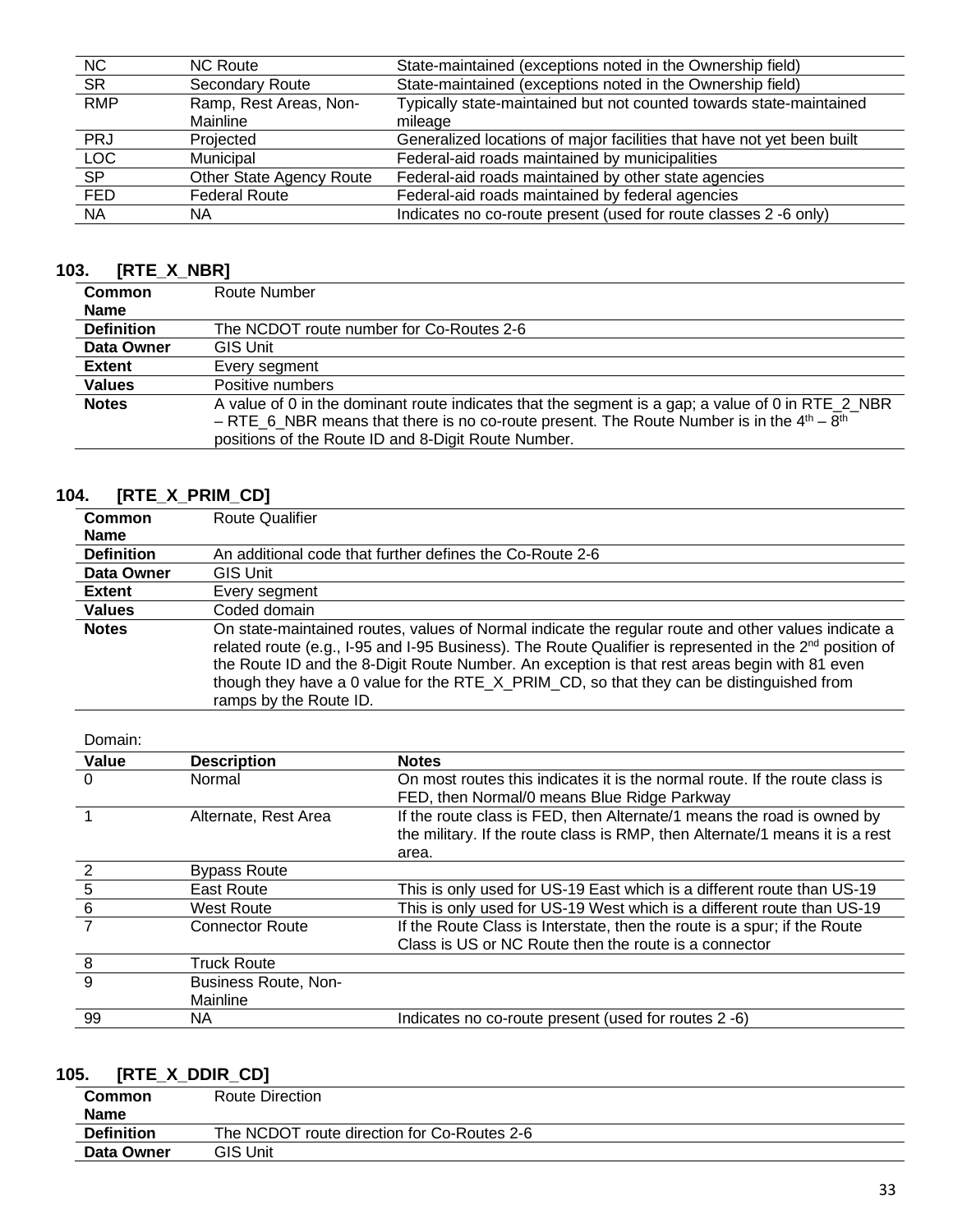| <b>Extent</b> | Every segment                                                                                                                                                                                                                                                                                                                                                                                                                                                                      |
|---------------|------------------------------------------------------------------------------------------------------------------------------------------------------------------------------------------------------------------------------------------------------------------------------------------------------------------------------------------------------------------------------------------------------------------------------------------------------------------------------------|
| <b>Values</b> | Coded domain                                                                                                                                                                                                                                                                                                                                                                                                                                                                       |
| <b>Notes</b>  | Inventory directions are Inventory (0) and Clockwise (8). All other values indicate the non-inventory<br>direction of the route. To determine if the route is one-way or both directions of travel, use the One-<br>way Direction Flag (i.e., Inventory Route Direction and Both Directions for the One-way Direction<br>Flag imply that the route is bidirectional). The Route Direction is represented in the $3^{rd}$ position of<br>the Route ID and the 8-Digit Route Number. |

| Domain: |                            |                                                                      |
|---------|----------------------------|----------------------------------------------------------------------|
| Value   | <b>Description</b>         | <b>Notes</b>                                                         |
|         | Inventory                  | Includes bidirectional, Northbound, Eastbound, and one-way inventory |
|         | Non-Inventory (Southbound) | On secondary routes, rest areas and non-state maintained route       |
|         |                            | classes, "Southbound" means non-inventory                            |
|         | Non-Inventory (Westbound)  |                                                                      |
|         | Inventory (Clockwise)      |                                                                      |
| 9       | Non-Inventory              |                                                                      |
|         | (Counterclockwise)         |                                                                      |

### **106. LUPD\_A\_DATE**

| <b>Common</b>     | Last Attribute Update                                                                                                     |
|-------------------|---------------------------------------------------------------------------------------------------------------------------|
| <b>Name</b>       |                                                                                                                           |
| <b>Definition</b> | The date of the last LRS-attribute change (all of the fields listed before Route Name in this<br>document) to the segment |
| Data Owner        | <b>GIS Unit</b>                                                                                                           |
| <b>Extent</b>     | Every segment                                                                                                             |
| <b>Values</b>     | Dates                                                                                                                     |
| <b>Notes</b>      | The date 6/1/2006 indicates that the segment has not had an LRS-attribute edit since the LRS<br>went live in 2006.        |

## **107. LUPD\_F\_DA TE**

| <b>Common</b>     | Last Feature Update                                                                                                                                                                                               |
|-------------------|-------------------------------------------------------------------------------------------------------------------------------------------------------------------------------------------------------------------|
| <b>Name</b>       |                                                                                                                                                                                                                   |
| <b>Definition</b> | The date of the last geometric change to the segment                                                                                                                                                              |
| Data Owner        | <b>GIS Unit</b>                                                                                                                                                                                                   |
| <b>Extent</b>     | Every segment                                                                                                                                                                                                     |
| <b>Values</b>     | <b>Dates</b>                                                                                                                                                                                                      |
| <b>Notes</b>      | The date reflects either the date that the feature was created or the last time it was modified. The<br>date 6/1/2006 indicates that the segment has not had a geometric edit since the LRS went live in<br>2006. |

### **108. [RTE\_RMP\_CD]**

| <b>Common</b>     | Ramp Routes                                                                                                                           |
|-------------------|---------------------------------------------------------------------------------------------------------------------------------------|
| <b>Name</b>       |                                                                                                                                       |
| <b>Definition</b> | A list of route classifications that the ramp connects to                                                                             |
| Data Owner        | <b>GIS Unit</b>                                                                                                                       |
| <b>Extent</b>     | Sparsely populated                                                                                                                    |
| <b>Values</b>     | Coded domain                                                                                                                          |
| <b>Notes</b>      | Applies to the entire ramp, not just that particular segment (ramps connect facilities and may be<br>comprised of multiple segments). |

| Value     | <b>Description</b> | <b>Notes</b>                      |
|-----------|--------------------|-----------------------------------|
|           | Interstate         | Ramp connects to Interstates      |
| US        | JS                 | Ramp connects to US Routes        |
| <b>NC</b> | <b>NC</b>          | Ramp connects to NC Routes        |
| <b>SR</b> | SR                 | Ramp connects to Secondary Routes |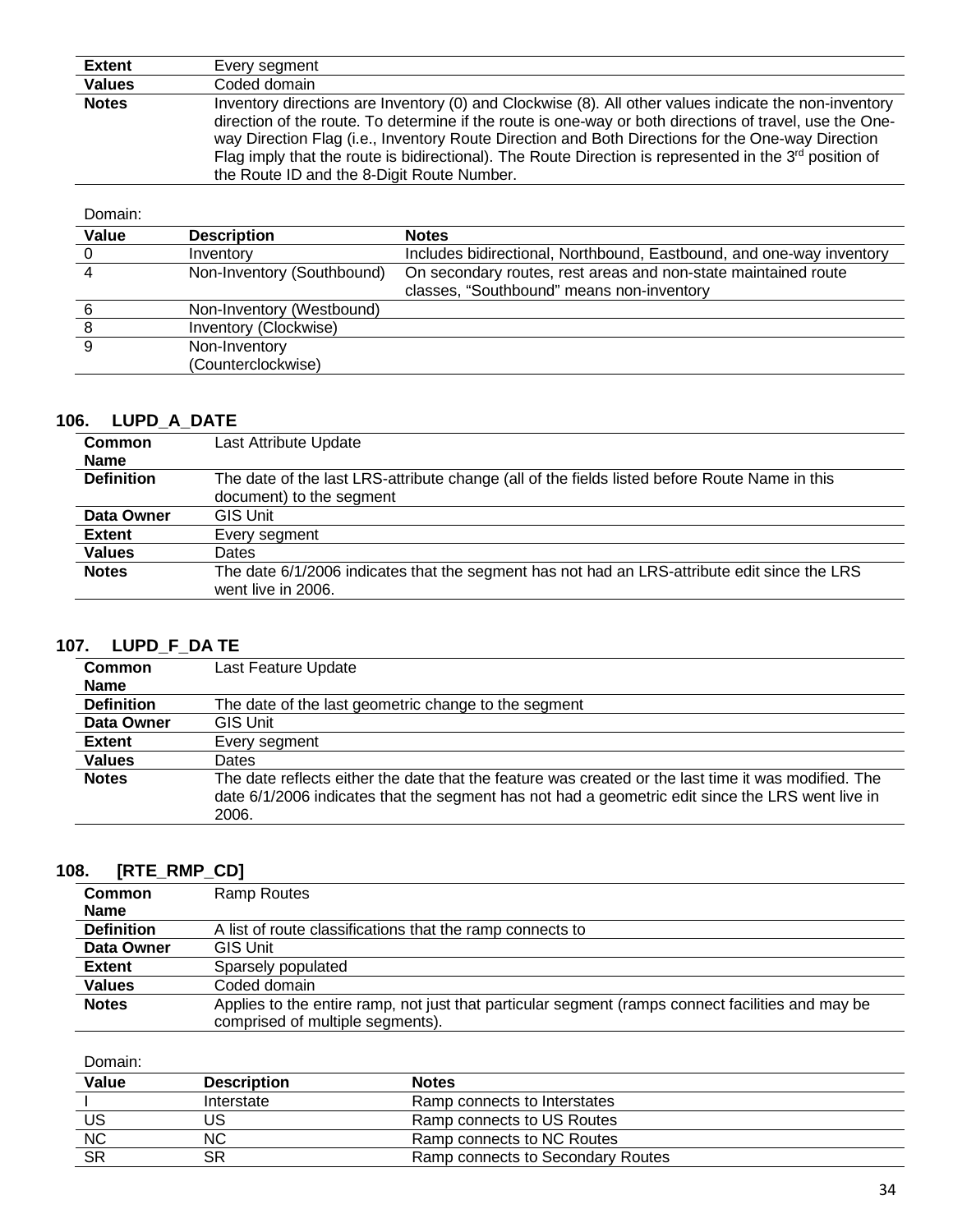| <b>I&amp;US</b>               | <b>I&amp;US</b>               | Ramp connects an Interstate and US Route                      |
|-------------------------------|-------------------------------|---------------------------------------------------------------|
| 1&NC                          | 1&NC                          | Ramp connects an Interstate and NC Route                      |
| 1&SR                          | 1&SR                          | Ramp connects an Interstate and Secondary Route               |
| US&NC                         | US&NC.                        | Ramp connects a US Route and NC Route                         |
| US&SR                         | US&SR                         | Ramp connects a US Route and Secondary Route                  |
| NC&SR                         | NC&SR                         | Ramp connects an NC Route and Secondary Route                 |
| <b>I&amp;NC&amp;US&amp;SR</b> | <b>I&amp;NC&amp;US&amp;SR</b> | Ramp connects an Interstate, NC Route, US Route and Secondary |
|                               |                               | Route                                                         |
| <b>I&amp;NC&amp;US</b>        | <b>I&amp;NC&amp;US</b>        | Ramp connects an Interstate, NC Route and US Route            |
| <b>I&amp;NC&amp;SR</b>        | <b>I&amp;NC&amp;SR</b>        | Ramp connects an Interstate, NC Route and Secondary Route     |
| <b>I&amp;US&amp;SR</b>        | <b>I&amp;US&amp;SR</b>        | Ramp connects an Interstate, US Route and Secondary Route     |
| <b>NONE</b>                   | Null                          | Data not populated                                            |

#### **109. [ShieldType]**

| . .<br>. .        |                                                    |
|-------------------|----------------------------------------------------|
| <b>Common</b>     | Shield Type                                        |
| <b>Name</b>       |                                                    |
| <b>Definition</b> | The type of highway shield used to label the route |
| Data Owner        | <b>GIS Unit</b>                                    |
| <b>Extent</b>     | Every segment                                      |
| <b>Values</b>     | Text                                               |

## **110. G1\_FtSeg\_Id**

| <b>Common</b>     | G1_FtSeg_Id                                                                                                                                                                                                                                                                                                                                                                                                                                                                                                                                                                                                                                      |
|-------------------|--------------------------------------------------------------------------------------------------------------------------------------------------------------------------------------------------------------------------------------------------------------------------------------------------------------------------------------------------------------------------------------------------------------------------------------------------------------------------------------------------------------------------------------------------------------------------------------------------------------------------------------------------|
| Name              |                                                                                                                                                                                                                                                                                                                                                                                                                                                                                                                                                                                                                                                  |
| <b>Definition</b> | Numbers assigned to LRS segments that can be used in Linear Referencing operations                                                                                                                                                                                                                                                                                                                                                                                                                                                                                                                                                               |
| Data Owner        | <b>GIS Unit</b>                                                                                                                                                                                                                                                                                                                                                                                                                                                                                                                                                                                                                                  |
| Extent            | <b>Every Segment</b>                                                                                                                                                                                                                                                                                                                                                                                                                                                                                                                                                                                                                             |
| <b>Values</b>     | Positive and negative numbers                                                                                                                                                                                                                                                                                                                                                                                                                                                                                                                                                                                                                    |
| <b>Notes</b>      | A single G1 FTSEG may be made up of several individual segments. G1 FTSEGs are measured<br>from 0 (From Percent) to 1 (To Percent). G1 FTSEGs can be split at LRS segment breaks<br>(intersections, county boundaries, direction changes, historic changes and pseudo nodes) and can<br>also be split at event breaks (changes in one of the characteristics of the road). Segments that<br>have the same G1 FTSEG would have unique, non-overlapping From and To Percent measures.<br>G1 FTSEG is stable and does not change between publications. Should be used as the route<br>identifier when performing LRS analysis using G1 referencing. |

## **111. Frm\_Evnt\_Pct**

| Common            | From Percent                                                                                                                                                                                                |
|-------------------|-------------------------------------------------------------------------------------------------------------------------------------------------------------------------------------------------------------|
| <b>Name</b>       |                                                                                                                                                                                                             |
| <b>Definition</b> | The length of every G1 FTSEG is normalized from $0 - 1$ (to indicate the percentage of the total<br>segment length). The From Measure is the location along the Route ID where the event segment<br>begins. |
| Data Owner        | <b>GIS Unit</b>                                                                                                                                                                                             |
| <b>Extent</b>     | <b>Every Segment</b>                                                                                                                                                                                        |
| <b>Values</b>     | Positive numbers; six decimal places                                                                                                                                                                        |
| <b>Notes</b>      | From Percent should be used when performing LRS analysis using G1 referencing as the To-                                                                                                                    |
|                   | Measure field.                                                                                                                                                                                              |

# **112. To\_Evnt\_Pct**

| To Percent                                             |
|--------------------------------------------------------|
|                                                        |
| The location along the G1 FTSEG where the segment ends |
| GIS Unit                                               |
| Every Segment                                          |
| Positive numbers; six decimal places                   |
|                                                        |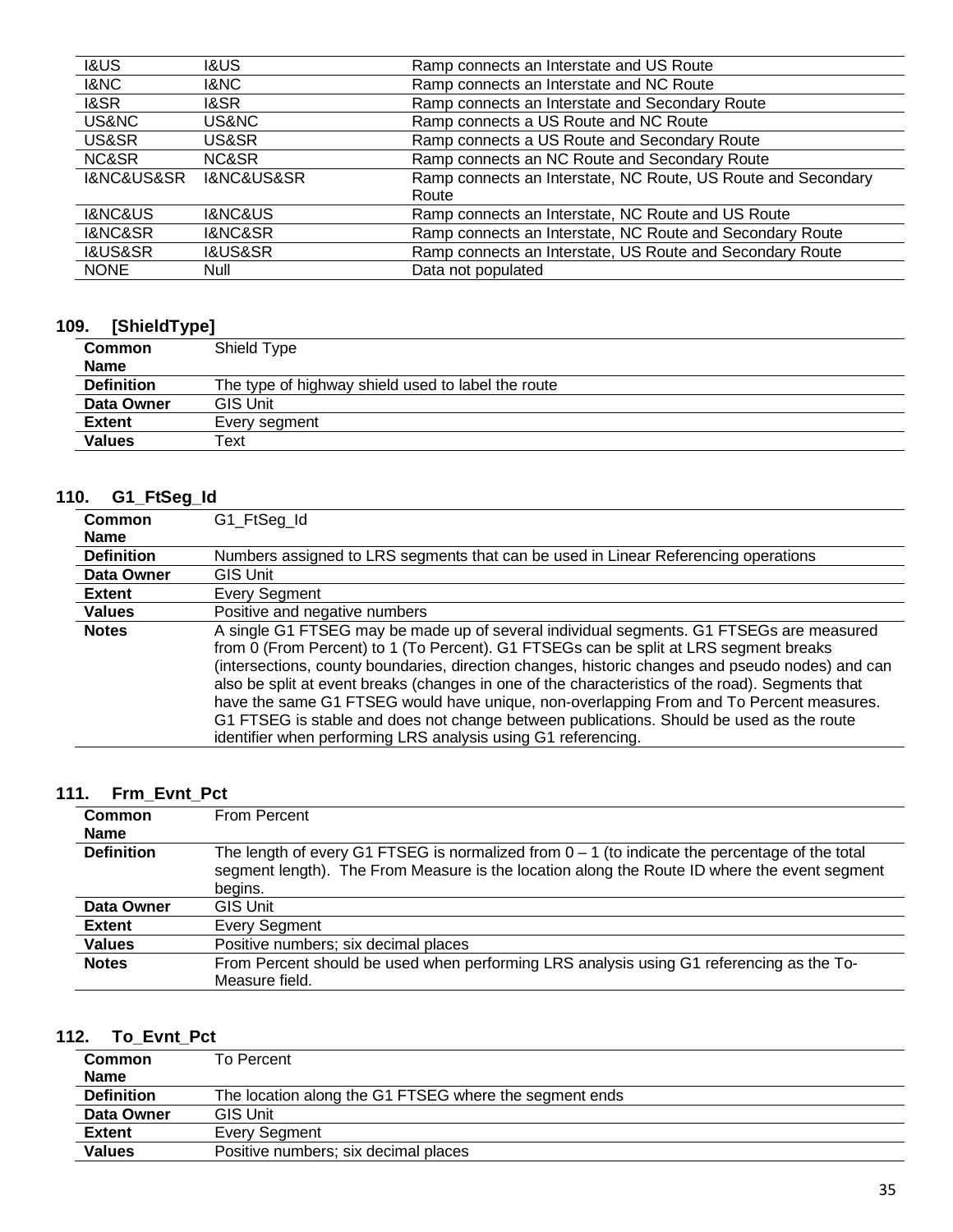| <b>Notes</b> | A segment with a From Percent value of 0 and a To Percent value of 1 represents the entire G1 |
|--------------|-----------------------------------------------------------------------------------------------|
|              | FTSEG; the segment has never been split by LRS or event changes. To Percent should be used    |
|              | when performing LRS analysis using G1 referencing as the To-Measure field.                    |

## **113. RTE\_X\_START**

| <b>Common</b>     | Route Start                                                                                  |  |
|-------------------|----------------------------------------------------------------------------------------------|--|
| <b>Name</b>       |                                                                                              |  |
| <b>Definition</b> | The beginning segment of the route                                                           |  |
| Data Owner        | <b>GIS Unit</b>                                                                              |  |
| <b>Extent</b>     | Every segment                                                                                |  |
| <b>Values</b>     | Coded domain                                                                                 |  |
| <b>Notes</b>      | Divided routes have a start in each direction. This field is used to create milepost values. |  |

Domain:

| Value | <b>Description</b> | <b>Notes</b>                                        |
|-------|--------------------|-----------------------------------------------------|
|       | Not start          |                                                     |
|       | Start              |                                                     |
|       | ΝA                 | Indicates no co-route present (used for routes 2-6) |

### **114. RVRS\_ATRBT\_IND**

| <b>Common</b><br><b>Name</b> | Reverse Segment Indicator                                                                                                                                                                                                                                                                       |  |  |
|------------------------------|-------------------------------------------------------------------------------------------------------------------------------------------------------------------------------------------------------------------------------------------------------------------------------------------------|--|--|
| <b>Definition</b>            | A flag that indicates whether the segment is facing in its original direction or if it has been<br>physically flipped                                                                                                                                                                           |  |  |
| Data Owner                   | <b>GIS Unit</b>                                                                                                                                                                                                                                                                                 |  |  |
| <b>Extent</b>                | Every segment                                                                                                                                                                                                                                                                                   |  |  |
| <b>Values</b>                | Coded domain                                                                                                                                                                                                                                                                                    |  |  |
| <b>Notes</b>                 | Segments that have been flipped since they were originally created are marked as "Yes." The<br>milepost values are opposite of the line orientation on flipped segments because the line direction<br>follows the G1 linear referencing method which does not change when a segment is flipped. |  |  |

Domain:

| Value | <b>Description</b> | Notes                    |
|-------|--------------------|--------------------------|
|       | No                 | Segment is not flipped   |
|       | Yes                | Segment has been flipped |
|       | ΝA                 | Segment is not flipped   |

## **115. PVMT\_QLTY\_TYP\_CD**

| <b>Common</b>     | <b>Petition Pavement Condition</b>                                                              |  |
|-------------------|-------------------------------------------------------------------------------------------------|--|
| <b>Name</b>       |                                                                                                 |  |
| <b>Definition</b> | A general assessment of the pavement condition at the time that the road is added to the system |  |
| Data Owner        | <b>OPM (Operations Program Management)</b>                                                      |  |
| Extent            | <b>New Secondary Routes</b>                                                                     |  |
| <b>Values</b>     | Coded domain                                                                                    |  |
| <b>Notes</b>      | This data is only entered on Secondary Routes that are added to the system by Petition or       |  |
|                   | Municipal Agreement and is used by the Pavement Management Unit.                                |  |

| Value            | <b>Description</b> | <b>Notes</b> |
|------------------|--------------------|--------------|
| <b>EXCELLENT</b> | <b>EXCELLENT</b>   |              |
| GOOD             | GOOD               |              |
| <b>FAIR</b>      | <b>FAIR</b>        |              |
| <b>POOR</b>      | <b>POOR</b>        |              |
|                  |                    |              |